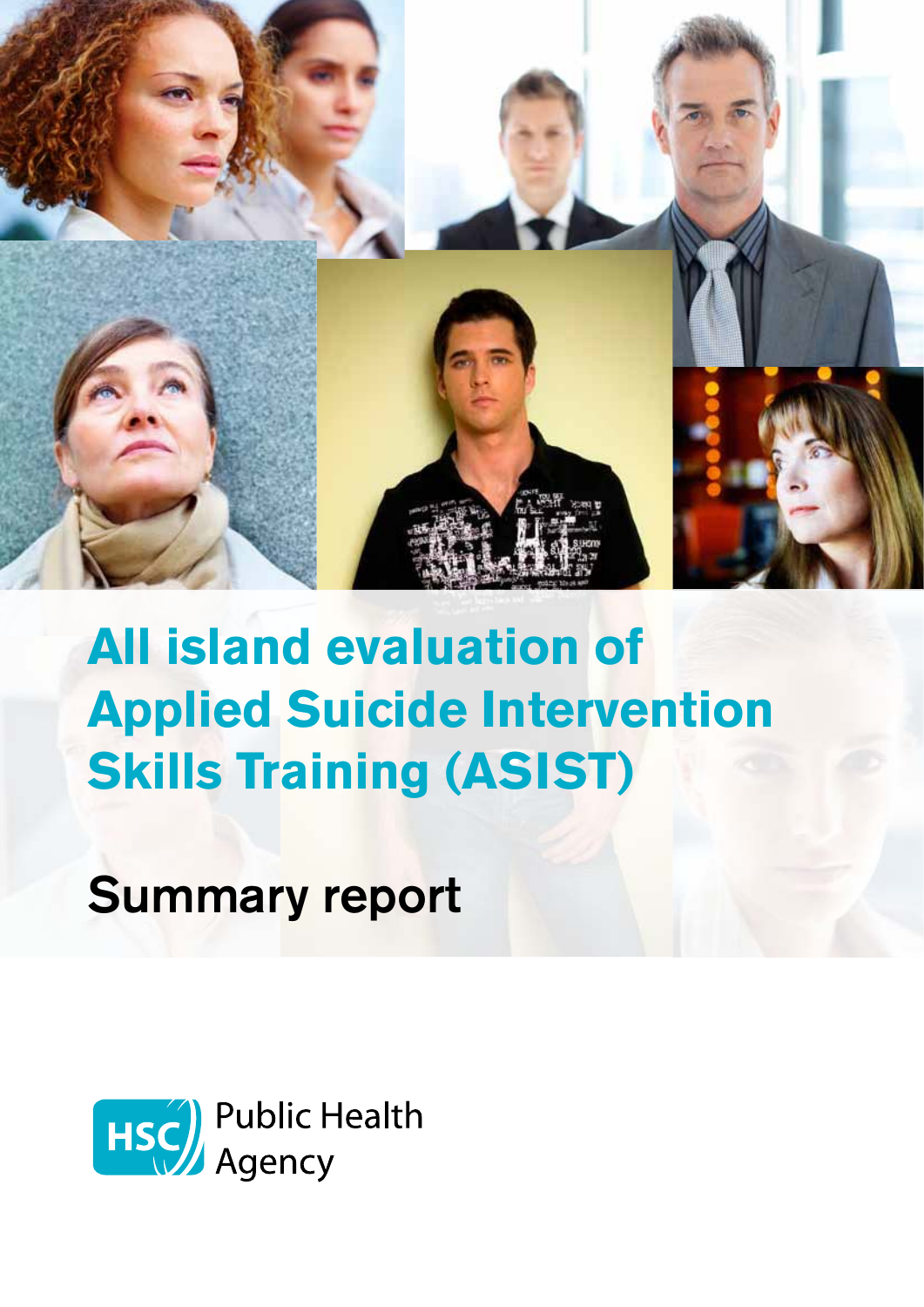# **Table of contents**

| <b>Foreword</b><br>$\rightarrow$ . The continuum continuum continuum continuum continuum continuum continuum continuum continuum continuum continuum continuum continuum continuum continuum continuum continuum continuum continuum continuum continuum |
|----------------------------------------------------------------------------------------------------------------------------------------------------------------------------------------------------------------------------------------------------------|
|----------------------------------------------------------------------------------------------------------------------------------------------------------------------------------------------------------------------------------------------------------|

# Findings 1: Perceived impact of ASIST - views of stakeholders,

# Impact on participants' attitudes towards suicide and suicide intervention ........ 16

#### Views of ACICT trainers  $01$

# 

# Conclusions and issues for consideration **Conclusion** 51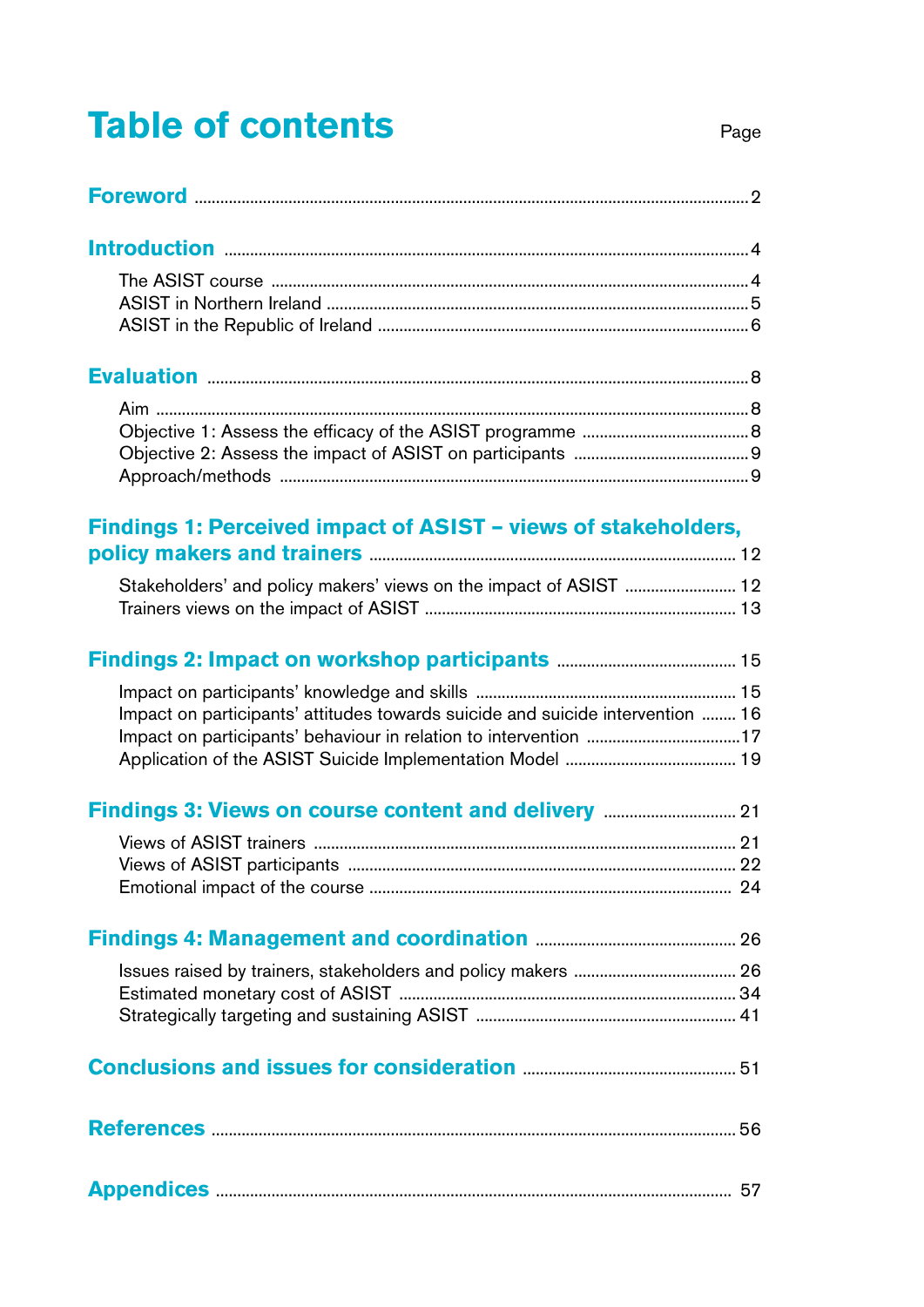# **Foreword**

Suicide is a significant public health concern on the island of Ireland. The rates of death by suicide in the Republic of Ireland are 17.9 per 100,000 for males and 3.8 per 100,000 for females.<sup>1</sup> The rates for Northern Ireland (please note these rates include suicide and undetermined death) are 22.9 per 100,000 for males and 6.9 per 100,000 for females  $2^*$ 

ASIST has been delivered in Ireland since 2004; more than 20,000 people have completed the course in the Republic of Ireland and more than 11,000 have done so in Northern Ireland. This represents a significant proportion of the population. The investment made by the National Office for Suicide Prevention (NOSP), Public Health Agency (PHA) and our partner agencies required that an evaluation be undertaken on the impact of the programme on the island of Ireland.

This is one of the most extensive evaluations ever undertaken in relation to the ASIST programme. It demonstrates that ASIST improves the skill levels and confidence of community gatekeepers in responding to people in a suicidal crisis. It also shows that participation in the programme significantly impacts on a person's likelihood to engage with and support a person who may clearly be feeling suicidal. Both of these findings support the underlying value of ASIST.

This evaluation provides the NOSP and PHA with a strategic direction for the further implementation of ASIST and other related suicide prevention training programmes. Since the completion of this evaluation, the NOSP has taken a number of steps to implement the recommendations, including:

- development of standards for training in suicide prevention;
- establishment of a national training database of participants who have completed the ASIST programme (this will allow the NOSP and its partners to monitor and target the delivery of the programme);
- implementation of other suicide prevention programmes that complement ASIST, particularly the safeTALK programme;
- integration of ASIST into undergraduate training and professional development programmes for staff responding to people in suicide prevention training;
- implementation of systems that allow for greater cost effectiveness in the continued national roll-out of suicide prevention training programmes;
- provision of further guidelines for coordinating sites delivering the ASIST programme on a regional basis.

 <sup>\*</sup> Please note that Republic of Ireland rates are calculated on year of occurrence data and do not include undetermined deaths. In Northern Ireland, rates are calculated on year of registration and do include undetermined deaths. The Northern Ireland rate here is based on a three year rolling average from 2007–2009.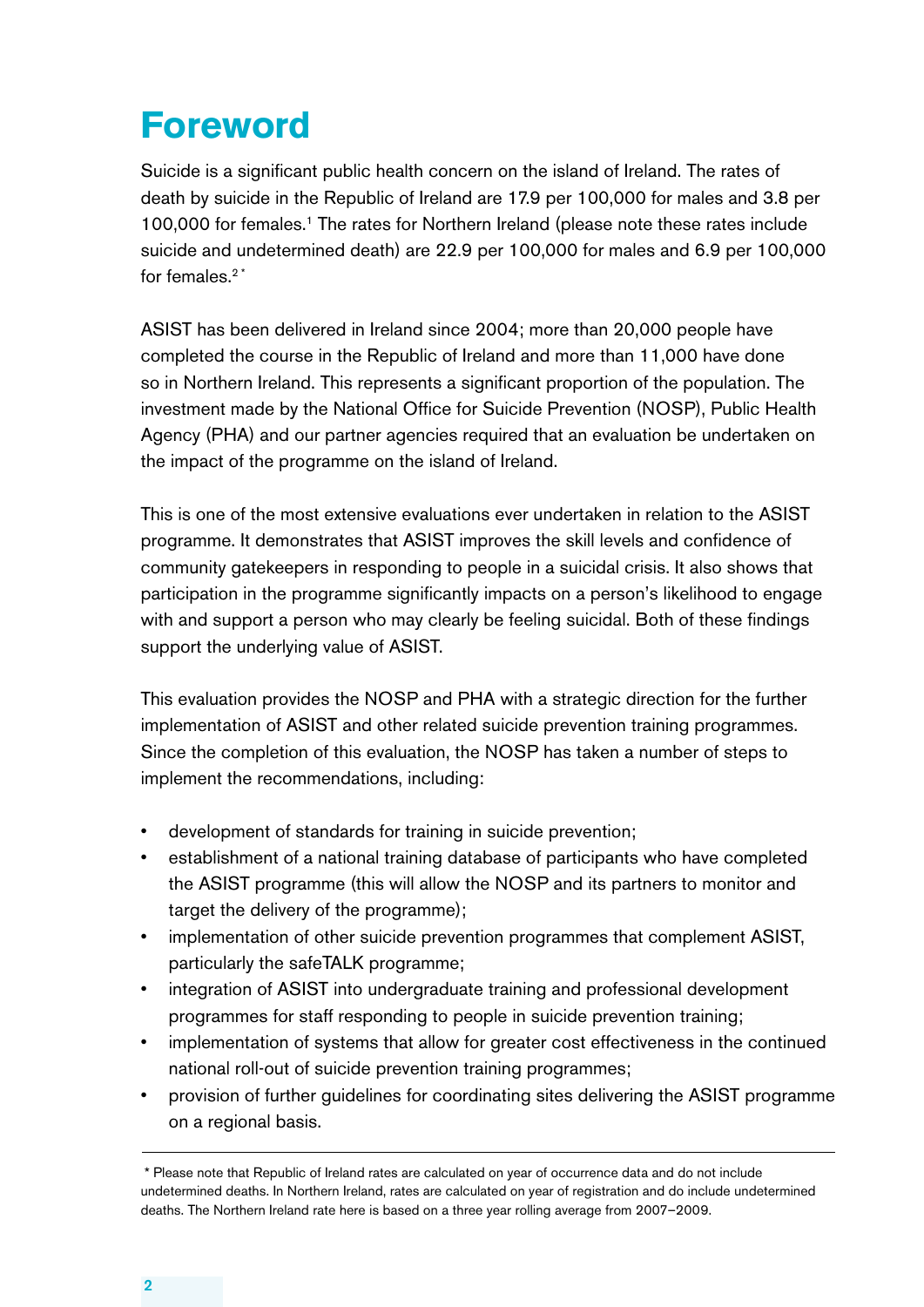The PHA has developed a regional action plan for all training in suicide prevention and mental health promotion. Actions to date from that work include:

- development of standards for training in suicide prevention;
- implementation of other suicide prevention programmes that complement ASIST, including the safeTALK programme;
- implementation of systems that allow for greater cost effectiveness in the continued national roll-out of suicide prevention training programmes;
- delivery and evaluation of other programmes such as Mental Health First Aid (MHFA).

We would like to thank all those who participated in and contributed to the completion of this evaluation. We have many ASIST coordinating sites and trainers on the island of Ireland and their ongoing commitment to the programme is critical to the continued success of suicide prevention training in Ireland. The NOSP and PHA greatly appreciate their ongoing support and work for the programme.

We hope ASIST will continue to be of enormous benefit to all participants who complete the programme and, in time, will contribute, along with other programmes, to a reduction in suicidal behaviour in Ireland.

Run

**Eddie Rooney** Chief Executive of the Public Health Agency

**Geoff Day** Director of NOSP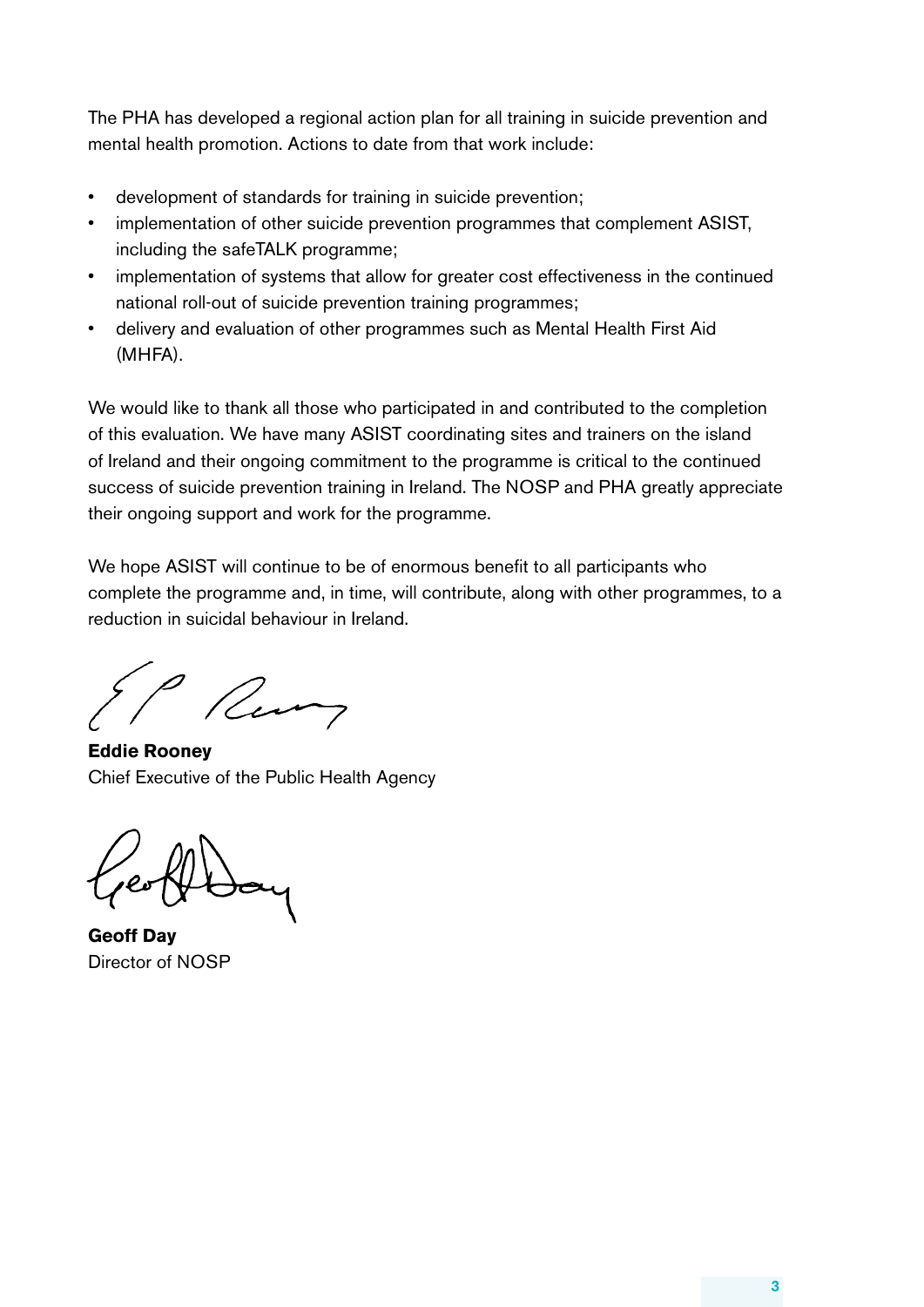# **Introduction**

In response to the high number of suicides and cases of self-harm in recent years in both. Northern Ireland and the Republic of Ireland, each jurisdiction developed national strategies for action:

- Reach out: national strategy for action on suicide prevention (Republic of Ireland). was launched in September 2005 (www.nosp.ie).<sup>3</sup>
- Protect life: a shared vision. The Northern Ireland suicide prevention strategy and action plan was launched in October 2006 (www.dhsspsni.gov.uk).<sup>4</sup>

An all-island action plan on suicide prevention was developed in 2007 in conjunction. with the Department of Health, Social Services and Public Safety (DHSSPS) in Northern. Ireland and NOSP in the Republic. The plan contains a rolling programme of actions. designed to take forward issues of mutual interest.

One of the key issues in the action plan is acknowledgement of the need for greater. cooperation in relation to the development and evaluation of suicide prevention-related training programmes across the island. This is because the strategies in each jurisdiction highlight that there is limited evidence available in relation to interventions that are. effective in reducing the risk of self-harm and suicide, although the education and. training of community gatekeepers has shown promising results.

Given the already widespread roll-out of a suicide intervention programme, Applied. Suicide Intervention Skills Training (ASIST), across the island, it was considered. important that this work was evaluated regionally as a matter of priority.

The PHA designed and implemented an evaluation framework on behalf of the. DHSSPS and NOSP. This report provides a summary of findings drawn from a number. of pieces of work used to inform the evaluation, including a survey of trainers and preand post-training surveys with participants. Deloitte also conducted a wide ranging. qualitative consultation with trainers, stakeholders and policy makers across the island of. Ireland and carried out an examination of costs and efficiencies.

# **The ASIST course**

ASIST is a two.day course designed for both professionals and the general public. The aim of the ASIST workshop is to help caregivers provide emergency first aid to. people at risk of suicidal behaviour. During the two day workshop, participants examine their attitudes to suicide, learn how to recognise and review the risk of suicide, and develop new and/or reinforce existing intervention skills. ASIST also aims to develop a cooperative network among participants, since caregivers often have to work together. to prevent suicide.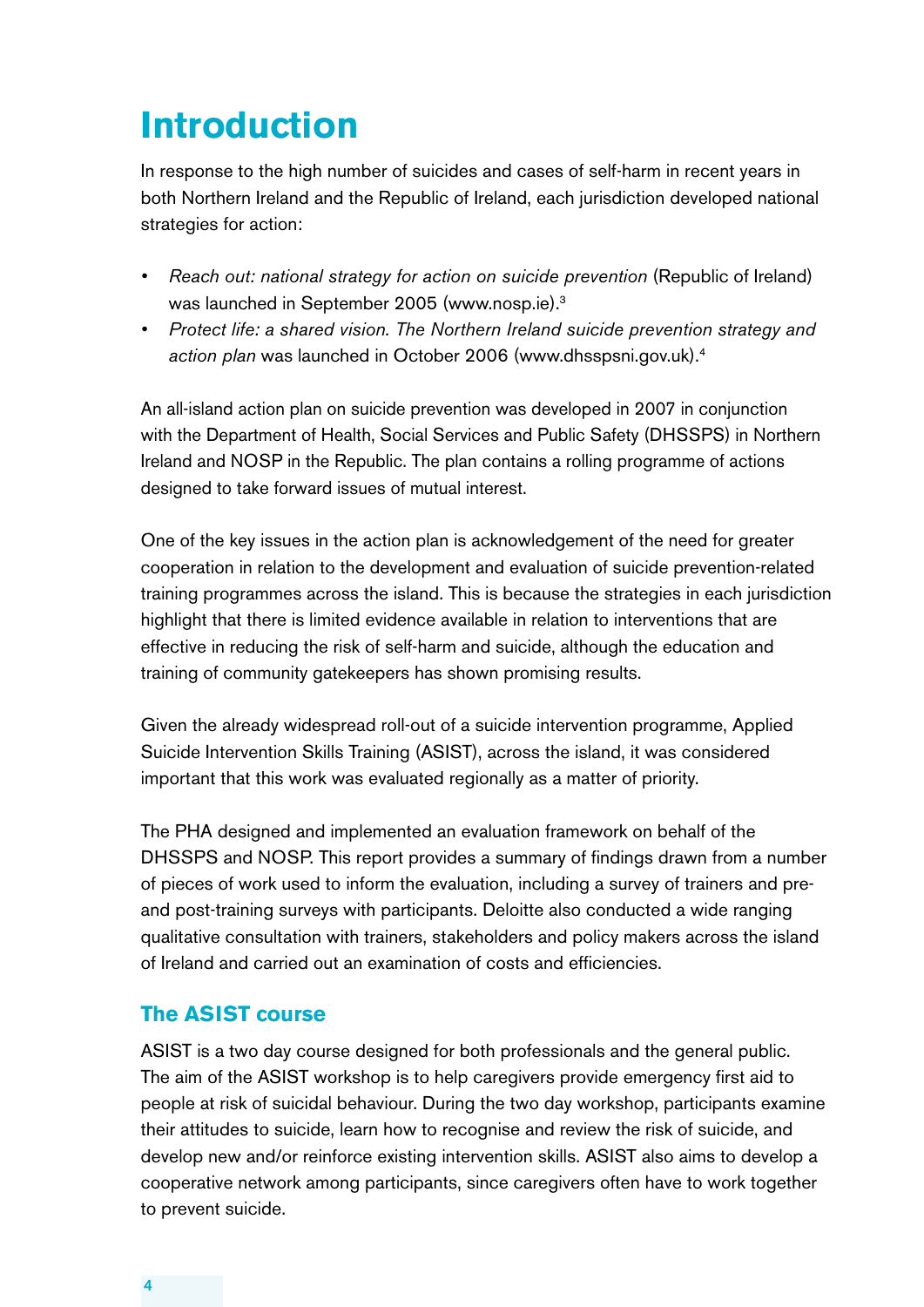ASIST was developed in the 1980s by a team of mental health and social work. professionals, in collaboration with the state governments of Alberta and California, and the Alberta division of the Canadian Mental Health Association. They created LivingWorks Education Inc. as a public service corporation in 1991. Since then, the. programme has been.delivered through networks of registered trainers in Canada, Australia, Norway, the United States and Europe.

LivingWorks provides ASIST for prospective trainers and has responsibility for ASIST quality control in Ireland. Once a region has at least one trainer who has achieved team leader status and can fulfil other International Collaborative Committee (ICC) criteria. (see Appendix 1), that region can apply for ICC membership, which allows that region. (for an annual license fee) to train their own trainers and gain quality control of courses. It also means course materials can be adapted for regional requirements and produced. locally, thereby reducing costs.

Anyone can volunteer to become an ASIST trainer. Candidates become provisional. trainers upon completion of the five day Training for Trainers course (T4T). Provisional trainers become registered trainers with LivingWorks upon completion of three. workshops within a year of the T4T. Registration is maintained thereafter by presenting. at least one workshop a year. Trainers then go on to receive enhanced status (master, consulting etc) depending on the number of courses they have delivered.

LivingWorks receive a fee for organising the T4T courses, and also for each participant on. every. ASIST course, to.cover.course.materials. Participants.receive a.workbook, a.suicide. intervention handbook, a wallet card on intervention and risk estimation principles, and a certificate of participation. Trainers order these materials directly from LivingWorks.

# **ASIST in Northern Ireland**

ASIST has been available in Northern Ireland since 2004. There are now 207 trainers, although 16% are estimated to be inactive (Table 1). By December 2009, approximately 9,009 people had attended ASIST in Northern Ireland.

There is no ASIST coordinating body in Northern Ireland. ASIST is rolled out through. Health and Social Care Trusts (HSCTs), voluntary and community organisations, and work-based training providers (eg Prison Service, PSNI). In some areas/organisations, there may be a strategy for the roll out of ASIST, with key target groups encouraged to attend. For example, in some HSCT areas, attendance is compulsory for those working in certain areas of mental health or health promotion. For other organisations, attendance is open to all, but not compulsory.

Some ASIST courses organised and funded by local HSCTs are free of charge, while. others charge a nominal fee for attendance. Voluntary groups and agencies may or may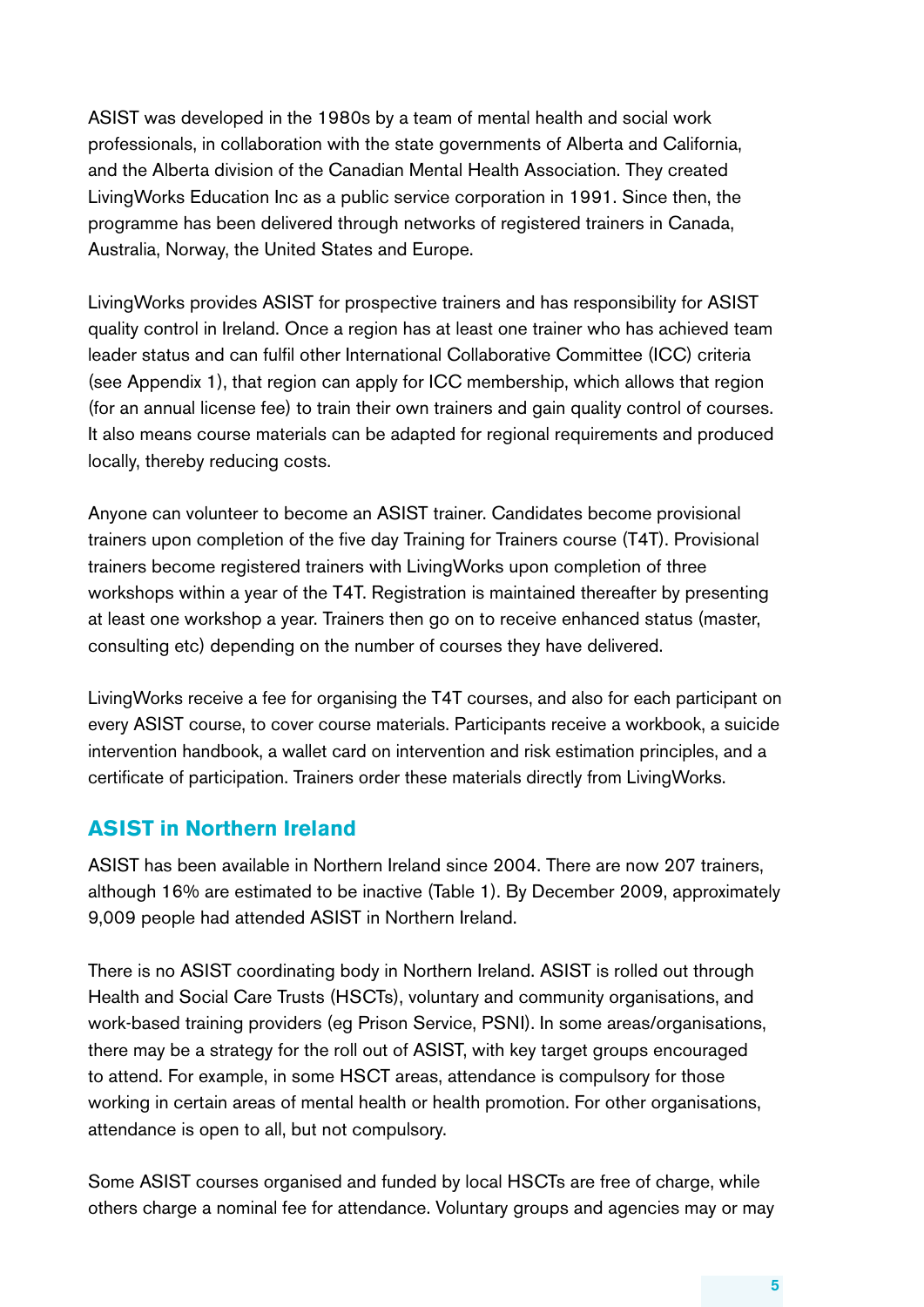not charge participants to attend ASIST courses they deliver. There is also variation as to whether trainers receive payment for delivering ASIST courses.

# **ASIST in the Republic of Ireland**

ASIST was also introduced in the Republic of Ireland in 2004, and by 2009, there were 97 active trainers in the region (Table 1). Over 130 ASIST workshops are delivered annually in the Republic, and by December 2009, 14,943 participants had attended.

In the Republic of Ireland, the NOSP acts as a national coordinating body. ASIST is coordinated locally through suicide coordinators based in various Health and Social Executive (HSE) areas. At the time of the evaluation, there were 14 sites – 11 HSE coordinating sites and three non-HSE coordinating sites (one local drugs task force, AWARE and the National Youth Council of Ireland).

ASIST is free to attend in the Republic, with NOSP funding coordinating sites directly, while trainers are generally not paid for delivering the programme.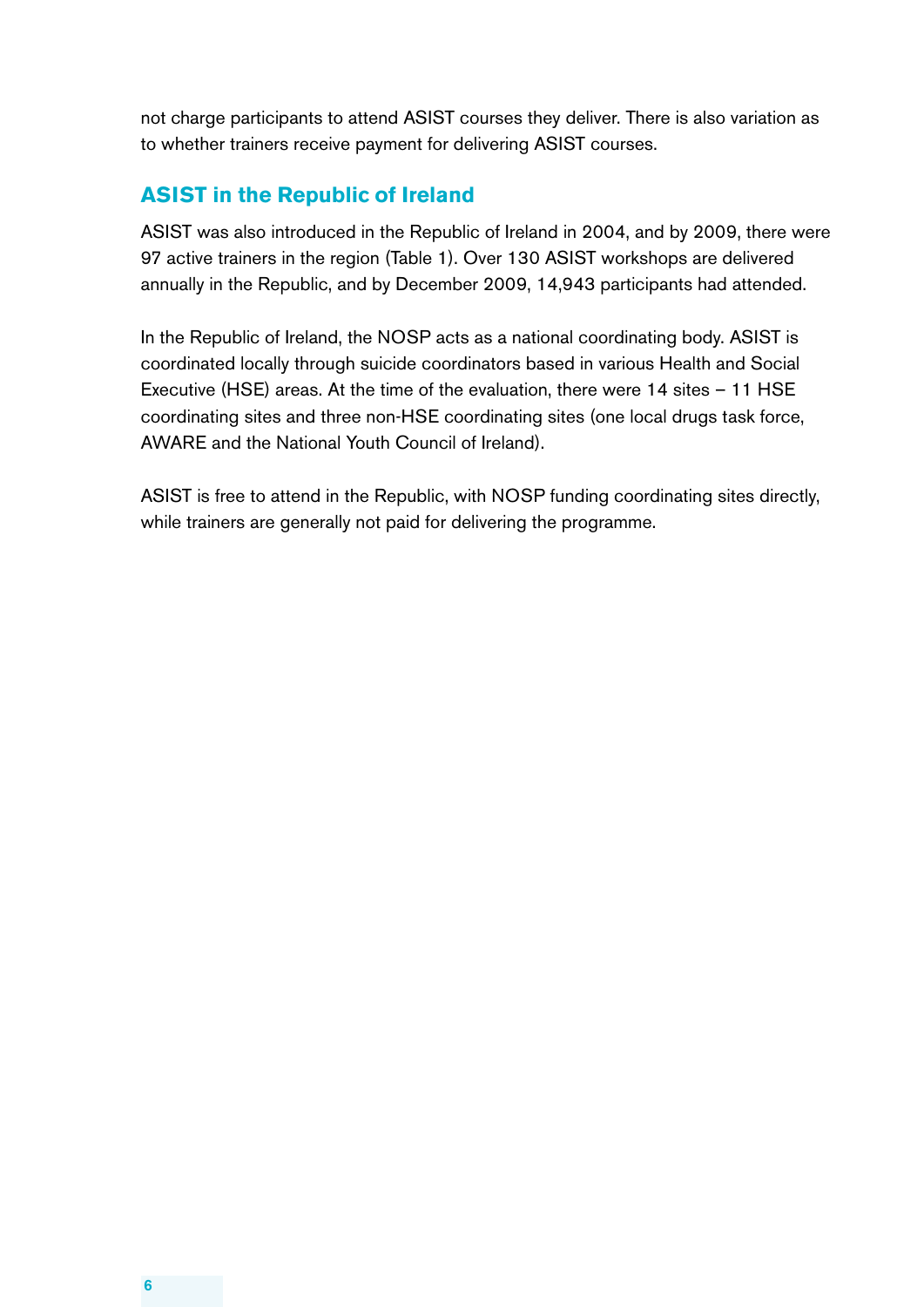|                                   |                                                                                         | <b>Northern Ireland</b>                                                                                | Republic of Ireland                                                  |  |
|-----------------------------------|-----------------------------------------------------------------------------------------|--------------------------------------------------------------------------------------------------------|----------------------------------------------------------------------|--|
|                                   |                                                                                         | No centralised<br>coordination                                                                         | Central coordination<br>through NOSP                                 |  |
|                                   | Coordination                                                                            | Some local coordination<br>through HSCT areas by<br>mental health coordinators<br>(health sector only) | Local coordination in HSE<br>areas by dedicated<br>coordinators      |  |
|                                   | <b>Funding</b>                                                                          | Ad hoc                                                                                                 | <b>NOSP</b>                                                          |  |
|                                   | Implementation                                                                          | Courses organised ad hoc.<br>Strategic roll-out in certain<br>organisations, eg Prison<br>Service      | Courses organised in<br>localities by local<br>coordinators only     |  |
|                                   | <b>Trainer recruitment</b>                                                              | No set criteria                                                                                        | Introduced criteria in 2004<br>- updated regularly                   |  |
| Organisation<br>and<br>management |                                                                                         | Informal refresher courses<br>in certain areas                                                         | NOSP maintains a national<br>network of trainers                     |  |
|                                   | Trainer networking/<br>refreshment training                                             |                                                                                                        | Annual support workshops<br>delivered by consultant<br>trainers      |  |
|                                   |                                                                                         |                                                                                                        | Refresher training currently<br>compulsory in south east<br>HSE area |  |
|                                   |                                                                                         | No selection criteria in<br>general (specific<br>organisations have specific<br>targeting plans)       | Selection process varies<br>according to coordinating<br>site        |  |
|                                   | Participant selection and<br>recruitment                                                |                                                                                                        | Collaboration between<br>coordinators and<br>community groups.       |  |
|                                   |                                                                                         |                                                                                                        | Workshop information<br>provided in advance.                         |  |
| <b>Trainers</b>                   | <b>Numbers trained in T4T</b>                                                           | 207                                                                                                    | 126                                                                  |  |
|                                   | Number of active trainers                                                               | 173                                                                                                    | 97                                                                   |  |
|                                   | <b>Number of inactive trainers</b>                                                      | 34                                                                                                     | 29                                                                   |  |
| Cost                              | <b>Estimated annual cost</b>                                                            | £149,791 per annum based<br>on five year period<br>FY2004 - FY2009 *                                   | £183,945 per annum<br>based on six year period<br>Jan 2004-Dec 2009  |  |
| <b>ASIST</b><br>workshops         | <b>Number of ASIST workshops</b><br>delivered between 2004 and<br>December 2009         | 513                                                                                                    | 664                                                                  |  |
| People<br>trained                 | <b>Estimated number of people</b><br>trained in ASIST between<br>2004 and December 2009 | 9,009                                                                                                  | 14,943                                                               |  |

# **Table 1: Summary of ASIST set-up in Northern Ireland and the Republic of Ireland**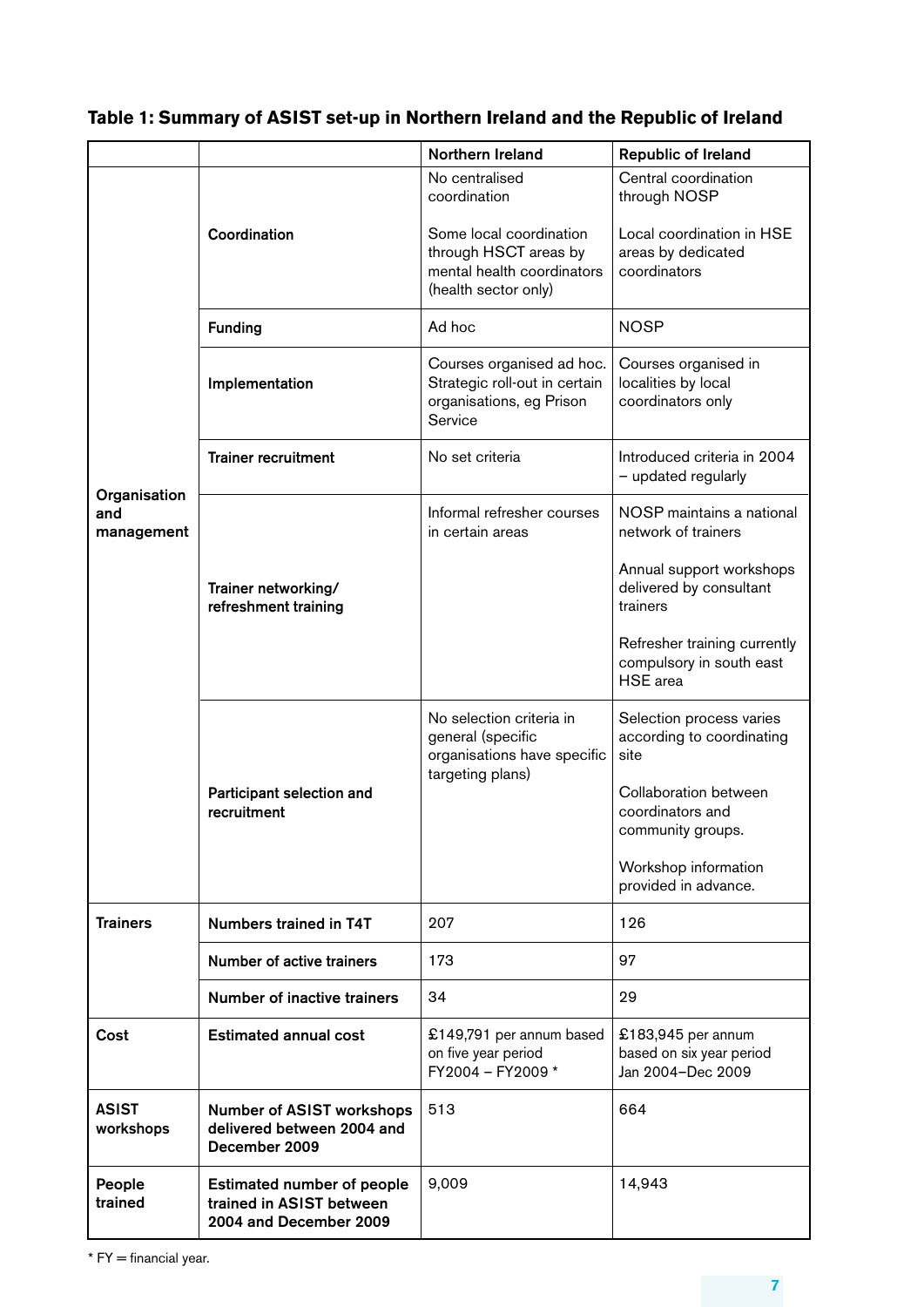# **Evaluation**

This evaluation was both process and impact focused. The importance of process evaluation is that, compared to impacts (which are the immediate outcomes and may not include an improvement in health) and outcomes (which are much longer term and more. likely to be the result of a combined effect of many projects), process measures. indicate what worked well, what did not work well, and in what context.<sup>5</sup> Without process information, it would be difficult to know if the apparent failure of a programme was. because it was the wrong programme, or simply because it was being poorly implemented.

With regard to impacts on participants, the most fundamental question about a suicide. intervention.programme.js.whether.or.not.jt.contributes.to.a.reduction.in.suicidal. behaviour. The obvious indictor would be the number of deaths by suicide. However, the low base rate of deaths by suicide means this is an unreliable and erratic measure. over a short time frame. Therefore, the focus of this evaluation is on short-term proxy. measures or value outcomes, such as participants' health literacy (in relation to suicide), including their attitudes, confidence and skills, and also participants' short-term. intervention behaviour.<sup>6</sup> This was done using a pre- and post- design with participants.

This evaluation therefore attempts to examine the impacts of ASIST on those who have. been trained. It also examines the processes in implementing ASIST in both jurisdictions. to assess whether there are aspects around implementation that affect impacts or. whether there are aspects of implementation that could be refined to improve efficiencies.

### **Aim**

To evaluate the implementation and efficacy of ASIST in Ireland, in order to make. recommendations on the continued use of/support for ASIST, and/or suggest. improvements to the programme and its delivery.

# **Objective 1: Assess the efficacy of the ASIST programme**

Review the process of current ASIST delivery (T4T and ASIST course) in Northern. Ireland and the Republic of Ireland, specifically to look at:

- targeting and reach of current delivery against aims of Protect life and Reach out;
- management and coordination issues;
- issues around cost efficiency, including:
	- number of trainers needed to deliver the programme.
	- cost of delivering the programme.
	- value in obtaining ICC status.
- suitability of trainers, trainer support, practical issues around course organisation, promotion, materials, participant suitability.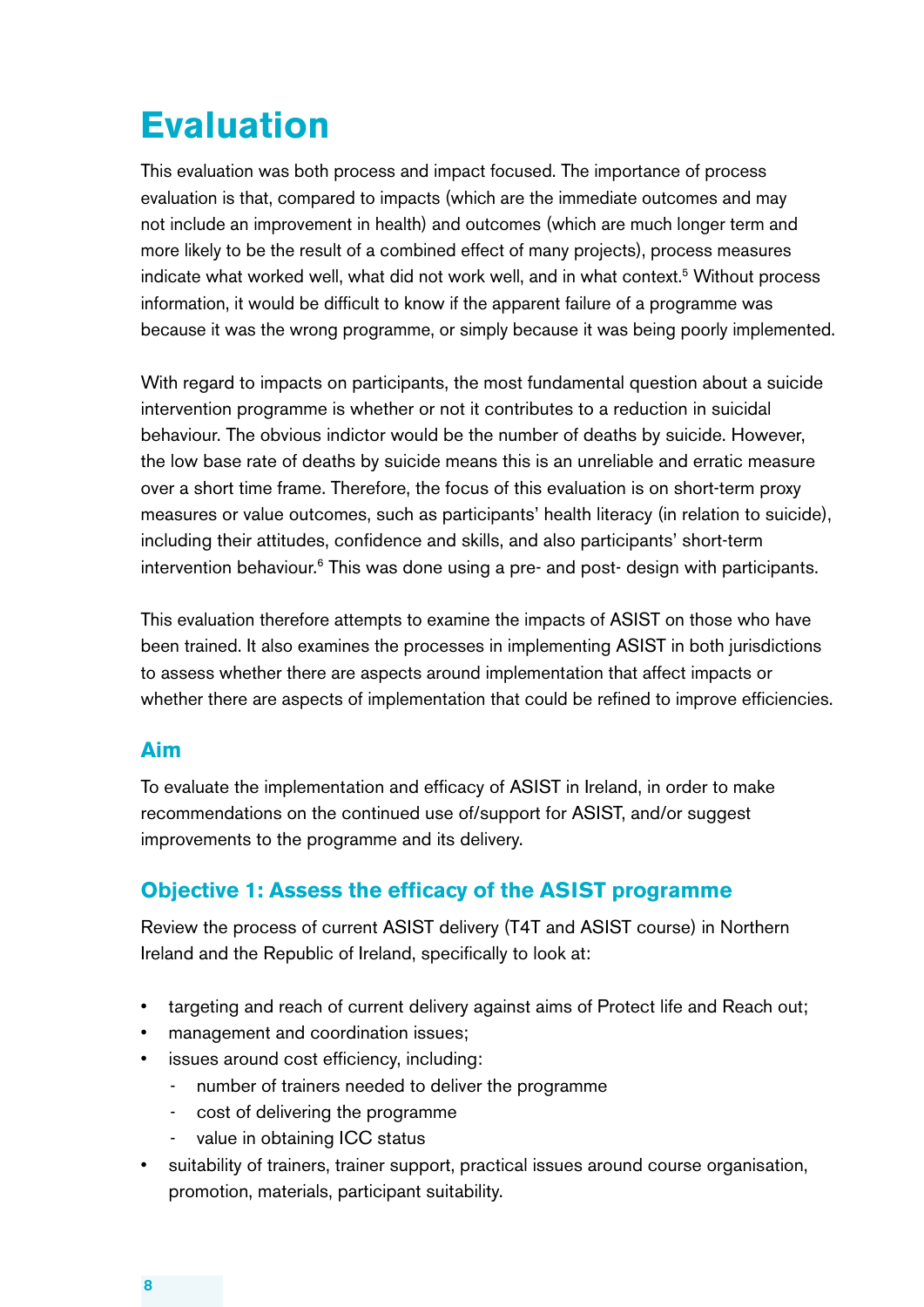# **Objective 2: Assess the impact of ASIST on participants**

To assess:

- participants' reasons/motivation to attend, if expectations were met, views on course. and course materials:
- impact on participants' attitudes, skills and ability to intervene/assist;
- emotional impact on participants and make recommendations for pre-course. information or need for pre-course criteria, and post-course support;
- experiences of assisting/intervening and views on effectiveness, barriers to. intervening and support required during or post-intervention.

# **Approach/methods**

Desktop information gathering and identification of key respondent groups: ASIST participants, trainers, stakeholders and policy makers.

#### **With trainers**

An initial survey of all trainers (290 trainers were surveyed, 184 responded) was. followed by focus group work, with trainers grouped by status.

#### **With stakeholders and policy makers**

Policy makers and key health service stakeholders were identified by the PHA and. NOSP and interviewed. An initial screening exercise was then conducted among major. organisations that could potentially implement ASIST, to establish those that had links. with the programme. Focus groups and in-depth interviews were then conducted with. these stakeholders (see Appendix 2 for a list of stakeholders).

#### **Impact on participants**

To assess the impact on participants, we applied the Kirkpatrick framework, which. evaluates training based on the four stages of reaction, learning, behaviour and results.<sup>7</sup> This was measured using pre- and post- participation questionnaires.

The sample consisted of all participants attending courses between December 2008. and March 2009. Forty two workshops were included. Questionnaires covered themes. including knowledge, skills and attitude to suicide and suicide intervention, as well as intervention behaviour. Post-training questionnaires included an end of course feedback. form (reaction) and a follow-up form completed at least three to six months after training.

### **Examination of costs and efficiencies**

Consultants. Deloitte examined costs and efficiencies using information supplied by NOSP, the PHA and other stakeholders. Deloitte also carried out an assessment of the. potential for future value for money (VfM).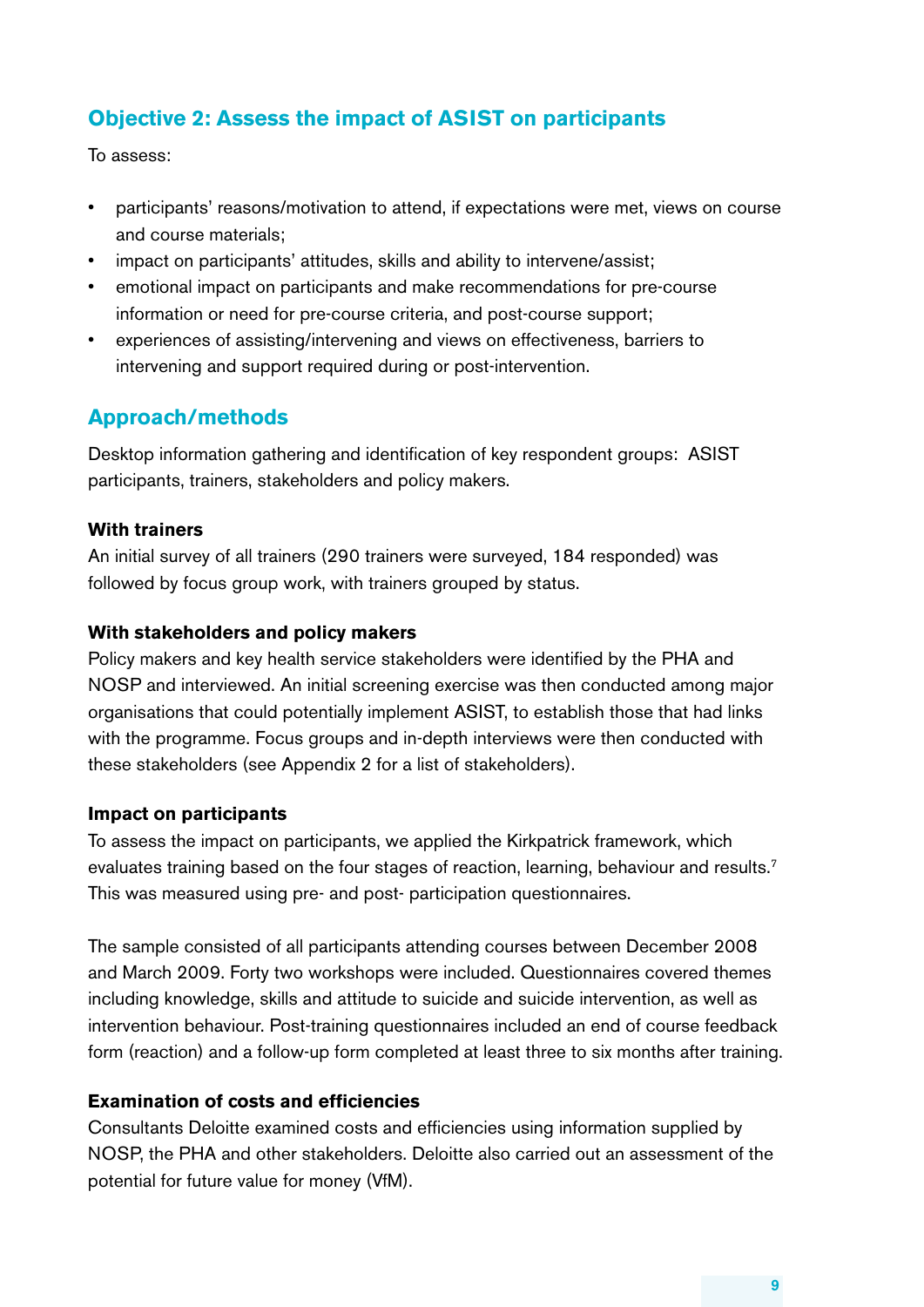#### **Presentation of results and statistical analysis**

This report brings together the main findings from the numerous pieces of work. included in the PHA evaluation framework. Quantitative survey work with trainers and participants was carried out by the PHA. Consultations with stakeholders, policy makers. and trainers, and the work on costs and efficiencies, were carried out by Deloitte.

Their findings are compiled in a report entitled *Views of policy makers, stakeholders* and trainers to inform the all-island evaluation of applied suicide intervention skills *training (ASIST)*. 8

In the participant survey findings, results tables contain mean scores or mean. percentages; however, because of rounding, percentages in each column or row may not total 100. Base numbers are included in all tables to indicate the number (n) of respondents on which percentages are based.

The Chi-square statistical test was employed to test for associations between groups. within the sample, unless otherwise indicated. In some cases, the statistical test used. was the paired sample T test; this is indicated on the relevant tables.

Statistically significant findings are shown where appropriate and three levels of. significance are present, ie p≤0.05, p≤0.01, p≤0.001. For instance, if a finding is significant at the p≤0.05 level, it would be expected in a similar population 95 times out. of. 100. Levels of significance are denoted in tables by asterisks – \*  $p\leq 0.05$ , \*\*  $p\leq 0.01$ . \*\*\* p≤0.001. The initials 'ns' on tables denote that results are not significant.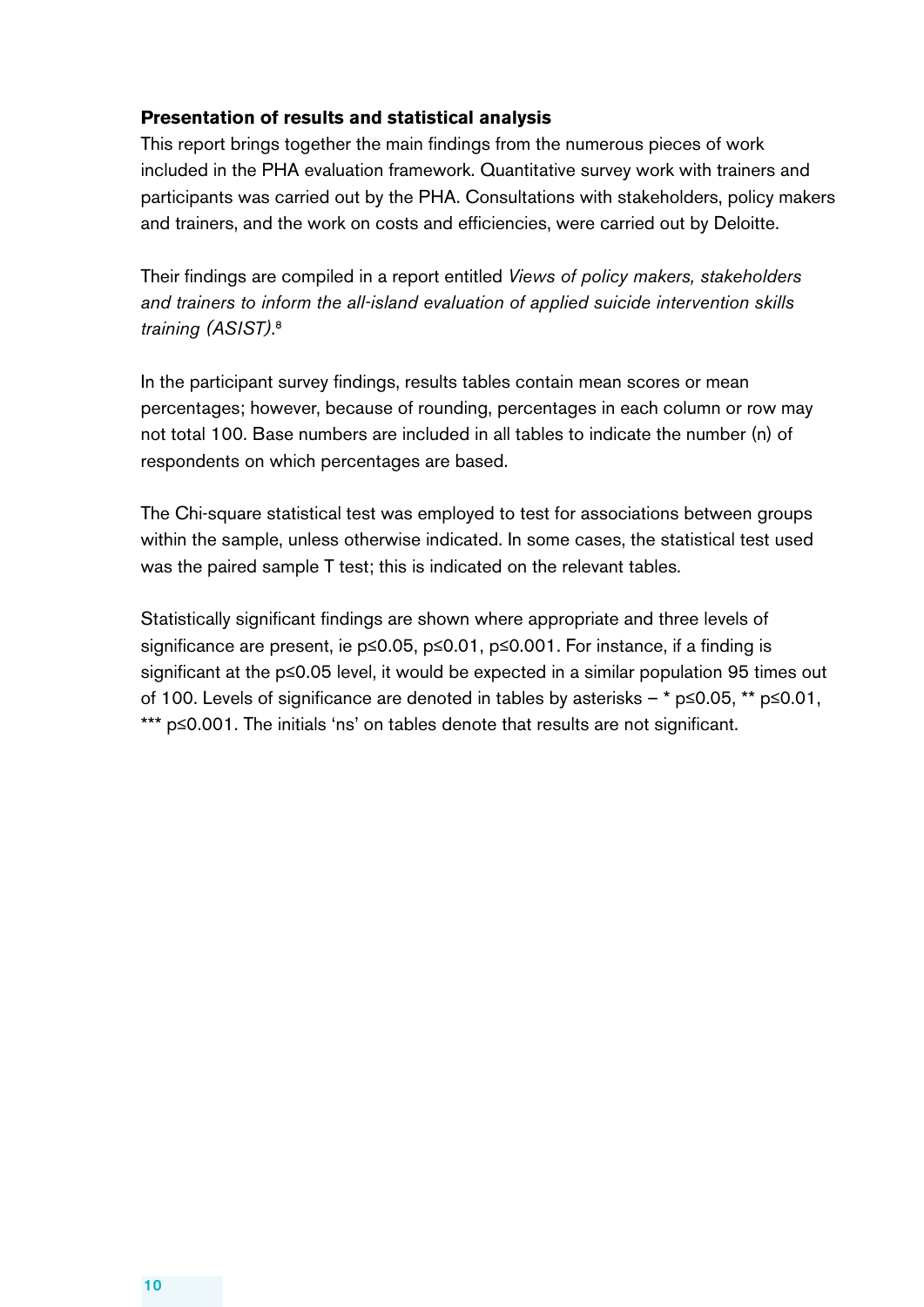#### **Figure 1: Data collection and samples achieved**

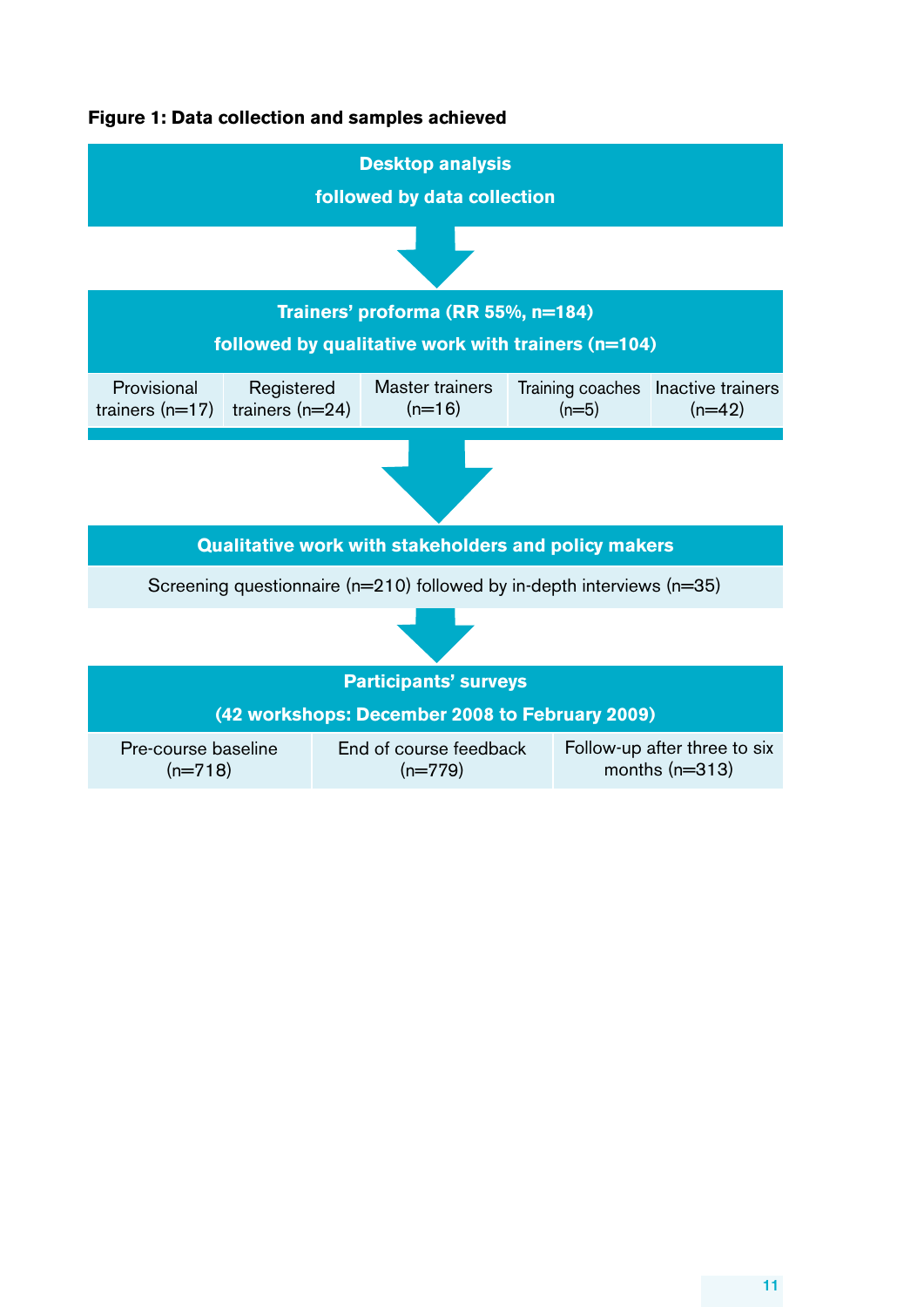# **Findings 1: Perceived impact of ASIST – views of stakeholders, policy makers and trainers**

# **Stakeholders' and policy makers' views on the impact of ASIST**

Overall, the majority of stakeholders and policy makers interviewed were content with ASIST and indicated that it met most of their expectations, which centred on increasing. staff awareness of suicide and suicidal behaviour, changing attitudes to suicide, and allaying fears or concerns about dealing with those at risk.

A number of key themes emerged from stakeholders and policy makers, including:

- perceived impact on suicide prevention;
- impact on staff skills and behaviour;
- impact on service delivery and networking;
- impact on policy and processes.

#### **Changes in staff attitudes, confidence and skills**

A significant majority of stakeholders indicated that attitudes towards suicide and suicide intervention had changed among staff who had been ASIST trained, and that:

- staff could more easily identify individuals at risk of suicide;
- staff were more vigilant of colleagues.

Stakeholders reported an increase in staff confidence and skills. Some had observed staff putting ASIST into practice (either in a face-to-face situation or on the telephone).

"All staff that have completed the training are more confident and not afraid to ask the *question about suicide." (Republic of Ireland stakeholder)*

#### **Impact on service development and networking**

Eight out of 25 stakeholders and policy makers consulted in Northern Ireland, and 5 out. of. 10. consulted in the Republic, said ASIST had a positive impact in terms of service. development and networking. Greater networking and multi-agency working has been. reported, eg three of the emergency service consultees (NI Prison Service, PSNI and the Irish Fire Service) highlighted enhanced working relationships with local health. authorities through the coordination and delivery of ASIST workshops. Examples of service development included the 'Spun Out' web-based forum in the Republic, which a stakeholder in Northern Ireland is also in the process of developing.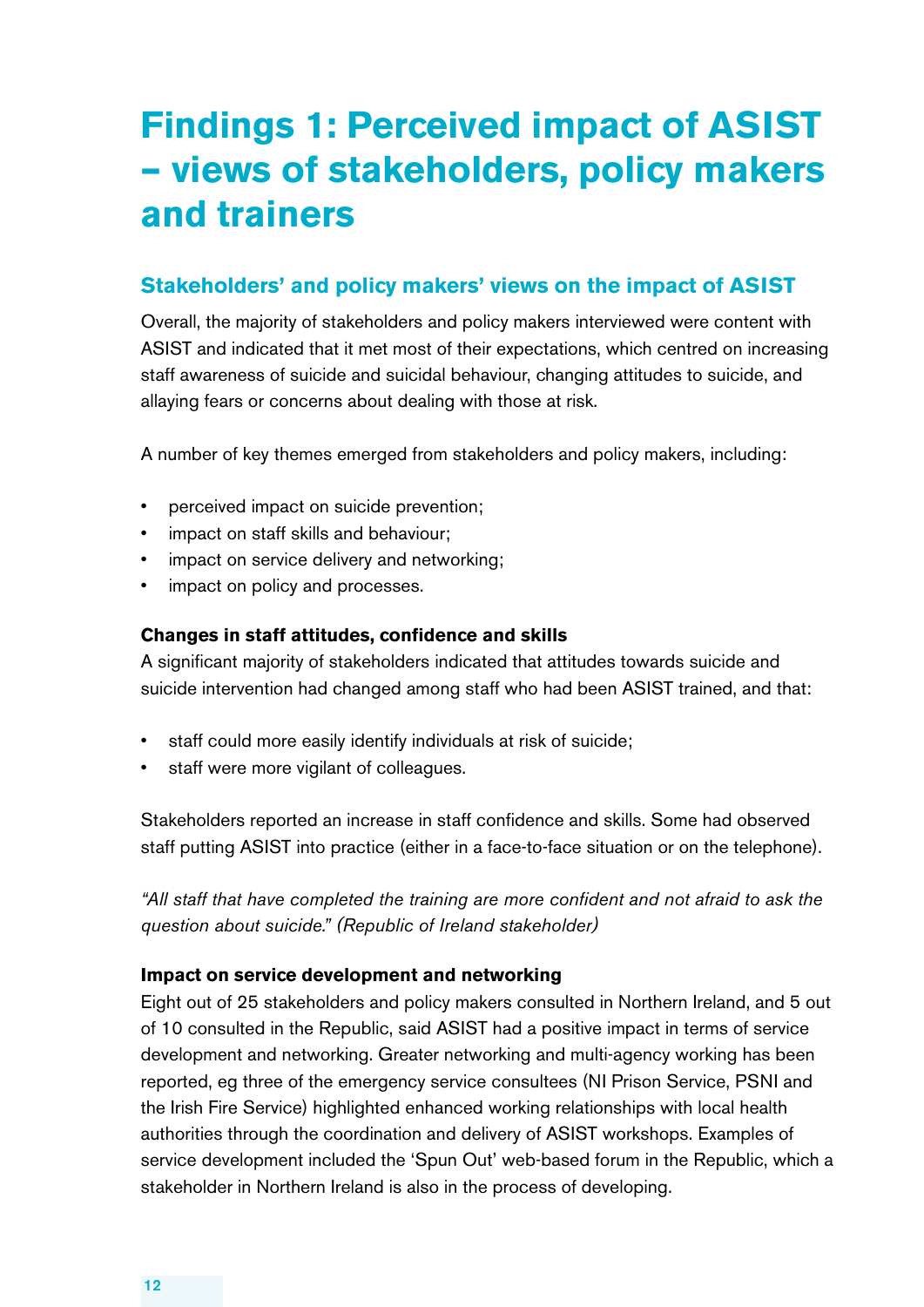#### **Impact on policies/procedures within organisations**

ASIST is reported to have had an impact in relation to the development of new policies, procedures and strategies in some stakeholder organisations. Three organisations, NI Prison Service, Rainbow Project and Spun Out, have embedded ASIST in their core training programmes for staff. Reach Out, in the Republic of Ireland, has updated service contracts and job descriptions for staff to include ASIST training, and Voice of Young People in Care (VOYPIC), in Northern Ireland, has included questions on suicidal. behaviour on its assessment forms and client procedures.

"ASIST forms part of the core toolkit with which we train our new staff." *(Northern Ireland stakeholder)*

"It is now a core responsibility for all front-line officers to have been trained in ASIST. *This* has been implemented across the service... now a key inclusion within job *descriptions." (Republic of Ireland stakeholder)*

There was acknowledgement that it is difficult to say how ASIST may have directly. impacted on suicidal behaviour.

"Overall, the suicide rate since 2004 hasn't changed to any great degree, but equally, how would you know what the rate would have been in the absence of ASIST?" *(Republic of Ireland policymaker)* 

# **Trainers' views on the impact of ASIST**

Trainers across the island reported a number of positive impacts, including:

- increased awareness of/changed attitude towards suicide and suicide intervention;
- reduced fear among individuals and communities of helping those at risk of suicide;
- increased skills and knowledge;
- networking.

#### **Changed attitude towards suicide and suicide intervention**

"ASIST provides the confidence to ask the initial question. From my own perspective, *it* gave me the confidence to not just bury my head and pretend things weren't *happening;* I can actually address it directly. Many of the people I have trained have *told* me following the workshop that they are now better prepared to deal with a situation if it occurs." (Northern Ireland trainer)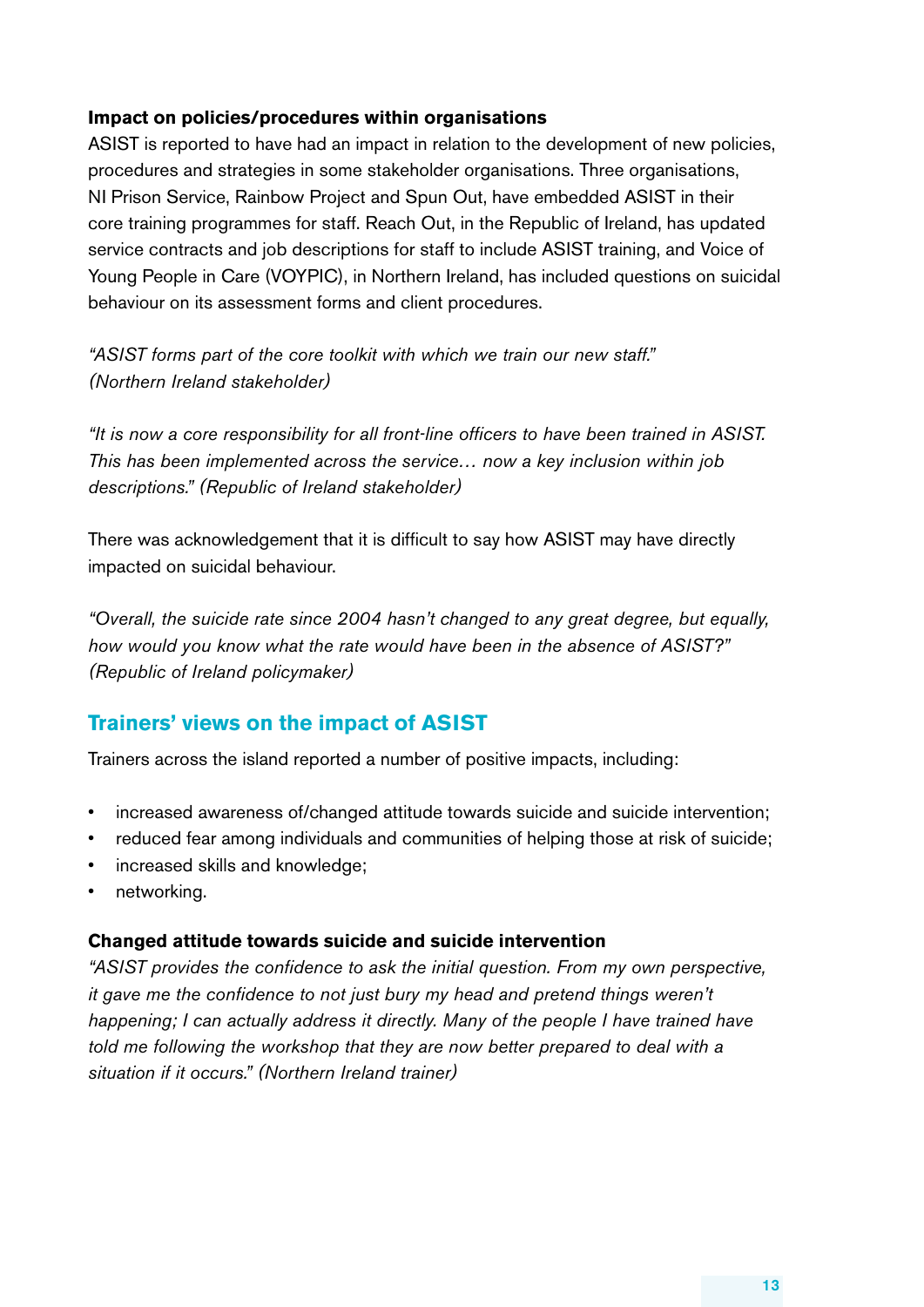#### **Increased skills and knowledge**

*"From my experience, the skills and knowledge from ASIST are staying with people* and being used to help support people with thoughts of suicide and keep them safe... *trainers are feeling positive about the skills they have gained even if the training had an impact on their own emotional health.*" (Republic of Ireland trainer)

Further impacts reported by trainers included the following:

- Increased networking organisations from diverse backgrounds came together and were able to better understand and learn about the work that other agencies/ organisations were involved in.
- A sense of empowerment within communities, brought about by an increased confidence in being able to deal with suicide and suicidal behaviour.
- Some believed that ASIST had supported improved referral processes between. agencies and organisations.
- The ASIST model offered a common language to enhance communication between community or voluntary representatives and those from a health background.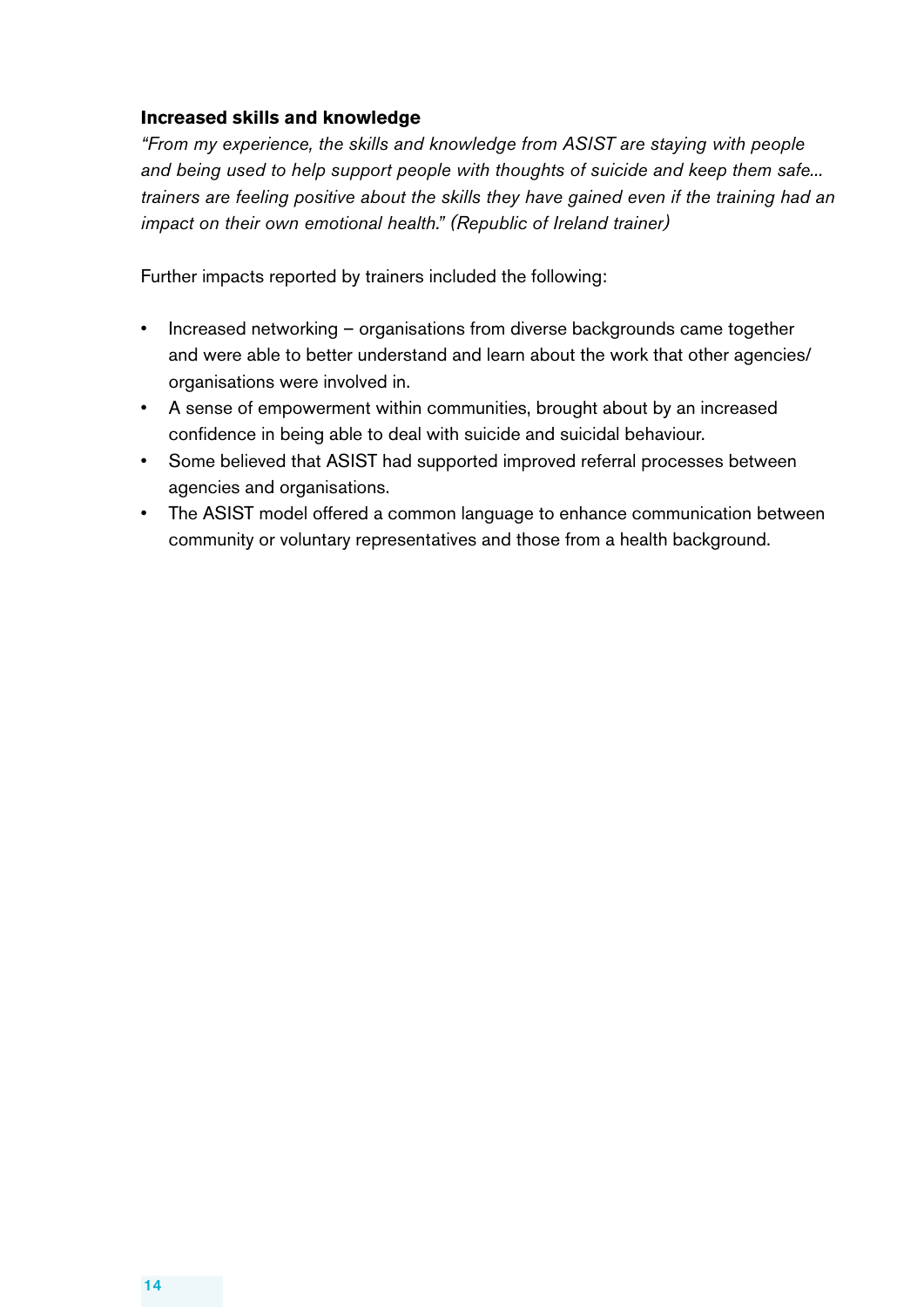# **Findings 2: Impact on workshop participants**

Participants who attended the two.day ASIST workshop across the island of Ireland between.December 2008 and February. 2009 were surveyed on three occasions before starting the course (baseline), at the end of the course (feedback), and within three to six months of course completion (follow-up). The questionnaires assessed knowledge and skills, attitude to suicide and suicide intervention, and intervention behaviour.

Forty two workshops were sampled. Overall, 779 participants completed any of the. three questionnaires (see Figure 1): baseline  $n=718$ , feedback  $n=779$  and follow-up. n=313 (Response rate 44%). Baseline and follow-up questionnaires were matched in 265 cases. To eliminate follow-up response bias, we examined intervention behaviour. for both the cross-sectional and matched sample.

# **Impact on participants' knowledge and skills**

Knowledge and skills were assessed using six items from the Intervention Knowledge. Test (IKT).<sup>9,10</sup> This test consists of multiple choice questions on a range of skills and. knowledge, for example: 'When a person is exhibiting the warning signs of suicide, you. should immediately...'

A score for knowledge and skills (ie the sum score of correct answers) was calculated. for each participant prior to training and at least three months after completion of training.

Results showed that the knowledge and skills scores improved between baseline and. follow-up from a mean of 2.33 to 3.42 (see Table 2). The differences between pre- and post-training scores were highly significant (p≤0.001).

Knowledge and skills scores were examined by other factors including region, gender, age, prior intervener status and whether or not the participant had a mental health. qualification prior to attending ASIST. Significant baseline differences existed in relation to. whether or not the participant had a mental health qualification, in both the cross-sectional and matched samples. Participants with a mental health qualification had a significantly higher knowledge and skills score at baseline; however, analysis shows that all baseline differences had disappeared post-ASIST (by follow-up) for those with a mental health. qualification, indicating that ASIST brings all participants to a similar knowledge and skills. level (Table 2).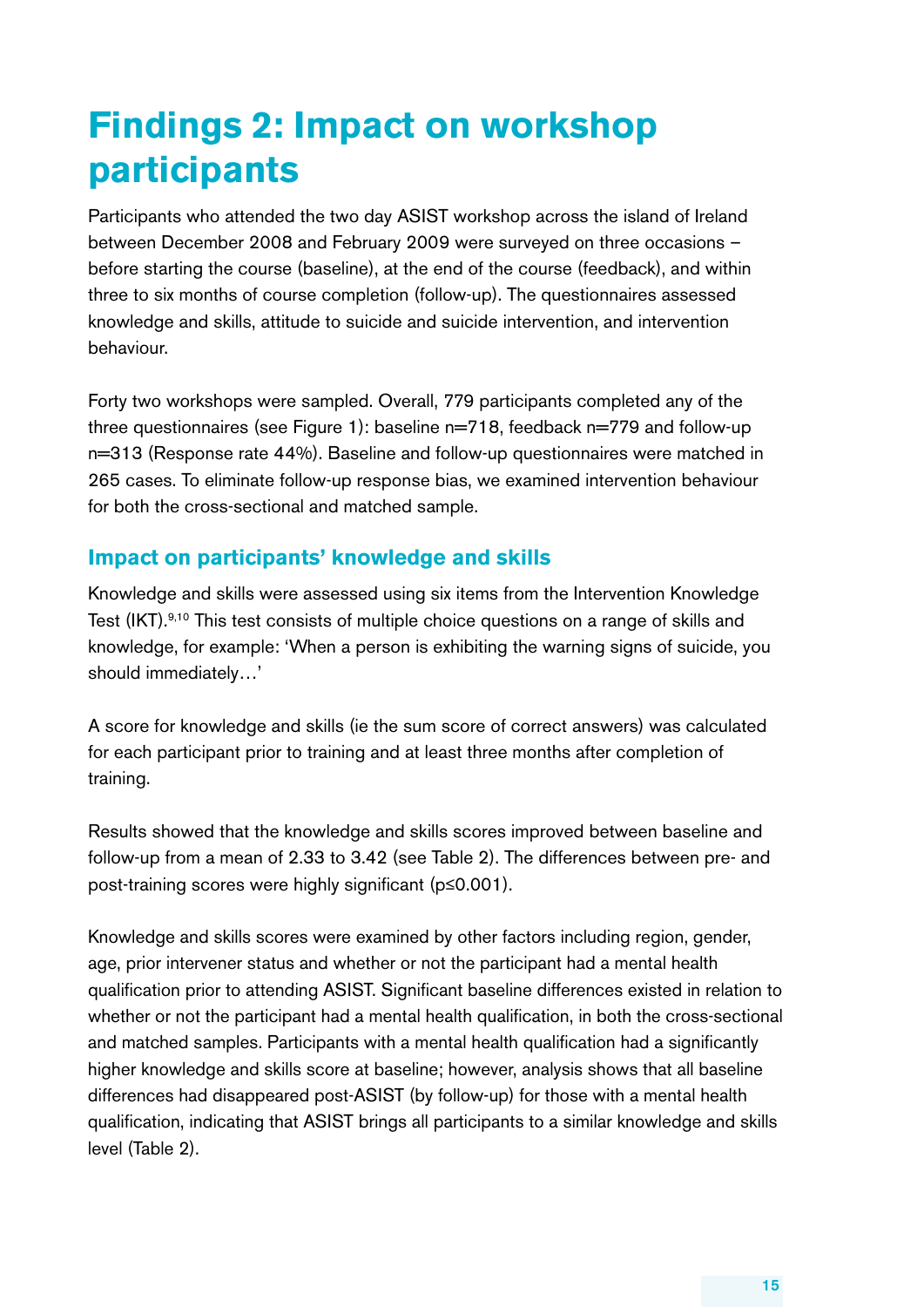#### **Table 2: Mean knowledge and skills scores (matched sample)**

|                                        | <b>Baseline</b> |     |       | Follow-up |     |    |
|----------------------------------------|-----------------|-----|-------|-----------|-----|----|
|                                        | Mean            | n   | p     | Mean      | n   | p  |
| Matched*** (pre- and post-ASIST        |                 |     |       |           |     |    |
| difference highly significant p≤0.001) | 2.33            | 264 |       | 3.42      | 264 |    |
|                                        |                 |     |       |           |     |    |
| Northern Ireland                       | 2.40            | 108 | ns    | 3.60      | 108 | ns |
| Republic of Ireland                    | 2.29            | 156 |       | 3.29      | 156 |    |
| Mental health qualification            | 2.74            | 77  | $***$ | 3.61      | 76  | ns |
| No mental health qualification         | 2.14            | 181 |       | 3.33      | 181 |    |

Note: statistical test used was paired sample T test.

Significance: \*\*\*p≤0.001, ns=not significant.

# **Impact on participants' attitudes towards suicide and suicide intervention**

The attitudinal questions were based on the following dimensions:

- the preventability of suicide;
- caregiver comfort and confidence in intervening;
- willingness to be involved;
- issues of responsibility and infringement of individual rights.

A highly significant change in attitude was measured between baseline and follow-up. (from 3.67 to 4.07,  $p \le 0.001$ ) for matched cases (see Table 3). Again, the statistical differences between those with and without a mental health qualification, and those with and without prior intervention experience at baseline, no longer exist at follow-up, showing. that ASIST brings all participants to a similar level in terms of attitude, regardless of prior. experience..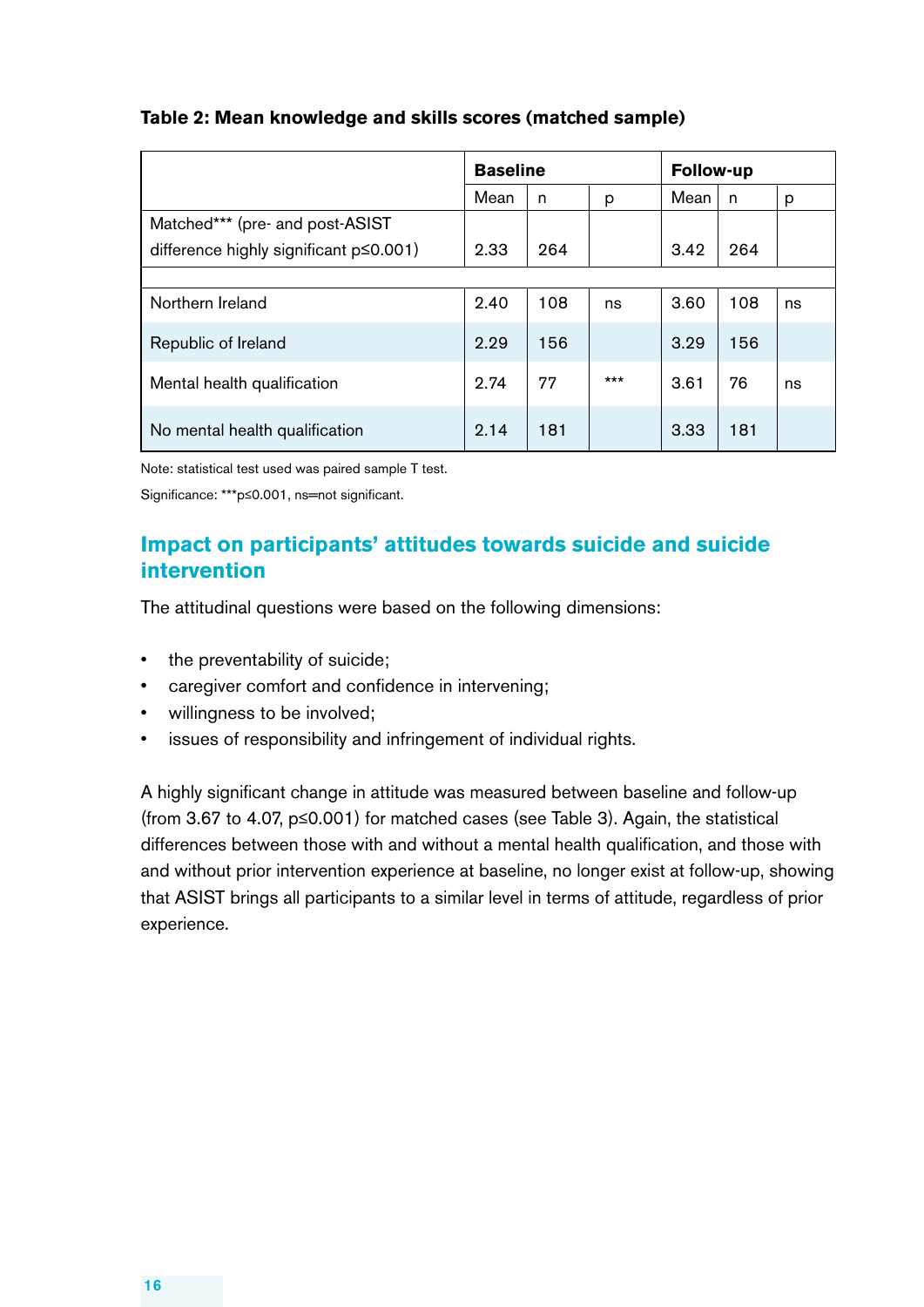#### **Table 3: Mean attitude scores (matched sample)**

|                                          | <b>Baseline</b> |     |       | <b>Follow-up</b> |     |    |
|------------------------------------------|-----------------|-----|-------|------------------|-----|----|
|                                          | Mean            | n   | p     | Mean             | n   | р  |
| Matched *** (pre- and post-ASIST         |                 |     |       |                  |     |    |
| difference highly significant p < 0.001) | 3.67            | 221 |       | 4.07             | 221 |    |
|                                          |                 |     |       |                  |     |    |
| Northern Ireland                         | 3.66            | 99  | ns    | 4.08             | 90  | ns |
| Republic of Ireland                      | 3.67            | 142 |       | 4.07             | 131 |    |
| Mental health qualification              | 3.78            | 70  | $***$ | 4.09             | 67  | ns |
| No mental health qualification           | 3.63            | 164 |       | 4.07             | 147 |    |
| Prior intervention experience            | 3.76            | 153 | $***$ | 4.14             | 92  | ns |
| No prior intervention experience         | 3.49            | 37  |       | 4.07             | 6   |    |

Note: Statistical test used was paired sample T test.

Significance: \*\*  $p \le 0.01$ , \*\*\*  $p \le 0.001$ , ns=not significant.

# **Impact on participants' behaviour in relation to intervention**

Participants.were asked at baseline whether they ever came into contact with anyone. they felt was at risk of suicide. Those who said yes were then asked whether they had. intervened or helped (at baseline, 577 participants in the cross-sectional sample, and 213 in the matched sample, had come into contact with someone they thought was at risk of suicide).

Table 4 shows that prior to ASIST, 81.7% of participants had been in contact with. someone they believed to be at risk of suicide, and 77.6% of them intervened. Three to six months post-ASIST, 94.9% of those exposed to individuals they believed to be at risk of suicide intervened. Intervention levels increased significantly ( $p \le 0.001$ ) in both areas. In Northern Ireland, it increased from 80.3% to 96.3%, and in the Republic, it increased.from.75.2%.to.93.3%..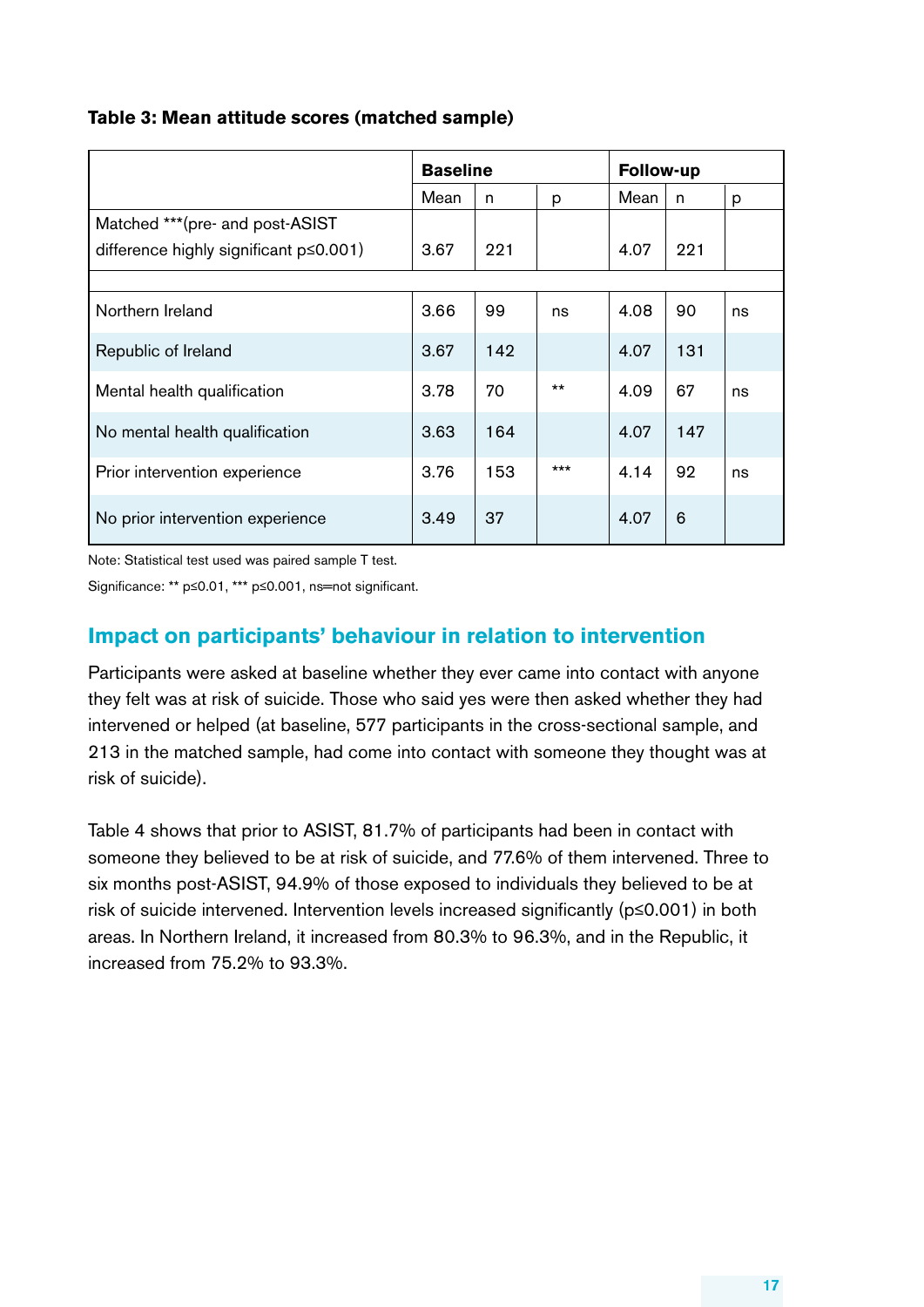### **Table 4: Likelihood to intervene, baseline and post-ASIST (using cross-sectional sample)**

|                                                            |            | <b>Baseline</b> |                                          | <b>Post-ASIST</b> |                   |
|------------------------------------------------------------|------------|-----------------|------------------------------------------|-------------------|-------------------|
|                                                            | Concerned  | Intervened      |                                          | Concerned         | ***<br>Intervened |
|                                                            | (ever)     |                 |                                          | (in the past      |                   |
|                                                            |            |                 |                                          | three months)     |                   |
| All (n=706)                                                | 577(81.7%) | 448 (77.6%)     | All $(n=286)$                            | 131 (45.8%)       | 122 (94.9%)       |
| Republic of<br>Ireland (n=369)   298 (80.8%)   224 (75.2%) |            |                 | Republic of<br>Ireland $(n=170)$         | 76 (44.7%)        | 70 (93.3%)        |
| Northern<br>Ireland (n=337)   279 (82.8%)                  |            | 224 (80.3%)     | Northern<br>Ireland $(n=116)$ 55 (47.4%) |                   | 52 (96.3%)        |

Note: missing data excluded from analysis.

\*\*\* p≤0.001 intervention levels increased significantly post-ASIST.

Analysis of personal characteristics showed that a mental health qualification appeared. to increase the opportunity for contact with, or recognition of, individuals at risk of suicide (both at baseline and follow-up), and that those with a mental health qualification. were more likely to intervene at baseline than those with no mental health qualification (p≤0.05). However, at follow-up the significant difference between the proportion of those with and without a mental health qualification who intervened had disappeared.

### **Table 5: Difference in intervention levels between those with and without a mental health qualification, baseline and post-ASIST**

|                  | <b>Baseline</b> |                         |          |           | <b>Post-ASIST</b> |            |    |
|------------------|-----------------|-------------------------|----------|-----------|-------------------|------------|----|
|                  | Concerned       | Intervened              | p        | Follow-up | Concerned         | Intervened | p  |
|                  | (ever)          |                         |          |           | (in the last      |            |    |
|                  |                 |                         |          |           | three months)     |            |    |
| Mental health    |                 |                         |          |           |                   |            |    |
| qualification    |                 |                         |          |           |                   |            |    |
| $(n=75)$         | 68 (90.7%)      | 61 (89.7%)              | $^\star$ | $n = 73$  | 42 (57.5%)        | 39 (92.9%) | ns |
| No mental health |                 |                         |          |           |                   |            |    |
| qualification    |                 |                         |          |           |                   |            |    |
| $(n=179)$        |                 | 139 (77.7%) 105 (75.5%) |          | $n = 165$ | 65 (39.4%)        | 61 (93.8%) |    |

Same result for cross-sectional or matched sample (matched sample presented only). Missing cases removed from analysis.

\*p≤0.05 significant difference between those with and without a mental health qualification.  $ns = not$  significant.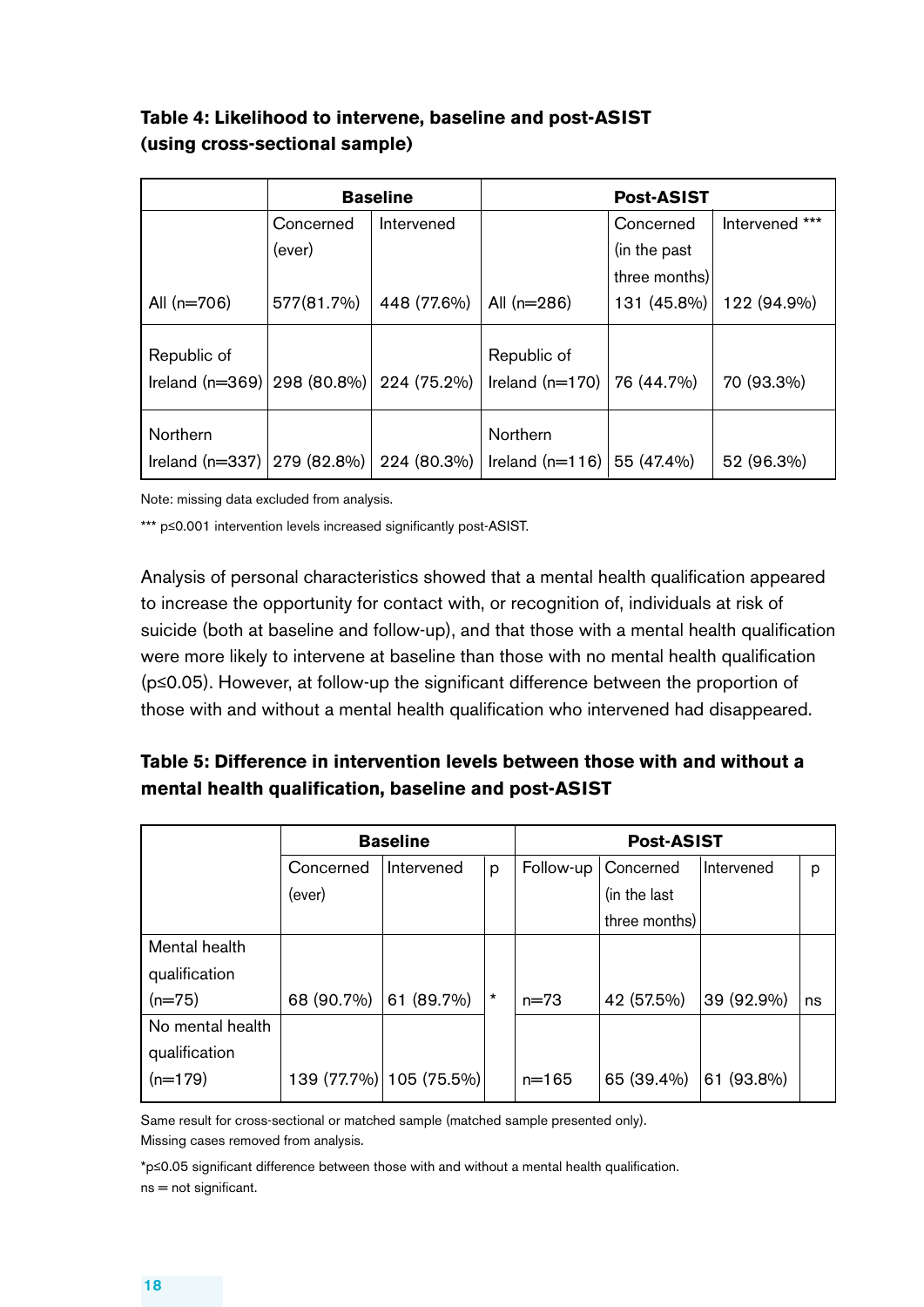Of the participants who responded to the evaluation exercise (n=780), 17.3% went. on to apply at least one aspect of ASIST in the three to six months after their training. Post-ASIST, the main factor in applying the training was not prior experience or any. demographic characteristics, but simply contact with someone at risk.

#### **Are there differences after ASIST between those who intervene and those who don't intervene?**

We examined the findings to assess if there are differences in personal characteristics. between those who intervened after ASIST and those who did not, and found no. significant differences by gender, age group, nationality, mental health qualification, or. whether or not the participant worked with vulnerable groups. Therefore, training people. who are more likely to come into contact with somebody at risk of suicide is crucial.

In an attempt to identify those among the population who are most likely to come into. contact with people at risk of suicide, we profiled those who said they had been in contact. with people they were concerned about prior to attending ASIST. Analysis showed. no. distinct pattern by gender, age or location, but as expected, there was a significant. difference for those with a qualification in mental health and those working with vulnerable. groups. Ninety five percent of those with a mental health qualification were concerned about someone prior to ASIST, compared with 77.4% of those with no such qualification  $(p \le 0.001)$ . Eighty four percent of those who.worked with vulnerable groups were concerned about someone prior to ASIST, compared with 71% of those who didn't work with vulnerable groups  $(p \le 0.001)$ .

# **Application of the ASIST Suicide Implementation Model**

#### **Have interveners applied ASIST?**

Of those participants who intervened post-training, 99% applied at least one aspect of the ASIST Suicide Implementation Model (SIM).

#### **How thoroughly is the ASIST SIM applied?**

Participants were asked about which aspects of the ASIST SIM they had been able to. apply when intervening. The aspect most participants employed was specifically 'asking about suicidal thoughts' (95% in Northern Ireland, 88% in the Republic of Ireland). In Northern Ireland, this was followed by 'listen to reasons for suicidal thoughts' (91%) and 'develop a safe plan' (88%). In the Republic, 'asking about suicidal thoughts' was followed by 'develop a safe plan' (85%) and 'listen to reasons for suicidal thoughts' (81%).

The aspect least likely to be applied in the Republic of Ireland was 'signpost/refer onto. crisis agencies', and in Northern Ireland, it was 'follow-up with the individual at risk'.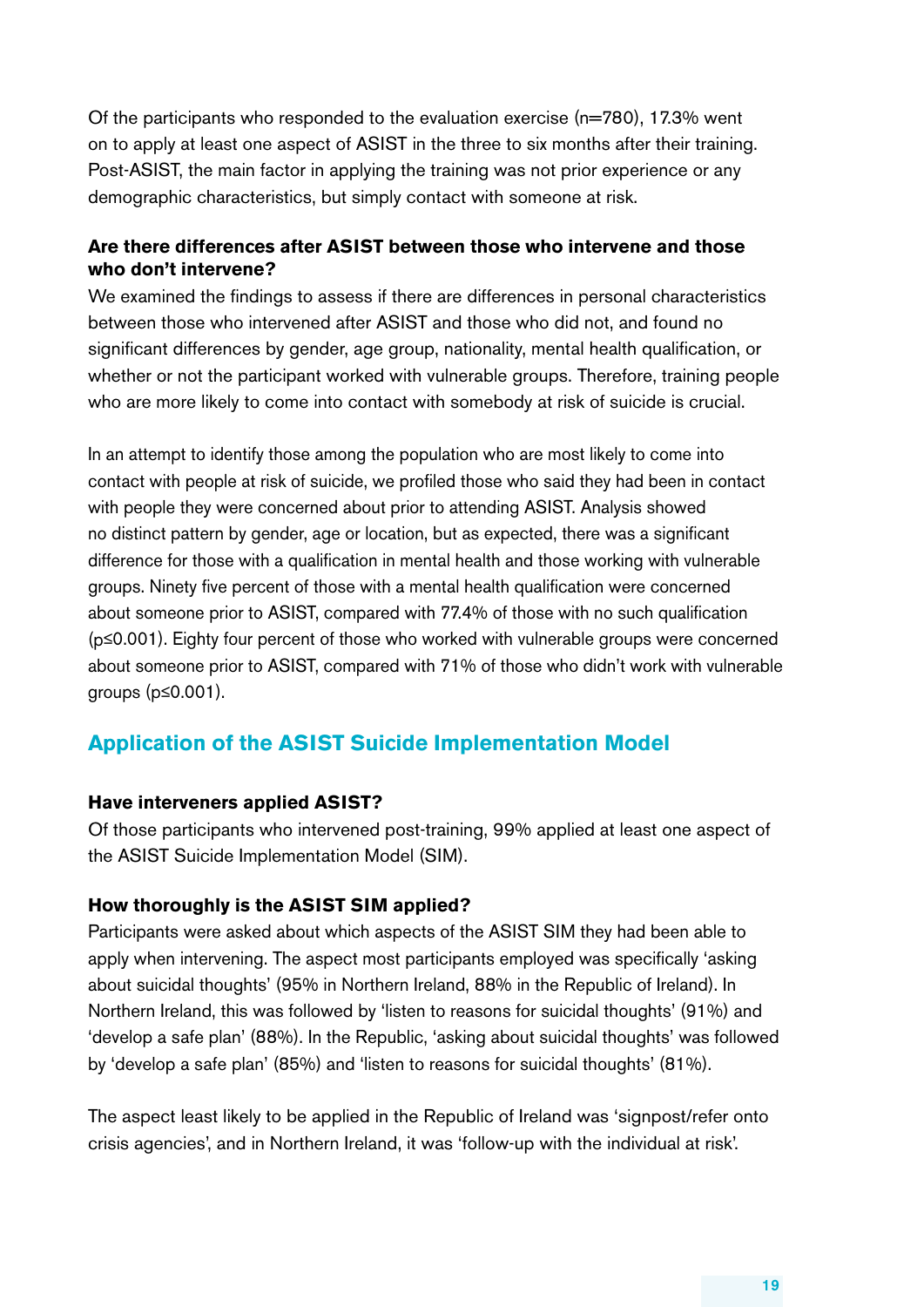# **Table 6: Application of the ASIST SIM**

|                                 | Ask about<br>suicidal<br>thoughts | Signpost/<br>refer onto<br><b>crisis</b><br>agencies | Listen to<br>reasons for<br>suicidal<br>thoughts | Develop a<br>safe plan | Follow-up<br>with<br>individual at<br>risk |
|---------------------------------|-----------------------------------|------------------------------------------------------|--------------------------------------------------|------------------------|--------------------------------------------|
| All $(n=102)$                   | 91%                               | 63%                                                  | 85%                                              | 86%                    | 73%                                        |
| Northern Ireland<br>$(n=43)$    | 95%                               | 70%                                                  | 91%                                              | 88%                    | 67%                                        |
| Republic of Ireland<br>$(n=59)$ | 88%                               | 58%                                                  | 81%                                              | 85%                    | 76%                                        |

No statistically significant differences in applications across the two regions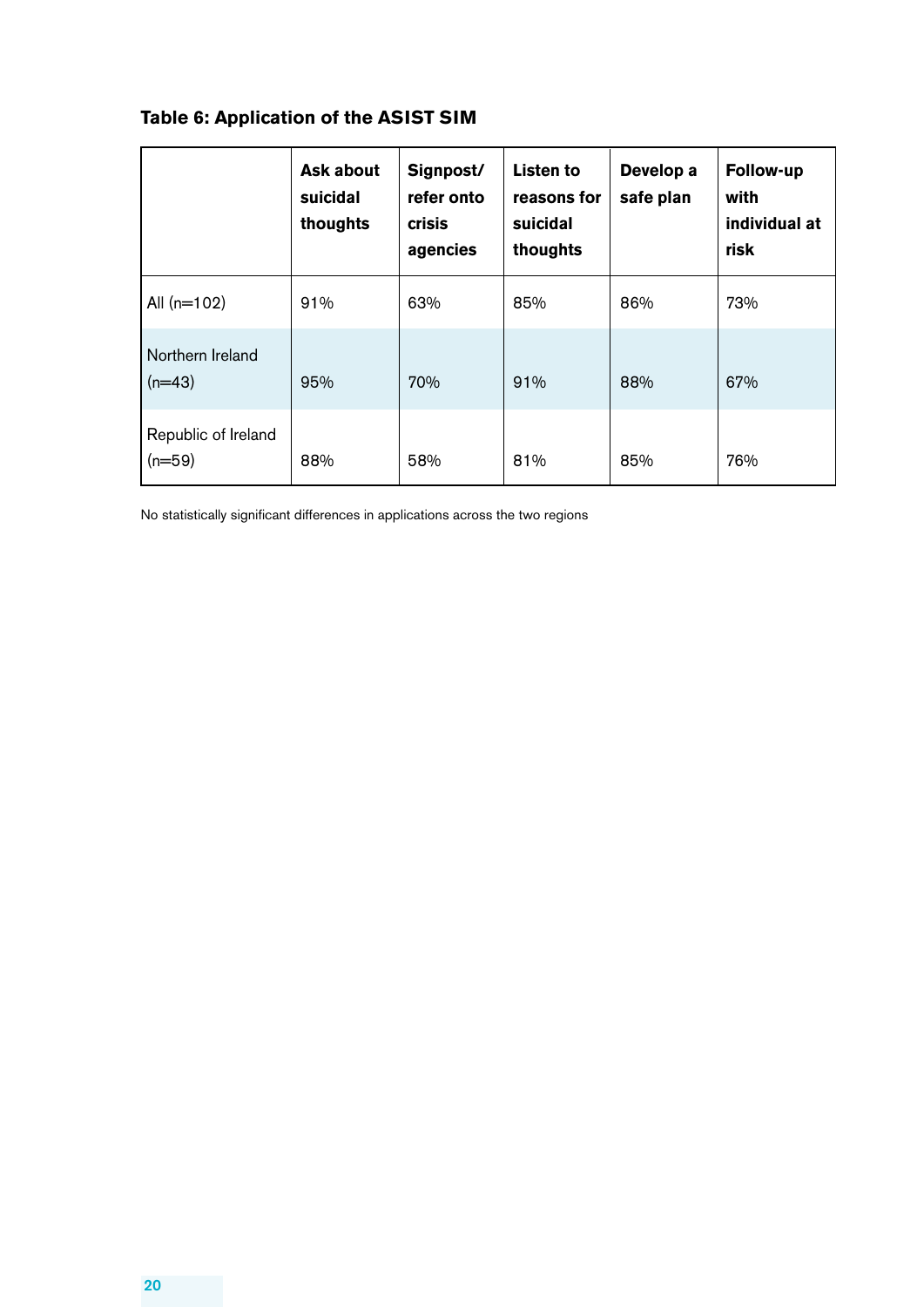# **Findings 3: Views on course content and delivery**

# **Views of ASIST trainers**

Trainers were asked for their views/opinions on course content and delivery at. qualitative focus groups or interview. Their feedback focused on:

- teaching style;
- training materials;
- emotional impact.

Some trainers liked the highly structured, step-by-step approach of the ASIST training, while others found the inflexibility difficult, suggesting that it hindered quality and was. likely to eventually put them off delivering, because it was less interesting to deliver. Other trainers (more in the Republic of Ireland) believed the highly structured approach. to be of 'unique value' and that it actually ensured consistency across delivery.

"The ASIST course is the only course of its kind in Ireland. Its structure and simplicity offer a unique perspective and opportunity to discuss and ultimately prevent suicide and suicidal behaviour." (Republic of Ireland trainer)

The 'ambivalence' section of the training was considered problematic and difficult to. teach. The teaching methods used include reflective listening and an exploration of the. concept of ambivalence. Trainers found it hard to teach 'reflective listening' and found the concept of ambivalence ambiguous and vague, leading to confusion among trainers. and participants.

*"The ambivalence part of the training seems to cause the biggest issues for*  participants. There seems to be a lack of understanding of what ambivalence means and, subsequently, this section of the course has the most disengagement." *(Northern Ireland trainer)* 

There were mixed reactions to the role-play element of the training. Some felt it was. the most valuable, while others were concerned about having to persuade or coerce participants to take part.

Many of the trainers discussed cultural aspects of the training. The 'Canadian' content. was the main point of feedback from course participants. A more localised training course, with local videos and scenarios, was viewed by many trainers as being a. necessary future step in delivering ASIST.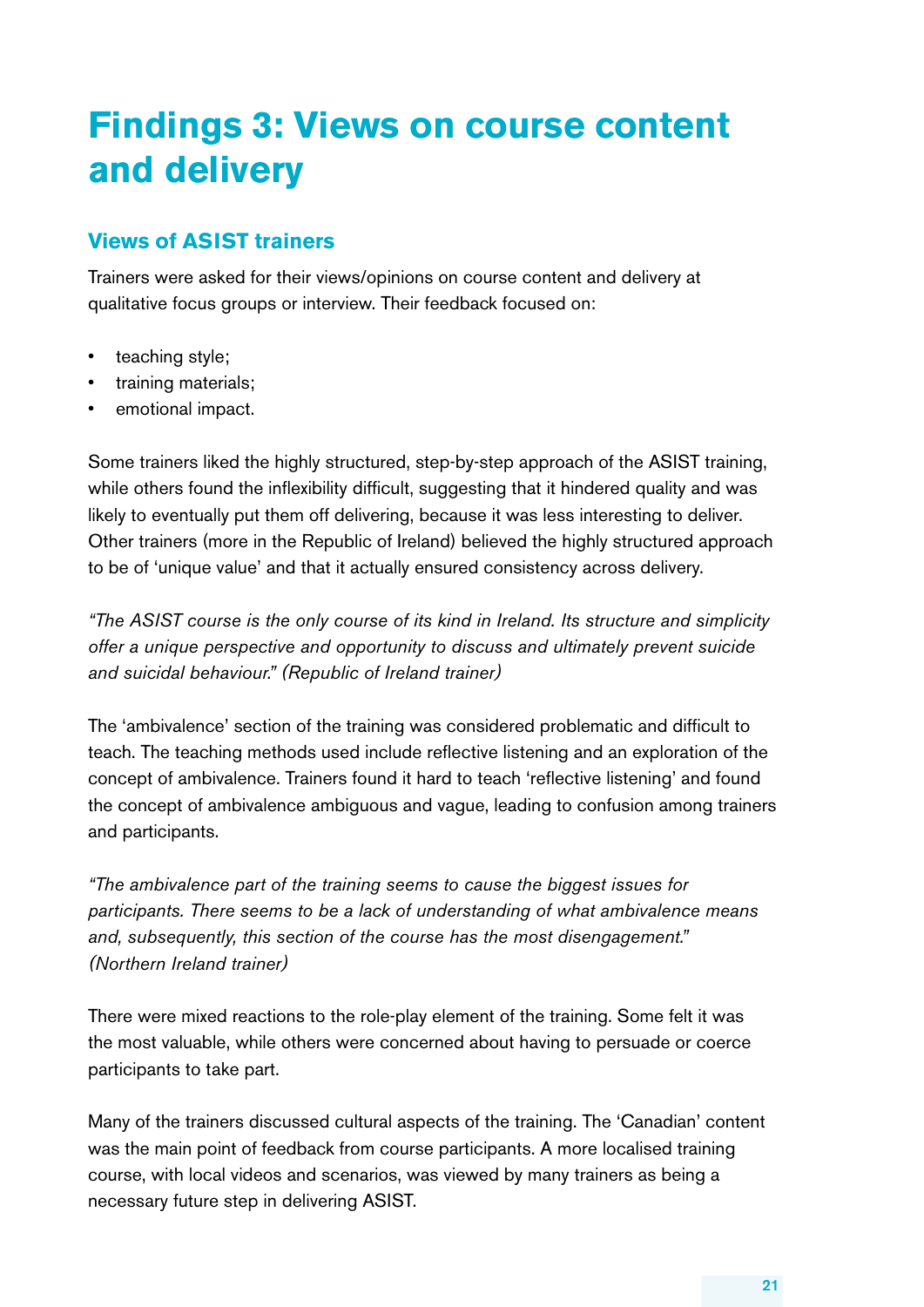*"Local situations and settings would make it more real for people at a local level." (Republic of Ireland trainer)*

Most trainers thought the workshop materials were good. Despite the level of written. text, it was reported that materials were accessible to participants with a wide range of backgrounds and skills.

*"On a number of occasions, I have had participants with literacy problems. In other training that I've delivered, this would have been a major issue, but the material on the* ASIST course could still be communicated effectively through the role-plays and visual *aids." (Republic of Ireland trainer)*

However, while the actual delivery of the course is accessible, those with literacy. problems may have significant difficulties reading and reflecting on course materials. post-training.

# **Views of ASIST participants**

The majority of responding participants were of the opinion that the amount of. information included in the training was just right (95% in Northern Ireland; 96% in the Republic of Ireland). Almost all Northern Ireland participants (99%), and 97% of participants in the Republic, said they were able to read and understand all the material, and 98% of participants in Northern Ireland, and 96% in the Republic, said that, overall, they found the training useful. Table 7 shows participants' feedback on each element of the course.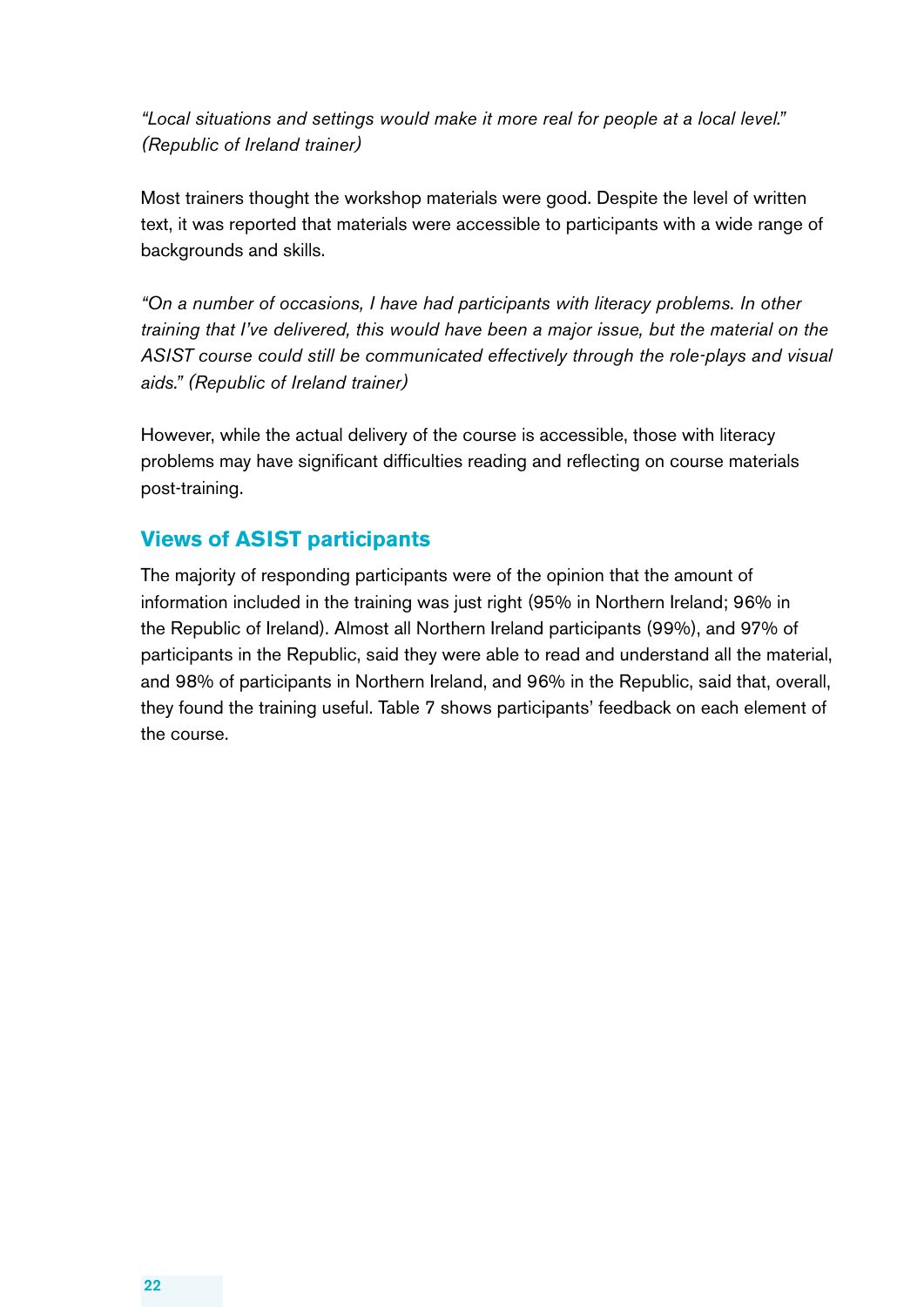### **Table 7: Participants' views on elements of the workshop (taken from end of course feedback form)**

|                                                           | % Very | % Somewhat     | % Not                    | % Don't                      |  |  |
|-----------------------------------------------------------|--------|----------------|--------------------------|------------------------------|--|--|
|                                                           | useful | useful         | useful                   | know                         |  |  |
| <b>The Suicide Intervention Model (SIM)</b>               |        |                |                          |                              |  |  |
| All (n=777)                                               | 96     | $\overline{4}$ | $\leq$ 1                 | <1                           |  |  |
| Northern Ireland (n=364)                                  | 97     | 3              | $\overline{\phantom{a}}$ | $\overline{\phantom{a}}$     |  |  |
| Republic of Ireland (n=413)                               | 95     | $\overline{4}$ | <1                       | <1                           |  |  |
| Discussion of attitudes to suicide and suicide prevention |        |                |                          |                              |  |  |
| All (n=777)                                               | 90     | 10             | <1                       | <1                           |  |  |
| Northern Ireland (n=365)                                  | 91     | 9              |                          | $<$ 1                        |  |  |
| Republic of Ireland (n=412)                               | 88     | 11             | $<$ 1                    | $\overline{\phantom{a}}$     |  |  |
| <b>Role-play</b>                                          |        |                |                          |                              |  |  |
| All (n=779)                                               | 88     | 11             | 1                        | $<$ 1                        |  |  |
| Northern Ireland (n=365)                                  | 85     | 13             | 1                        | $<$ 1                        |  |  |
| Republic of Ireland (n=414)                               | 91     | 8              | 1                        | $\qquad \qquad \blacksquare$ |  |  |
| <b>DVDs</b>                                               |        |                |                          |                              |  |  |
| All (n=777)                                               | 80     | 20             | 1                        |                              |  |  |
| Northern Ireland (n=364)                                  | 83     | 17             | $<$ 1                    | $\overline{\phantom{a}}$     |  |  |
| Republic of Ireland (n=413)                               | 76     | 23             |                          | 1                            |  |  |
| <b>The ASIST workbook</b>                                 |        |                |                          |                              |  |  |
| All $(n=771)$                                             | 81     | 18             | 1                        | <1                           |  |  |
| Northern Ireland (n=361)                                  | 82     | 17             | 1                        | <1                           |  |  |
| Republic of Ireland (n=410)                               | 80     | 20             | 1                        | <1                           |  |  |
| <b>Networking for care givers</b>                         |        |                |                          |                              |  |  |
| All (n=769)                                               | 71     | 27             | $\mathbf{1}$             | 1                            |  |  |
| Northern Ireland (n=362)                                  | 71     | 27             | 1                        | 1                            |  |  |
| Republic of Ireland (n=407)                               | 70     | 27             | 1                        | 1                            |  |  |
| The suicide intervention handbook                         |        |                |                          |                              |  |  |
| All (n=737)                                               | 81     | 10             | $<$ 1                    | 8                            |  |  |
| Northern Ireland (n=352)                                  | 81     | 10             | $<$ 1                    | 9                            |  |  |
| Republic of Ireland (n=385)                               | 81     | 11             | $<$ 1                    | 8                            |  |  |
| <b>Wallet-sized ASIST first aid prompter card</b>         |        |                |                          |                              |  |  |
| All (n=772)                                               | 89     | 10             | $<$ 1                    | 1                            |  |  |
| Northern Ireland (n=360)                                  | 90     | 9              |                          | 1                            |  |  |
| Republic of Ireland (n=412)                               | 89     | 10             | 1                        | 1                            |  |  |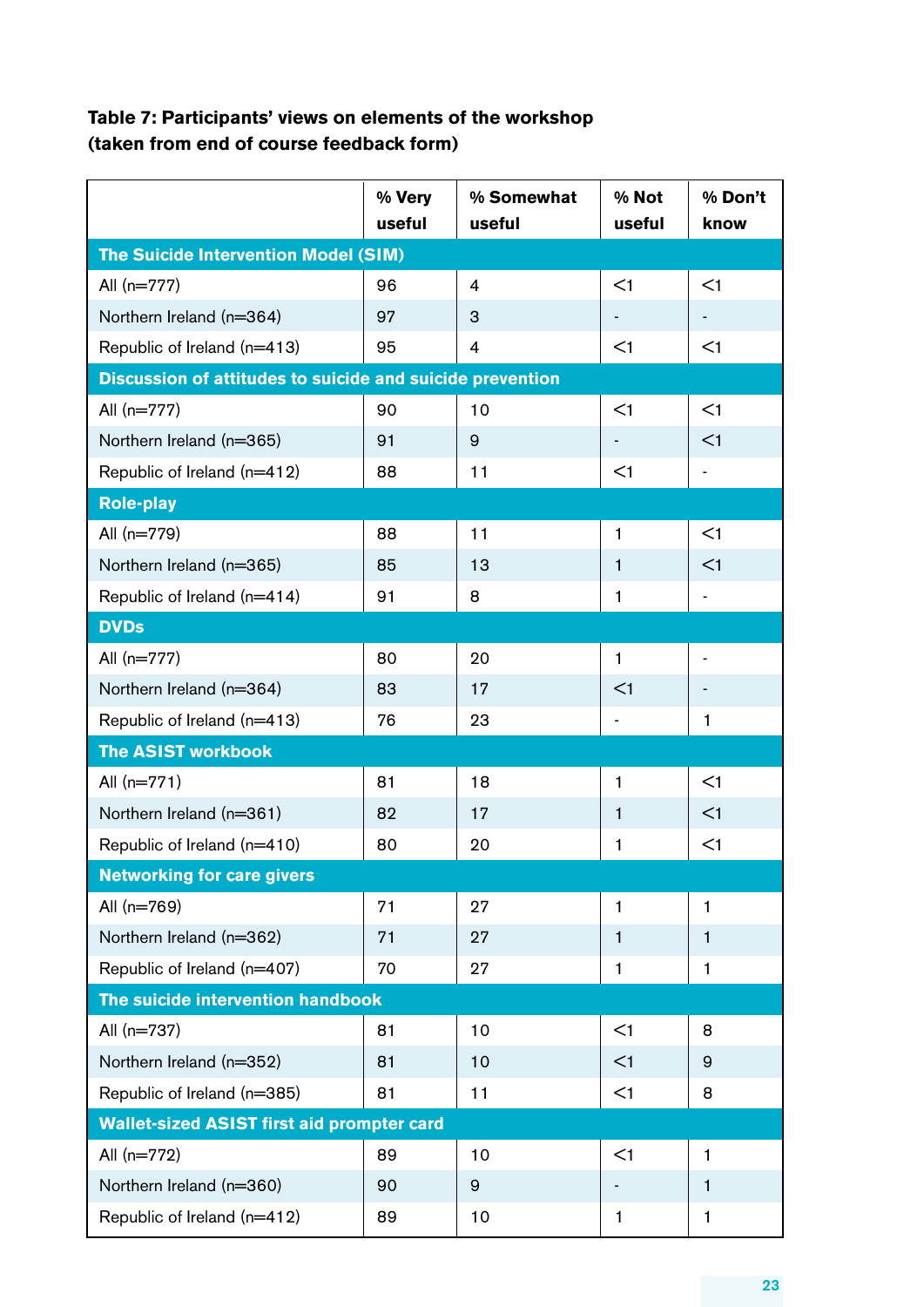### **Emotional impact of the course**

There was some concern among trainers that teaching style and content occasionally. had a negative emotional impact on participants. ASIST involves role-play and on the first day, there is open discussion about personal views and experiences between a mix. of participants with potentially differing views. This was of most concern.

"Some participants who have lost someone through suicide have been visibly distressed through participation, not only because of the difficulty in discussing *their feelings, but also at the views of other participants who may view suicide as an immoral act." (Northern Ireland trainer)*

Others acknowledged that the emotional demands can be difficult, but necessary and beneficial..

"Unique... the only suicide prevention programme that directly addresses attitudes *to suicide as part of the workshop – although this is difficult for some participants, it* does support them to focus on how their attitudes and behaviour might affect the *intervention.*" (Republic of Ireland trainer)

Around a third of stakeholders and policy makers interviewed echoed the concerns. of trainers regarding emotional impact. They also suggested some kind of participant. screening in advance of course registration.

"Screening should take place before consent is given to attend training, to ensure that participants are emotionally ready for this level of training." (Northern Ireland policy maker).

Some trainers also felt that one way of avoiding upset, or at least preparing participants. for the emotional nature of the course, was to make prospective participants fully. aware of what the course entailed, and what would be involved in the different stages, in advance of enrolling on the course. Dealing with participants recently bereaved by. suicide, or those with suicidal thoughts, was highlighted by many trainers across both. regions as being the most difficult aspect of the ASIST course to manage.

"A frequent problem is having someone in the workshop who has recently (in the last *6–12 months) been bereaved by suicide." (Republic of Ireland trainer)* 

It is worth noting that around 10% of participants in the evaluation sample attended due to personal experience through family or friends.

Some trainers reported gaps in support for participants during or after the workshop.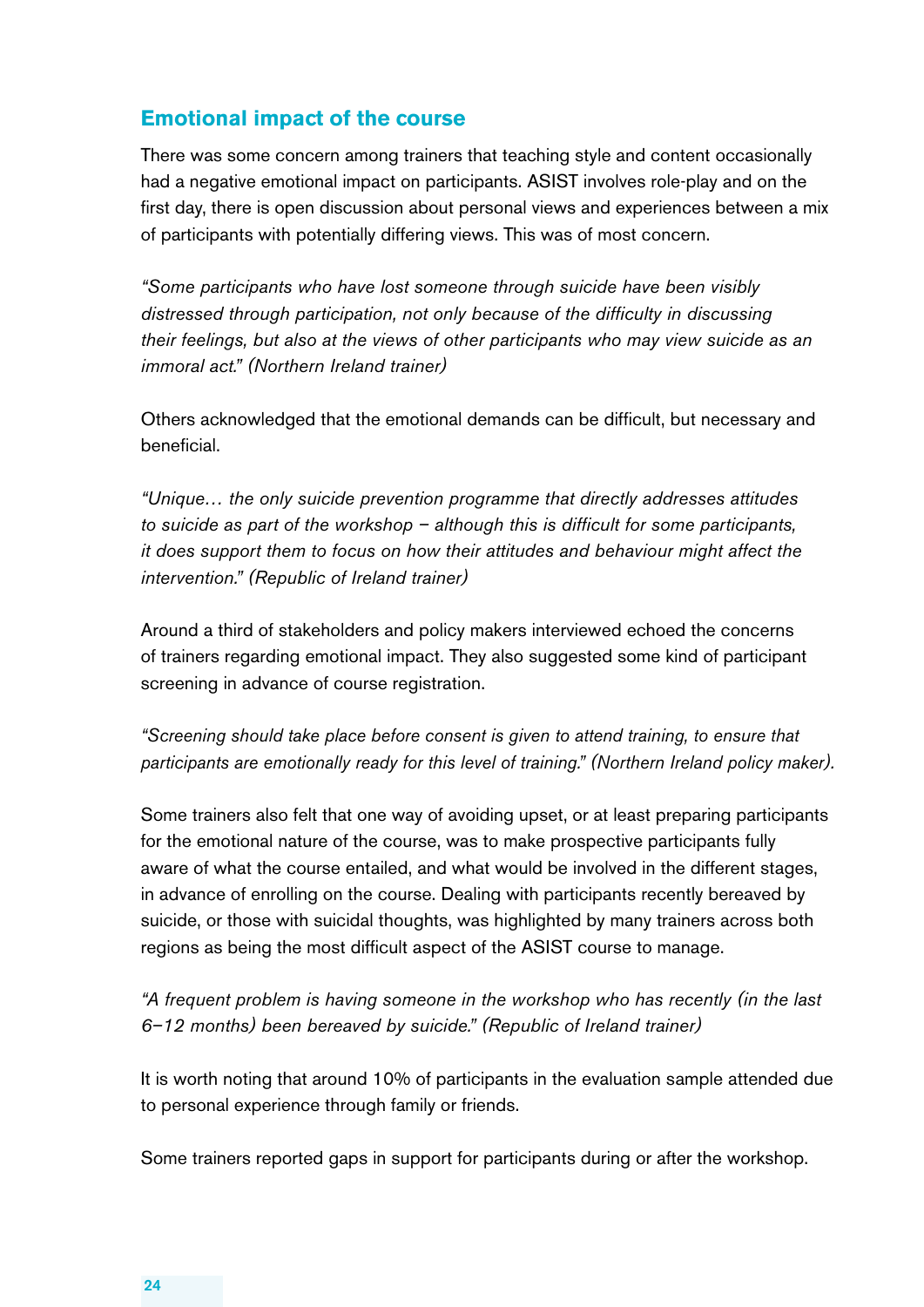"During the session, a fellow participant was very emotional and, in my opinion, was showing signs of risk. I was amazed that none of the trainers in the room noticed this." *(Northern Ireland trainer - experience as a workshop participant prior to becoming a trainer)*

When participants were asked about the emotional impact of the course, 3% reported a negative impact (see Table 8 below).

| Participants' end of<br>course feedback form | All (%)<br>$(n=773)$ | <b>Northern Ireland</b><br>$(\%)$ (n=364) | <b>Republic of Ireland</b><br>$(\%)(n=409)$ |
|----------------------------------------------|----------------------|-------------------------------------------|---------------------------------------------|
| Positive                                     | 67                   | 67                                        | 67                                          |
| Negative                                     | 3                    | $\overline{2}$                            | 3                                           |
| Unsure                                       | 10                   | 9                                         | 12                                          |
| No effect                                    | 13                   | 14                                        | 13                                          |
| Both positive and negative                   | 7                    | 8                                         | 6                                           |

#### **Table 8: Emotional impact according to participants**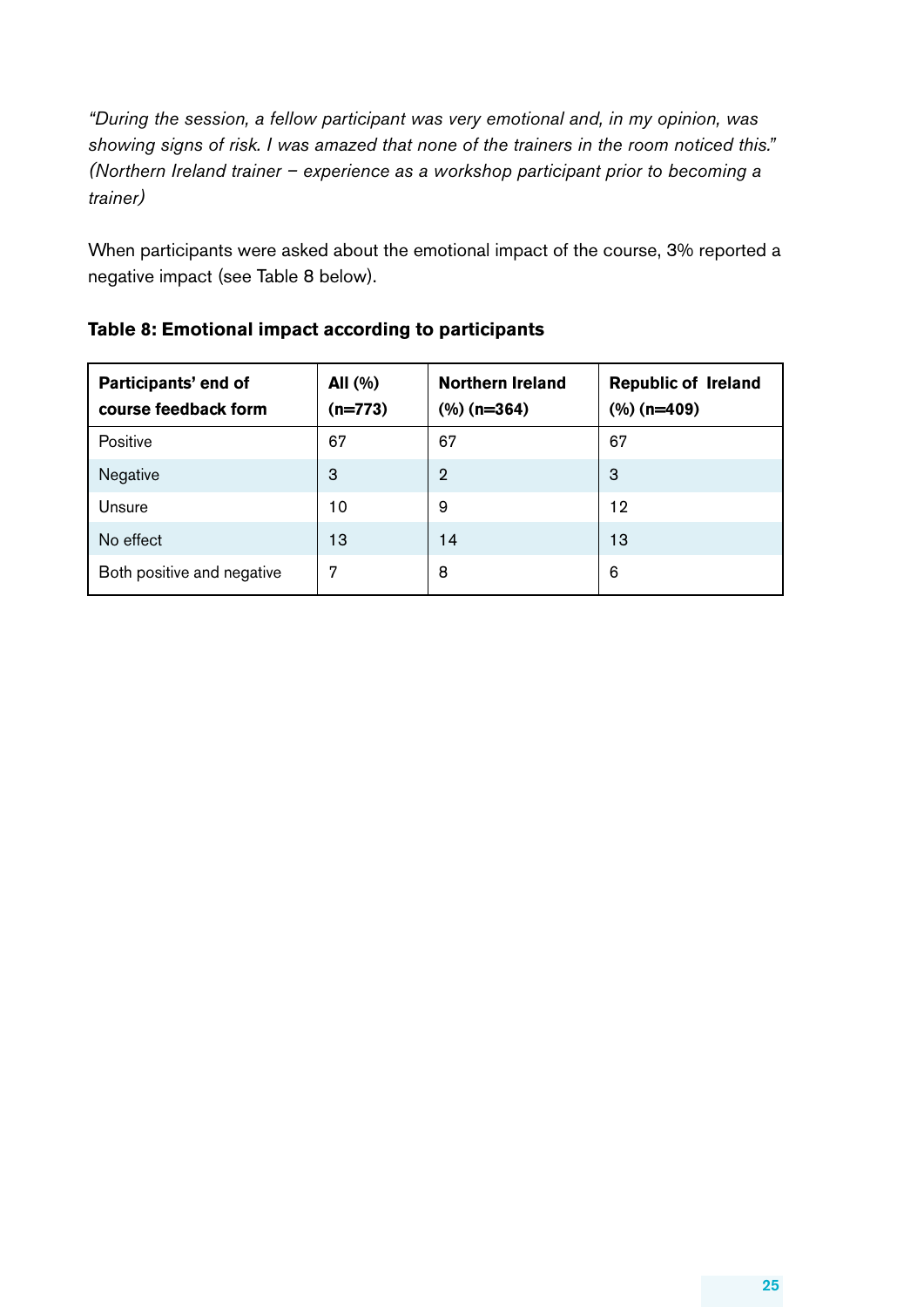# **Findings 4: Management and coordination**

Issues around management and coordination were discussed through qualitative work, either focus group or in-depth interview. The issues raised are listed below.

# **Issues raised by trainers, stakeholders and policy makers**

- 
- 
- Support mechanism Quality control
- 
- **Quality control** 
	- Trainer selection
	- Course delivery
	- Monitoring trainers
- ICC status (see page 49)

#### **Trainers' issues Stakeholders' and policy makers' issues**

- Course coordination Strategic targeting (see page 41)
	-
- Course organisation Evaluation (see page 48)

#### **Course coordination**

As previously highlighted, there are significant differences between Northern Ireland. and the Republic of Ireland in terms of coordination and management. While there is no central coordination in Northern Ireland, in the Republic, NOSP acts as a national coordinating body for ASIST. Therefore, as might be expected, there are considerable differences between the two regions in terms of coordination, management and delivery of ASIST (see Table 1 on page 7). There was clear variation in feedback between. trainers in Northern Ireland and the Republic with regard to support.

In. Northern Ireland, implementation and coordination of training and T4T occurs on a largely ad hoc basis. The role of local HSCT-based mental health coordinators does not. focus solely on ASIST or even suicide prevention, therefore the practical support and. coordination they can offer is limited. In the Republic of Ireland, trainers commented on the centralised coordination of ASIST and the positive impact of the creation of local HSE and non-HSE ASIST coordinators. The majority of trainers in the Republic were. positive about the role of the local ASIST coordinator, feeling that it fulfilled an important supportive role in terms of emotional and practical support.

### "Communication (with the coordinator) is very good. I have never had a problem contacting *them and they are always supportive in anything I ask". (Republic of Ireland trainer)*

In the Republic of Ireland, consultant trainers offer an annual support workshop to.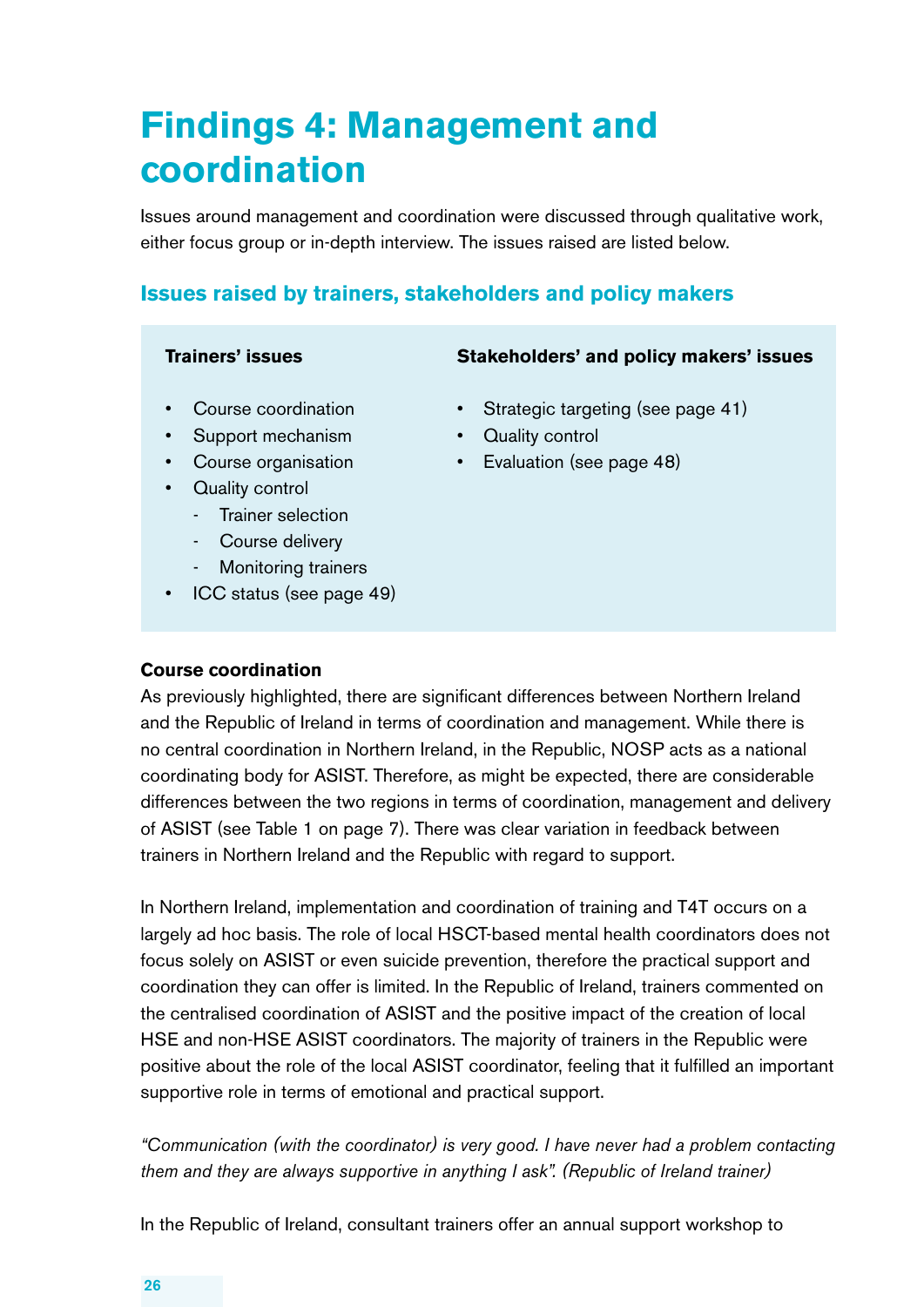each team of trainers. This is considered very useful, not only for updating skills, but also as a forum to raise concerns and share best practice. Many believed that compulsory refresher sessions for all trainers would be a beneficial addition across. both jurisdictions. The NOSP also require T4T candidates and their managers to sign a trainer agreement prior to T4T, which documents the commitment involved.

Clearer.guidance.prior.to.T4T of the future.commitment.required.of.ASIST.trainers.was. also viewed as being a potential development area within the current management of. ASIST. Procedures introduced in the Republic regarding the recruitment and selection. of trainers through screening questionnaires and interviews would be welcomed in. Northern Ireland.

#### **Support mechanism**

Trainers felt that a strong support mechanism for them should be built into any ASIST management structure. This was crucial, they said, due to the intense emotional nature. and delivery approach.

In the Republic of Ireland, a number of supports are available to trainers. From 2005 to 2007, the NOSP convened national meetings of trainers to facilitate formal and informal support. These meetings have not been possible since then due to travel restrictions; however, consultant trainers deliver support workshops to each team annually. Also, since 2009, a consultant trainer is assigned to each new trainer at the end of T4T for. one-to-one support.

In. Northern Ireland, a number of trainers (outside the health sector) indicated that they. can feel isolated from other trainers. A number believed the lack of emotional support available to trainers could not only impact on their emotional wellbeing, but could also. impact on the likelihood of them.continuing to deliver ASIST. For some trainers, the. customary debriefing immediately after the workshop did not provide adequate support:

"I sometimes find it difficult to detach after the role-play training and don't always feel *that I have support available to me.*" (Northern Ireland trainer)

Some trainers (particularly in Northern Ireland) raised issues about living in the same. community in which they were delivering, particularly in some areas with high rates of suicide. The trainers highlighted the need for increased post-training supervision. They also suggested that training individuals from other communities outside their own may provide a useful degree of distance from participants.

*"Living* in the same community as the people I was training did impact emotionally on *me...* I was seen as the expert and when a suicide occurred, I started to feel that I wasn't doing enough." (Northern Ireland trainer)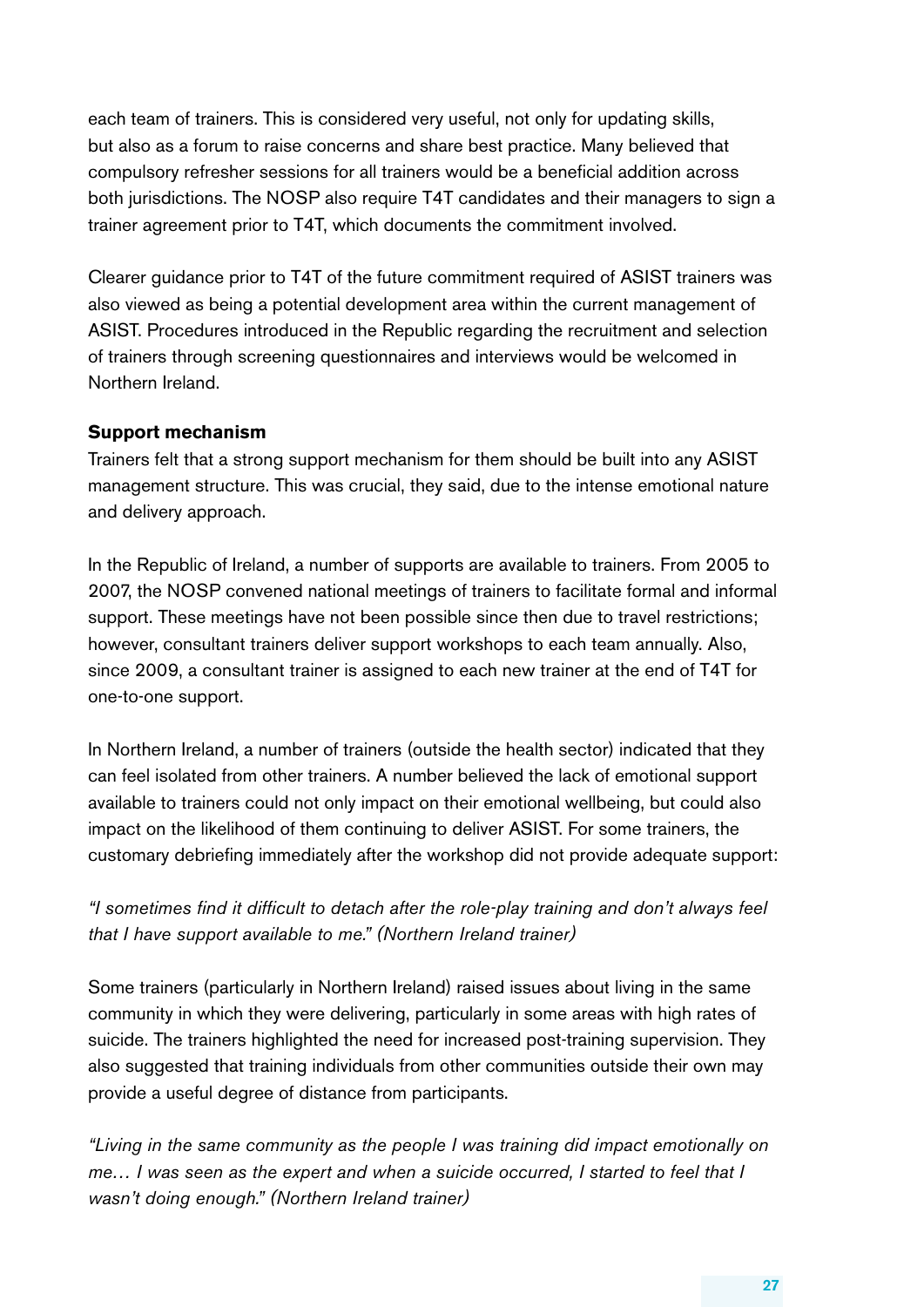#### **Course organisation**

In Northern Ireland, there was some discussion about the burden upon trainers of course administration, organisation and marketing. This was especially the case for. those individuals who.worked outside the Health and Social Care sector and had. limited contact with a health sector coordinator. One voluntary and community trainer commented:

"The last ASIST workshop I organised, I had to apply for three different funding streams to pay for the course materials. Although as an organisation we are used to applying for funding, this did strike me as being excessive for such an important *course." (Northern Ireland trainer)*

Some trainers in Northern Ireland suggested that the excessive administration was a key factor in the number of them who.do.not currently deliver training courses, suggesting. that a central coordinating body similar to NOSP would be highly beneficial in reducing unnecessary administration and increasing efficiencies.

A key role of coordinators in the Republic of Ireland is to take responsibility for. organising workshops, which removes a significant burden from trainers. To support this, the NOSP, in collaboration with the coordinators, developed guidelines to standardise. the coordination process. These guidelines address issues such as participant. selection, heterogeneity of the group, post-workshop support and more.

An area of specific concern for trainers in the Republic was that hotels can no longer. be used as course venues. Some of the venues currently used do not offer sufficient facilities or possibly deter participants who associate the course with the health sector. only.

A further issue, particularly for trainers in Northern Ireland, was the number of participants enrolled for workshops who then either failed to turn up or dropped out. midway through the course, especially where the course was available for free. In Northern Ireland, many trainers in the community or voluntary sectors did not have. administrative. support and were responsible for the recruitment of participants. themselves. They simply did not have the time to chase up people in advance of the. workshops. Some suggested this could impact on the sustainability of ASIST in the. longer term if not addressed.

To gauge whether this perception among trainers was borne out in the evaluation, a. snapshot sample of courses (December 2008 to February 2009), course attendance and course completion was analysed (in Northern Ireland, 16 out of 22 workshops. provided participant numbers, and in the Republic, 18 out of 20 provided numbers).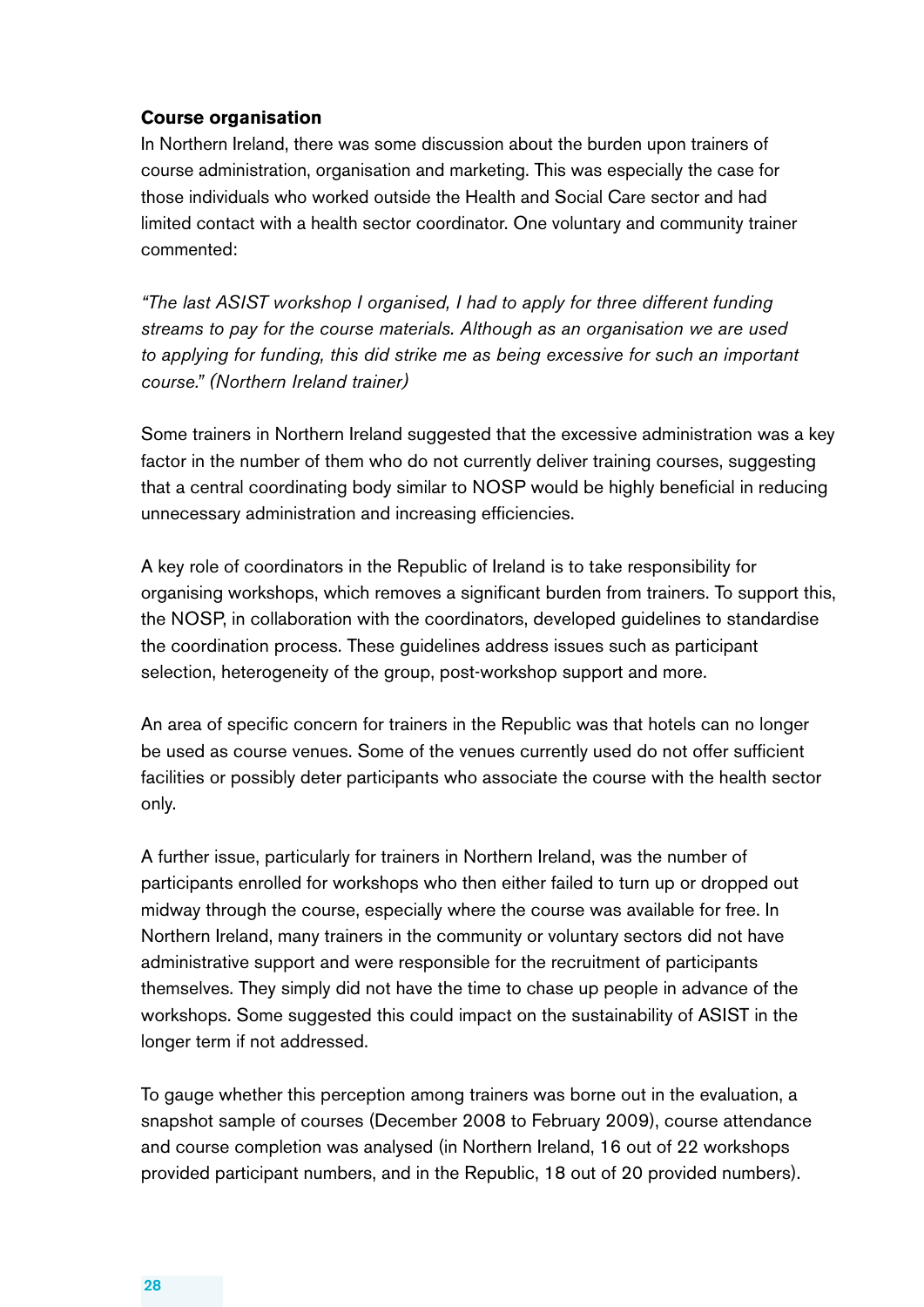In. Northern. Ireland, 85% of those who.had.applied.for.a.workshop.turned.up.to.register. on day one. In the Republic, this figure was 88%. It would seem there is very little variation between the regions despite Northern Ireland trainer's perception. However, it. is. worth noting the lack of administrative data for six of the Northern Ireland workshops, and in the Republic, organisers of three workshops noted that bad weather conditions. had been the reason for absences. More accurate and longer-term monitoring would be required to confirm the perception of a significant rate of absences in Northern Ireland.

Analysis also shows there is no issue with participants dropping out of the course. Once participants had attended day one of the workshop, 99% completed the two-day. course (in both regions).

#### **Quality control**

Living Works have set no.pre-requisites for attending T4T to become an ASIST trainer. However, in the Republic of Ireland the NOSP has used a person specification to guide. the selection of T4T candidates. This has been refined and updated and considers. issues such as previous training experience, knowledge of mental health issues and. more. The trainer agreement document, which has been in place since 2004, must also. be signed by the T4T candidate and their line manager. This document outlines what is. required and expected of the candidates in their role as ASIST trainers.

According to trainers in Northern Ireland, this lack of selection criteria has led to. concerns around trainer quality, trainer suitability and trainer retention.

*"The selection process needs to be clearer and uniform – at the moment, anyone can become a trainer and the course is not suitable for everyone to deliver." (Northern Ireland trainer)*

Stakeholders also.held views on trainer selection. Due to the perceived 'urgency' of. ASIST implementation, a number of stakeholders felt there had been an emphasis on. putting as many people through T4T as possible, with little thought given to the quality. of these trainers.

*"I do have concerns with regards the number of trainers in Northern Ireland –*  particularly given the lack of regulation in terms of quality control. It's not always about how many people that are trained, but how good they are." (Northern Ireland *stakeholder)* 

Trainers emphasised the importance of having some kind of selection process for. potential ASIST trainers prior to acceptance onto the T4T course. They also expressed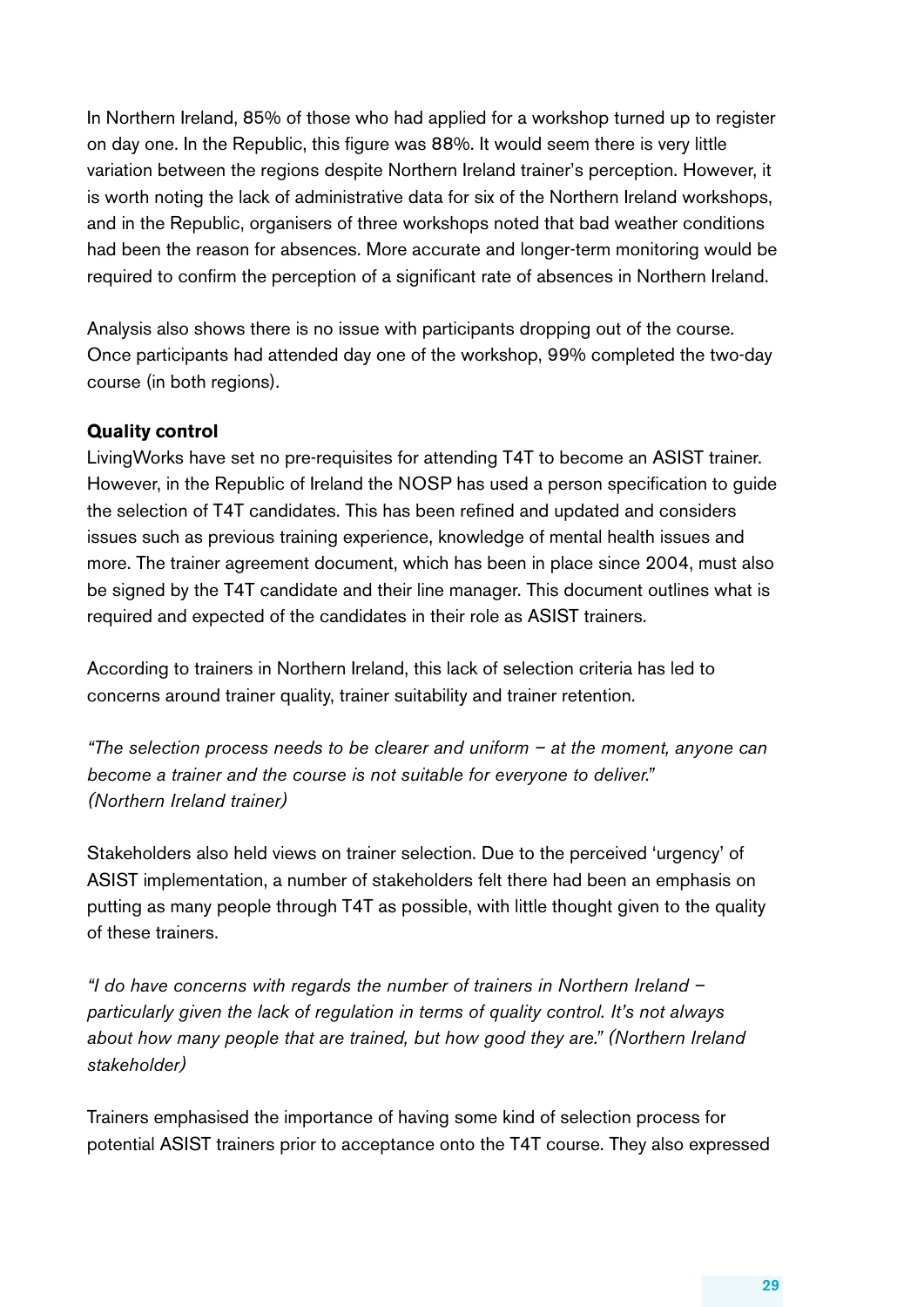concern that a number of factors could contribute to the overall suitability and quality of a trainer. These concerning factors can be summarised as follows:

- previous experience of delivering training or in mental health;
- personal bereavement through suicide;
- commitment to course delivery;
- prior understanding of ASIST.

#### Previous experience of delivering training or in mental health.

There was variation of opinion on whether previous training experience and/or previous. experience in mental health should be a pre-requisite for ASIST trainers. All those who had prior experience believed it to be useful in their role as an ASIST trainer. Nevertheless, some trainers had mixed views about selecting candidates solely on the. basis of previous experience in mental health and/or delivering training believing that. one of the benefits of the current approach was potential to have trainers from a mix. of disciplines giving more potential for delivery of ASIST workshops in settings or to. audiences in most need.

However, other trainers (26 out of 62 across both jurisdictions) were strongly of the. opinion that only individuals with previous mental health and training experience should. be recruited for T4Ts. The current situation is that 84% of trainers in the Republic of Ireland and 82% in Northern Ireland have previous experience in the delivery of training, and 90% of trainers in the Republic and 66% in Northern Ireland have previous. experience of mental health issues (information obtained from trainers' proforma).

#### Personal bereavement through suicide

Personal experience of suicide through either friends or family was the reason for one in. five participants becoming trainers. Some trainers felt that T4T/ASIST was being used. as a form of self-help.

*"In my opinion, the programme should be used for professionals dealing with a* potential suicide – not for those individuals who may be feeling suicidal themselves." *(Northern Ireland trainer)*

Other trainers and coordinators were adamant that people who had been bereaved. through suicide should not be excluded.

"Sometimes the best trainers are those that have direct experience of suicide. They can then bring with them real life experience and tend to be the most committed *to delivering sessions in the long run." (Northern Ireland coordinator)*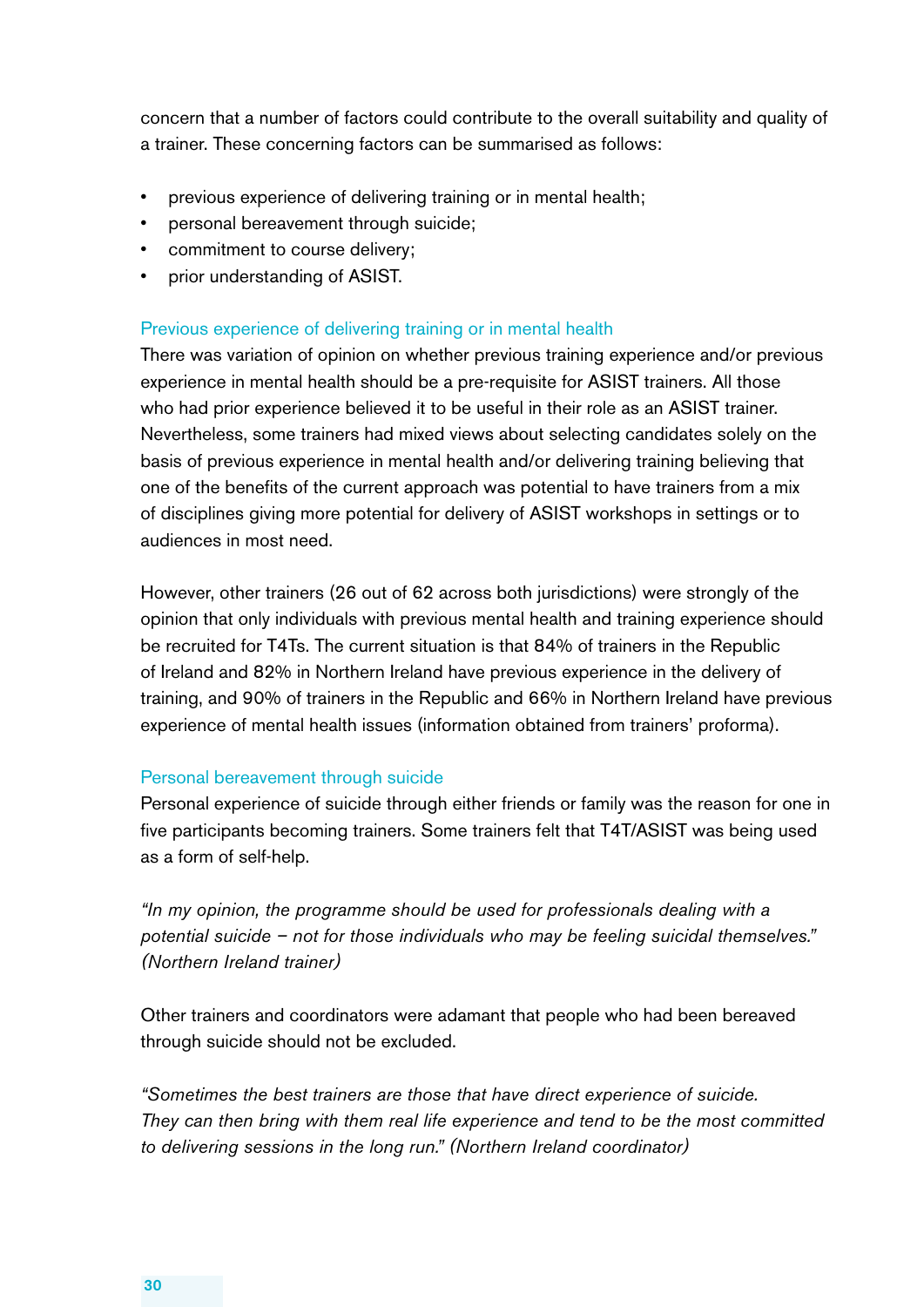#### Commitment to course delivery

Once trained, trainers are required to deliver three ASIST workshops in their first. year, then at least one workshop per year thereafter to maintain registration. Trainers reported that they or their line managers/organisations were unaware or unsure of this. commitment prior to commencement of the T4T course.

*"When my manager realised the commitment required, she indicated that she may not have sent me on the course if she had known."* (Northern Ireland trainer)

Due to an inability to deliver the required number of workshops in the first year after. training, some trainers can remain at provisional level for a long period. To avoid stagnation and to prevent provisional trainers becoming 'inactive', it was suggested that candidates' ability to fulfil ASIST delivery commitments, at least in the first year following. T4T, should be a pre-requisite in any recruitment process. This information is clearly. outlined in the trainer agreement document in the Republic of Ireland.

#### Prior understanding of ASIST

Trainers also.highlighted a general lack of awareness in relation to what the ASIST programme actually involved, in terms of approach, course content, teaching format and. delivery. They felt that prior attendance at an ASIST workshop before enrolling in the. T4T would have given them an understanding of the ASIST teaching style and course. format. They believed this would aid self-selection as it was viewed as a simple way to. give potential trainers a taster and would help potential trainers decide whether or not it. was appropriate for them.

In. Northern. Ireland, 12 stakeholders and five policy makers advocated the development. of a regional strategy for ASIST, with set criteria for trainer recruitment and selection. In the Republic of Ireland, the NOSP has issued a person specification to guide. coordinators in the selection of T4T candidates. Procedures regarding the recruitment and selection of trainers through screening questionnaires and, in some cases, interviews have been set.

"One of the main factors in setting criteria was the high demand for T4T... across *Ireland.* However, setting criteria also supported us to select trainers who were attending T4T for the right reasons, and so acted as a quality control mechanism." *(Republic of Ireland coordinator).*

It was also felt that the issue of trainer retention could be alleviated by sound selection criteria. Around one in five of all those trained in T4T are currently inactive  $-16\%$  in. Northern Ireland and 23% in the Republic.

A survey of inactive trainers was undertaken to assess their reasons for no longer.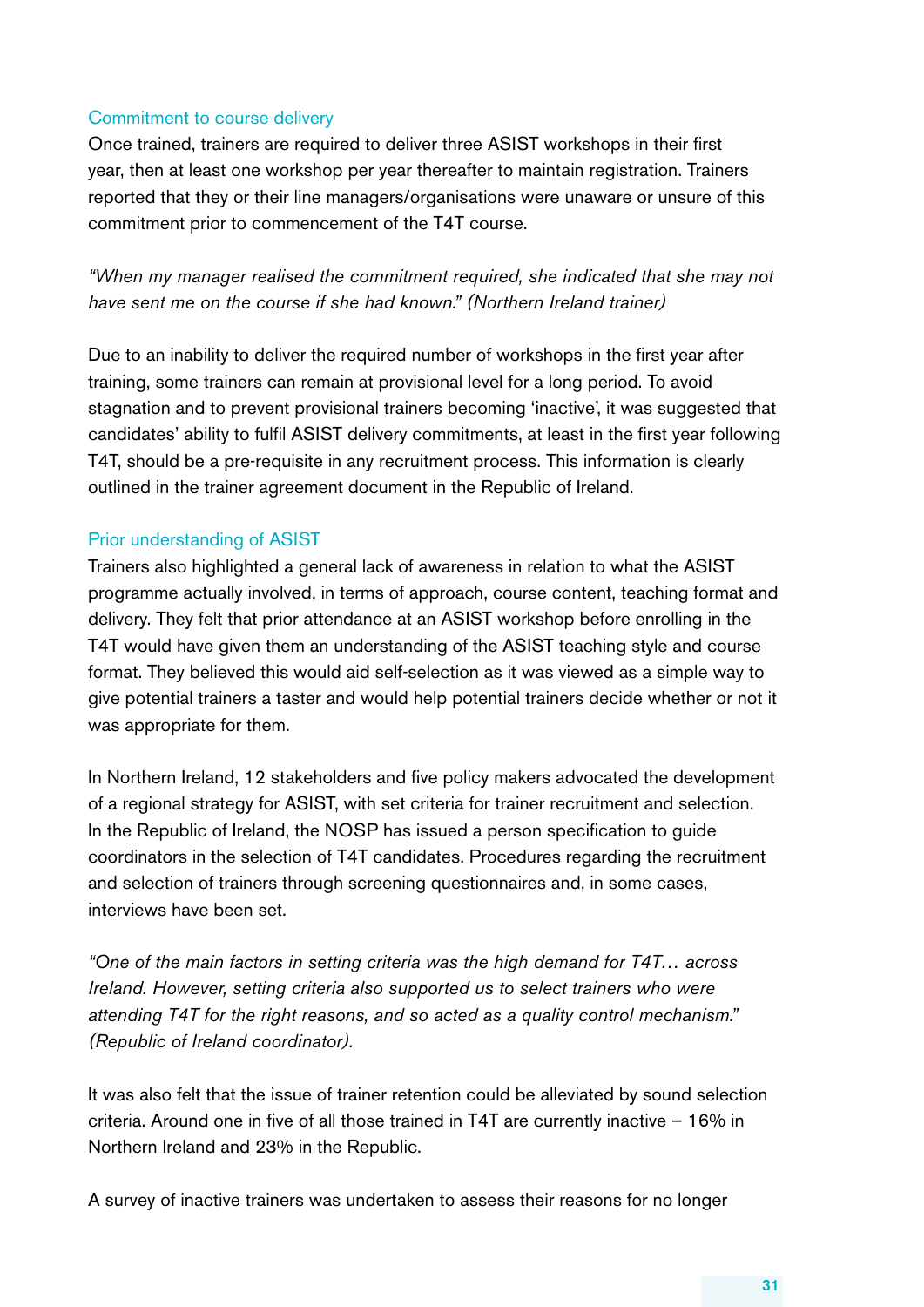delivering ASIST (inactive survey  $n=34$ ; Republic of Ireland: 27 in sample frame, 12. surveyed; Northern Ireland: 42 in sample frame, 22 surveyed via telephone). Fourteen of the 34 interviewed said moving job had been a factor in their decision to no longer. deliver ASIST. Other reasons cited included increased work pressures (n=11) and difficulty with being released from work (n=10). Seven discussed personal reasons. and two.had reservations about the quality of delivery by other ASIST trainers. Six had. issues relating to the support provided, feeling they were inadequately prepared or. lacking the confidence to deliver ASIST. Two said they did not get enough emotional support or had found the ASIST course emotionally upsetting.

#### **Course delivery**

Some stakeholders in Northern Ireland voiced concerns about the quality of course. delivery, particularly if the trainer had been inactive.

*"If a trainer has been inactive for a long time, a question needs to be asked as to* whose job it is to ensure that the particular trainer is up to scratch." (Northern Ireland *stakeholder)*

*"There is no quality control – there is evidence of facilitators taking substantially* different approaches in delivery of the course." (Northern Ireland stakeholder)

*"The T4T attempts to train facilitators over five days – this would be extremely inadequate for a far less complicated or important programme."* (Northern Ireland *stakeholder)*

Some trainers also felt that a lack of rigorous quality control has led to poor practice. among a small number of trainers, such as poor delivery style and an inability to deliver certain aspects of the workshop.

*"I* was amazed at some of the practices that were going on – in particular, one *individual refusing to deliver some aspects of the training."* (Northern Ireland trainer)

#### **Monitoring trainers**

The concerns raised by trainers regarding the quality of newly qualified and established. trainers (seen as key to the success of ASIST) related to two main themes:

- lack of assessment or monitoring of new provisional trainers;
- lack of continual monitoring of established trainers.

#### Monitoring provisional trainers

In the Republic of Ireland, there is a monitoring system in place for provisional trainers, which involves experienced trainers acting as shadows, and delivery assessment. for every aspect of the ASIST workshop. Eighteen out of 21 trainers in the Republic.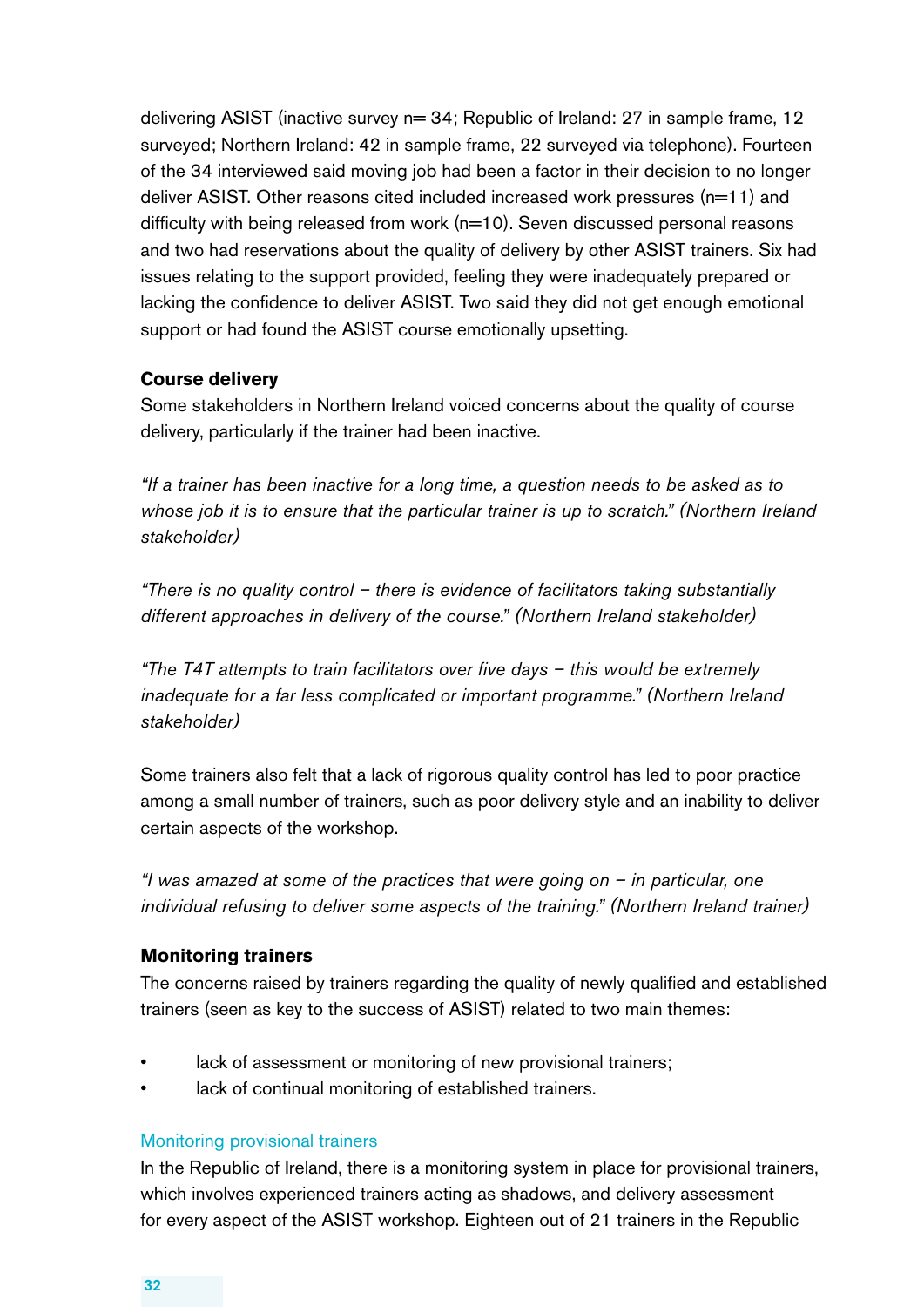highlighted the importance of this, not only as a check on quality and competence, but. also as a form of valuable support. A number of trainers in Northern Ireland suggested the type of structured peer mentoring and shadowing implemented in the Republic. should be introduced for provisional trainers in Northern Ireland in advance of delivering. workshops..

#### Monitoring established trainers

Trainers from both jurisdictions raised the issue of monitoring existing trainers. In the. Republic, trainers were concerned that there is no centrally coordinated process to. monitor trainers' performance beyond provisional trainer level.

"I am concerned that when you become a registered trainer, there are limited quality *control* measures... once registered, there is no monitoring mechanism in place. This is *a* major weakness in the quality control process." (Republic of Ireland trainer)

Currently, there are two standardised methods, devised by LivingWorks, that aim to. provide quality control:

- participant feedback form, sent directly to LivingWorks;
- peer trainer debriefing sessions, immediately following the workshop.

Trainers felt that both methods were flawed. The participant feedback form was believed to offer a narrow set of questions, which trainers felt did not provide enough opportunity. for critical or challenging feedback. Other trainers also mentioned the time lag between delivering.the.workshop.and.receiving.the.participant.feedback.from.LivingWorks.

*"The initial feedback from LivingWorks is preformatted and when asked for further feedback, it took a long time to come back and didn't really tell me anything different." (Republic of Ireland trainer)*

The debriefing session should occur at the end of the two day workshop between the. facilitating trainers. Some see the debriefing as an opportunity to discuss challenges. and 'wind down'. However, time allotted and content covered in the debrief varied. In a number of cases, the debriefing session did not take place as trainers were "physically and emotionally drained", and some trainers felt the debrief offered limited value as people just "wanted to get away".

For other trainers, the element of peer review is awkward.

*"I'm* much more comfortable having the feedback sessions with people I know. Sometimes people take critical feedback very personally and when I don't know the *person very well, I am less likely to be as open with my views." (Northern Ireland trainer)*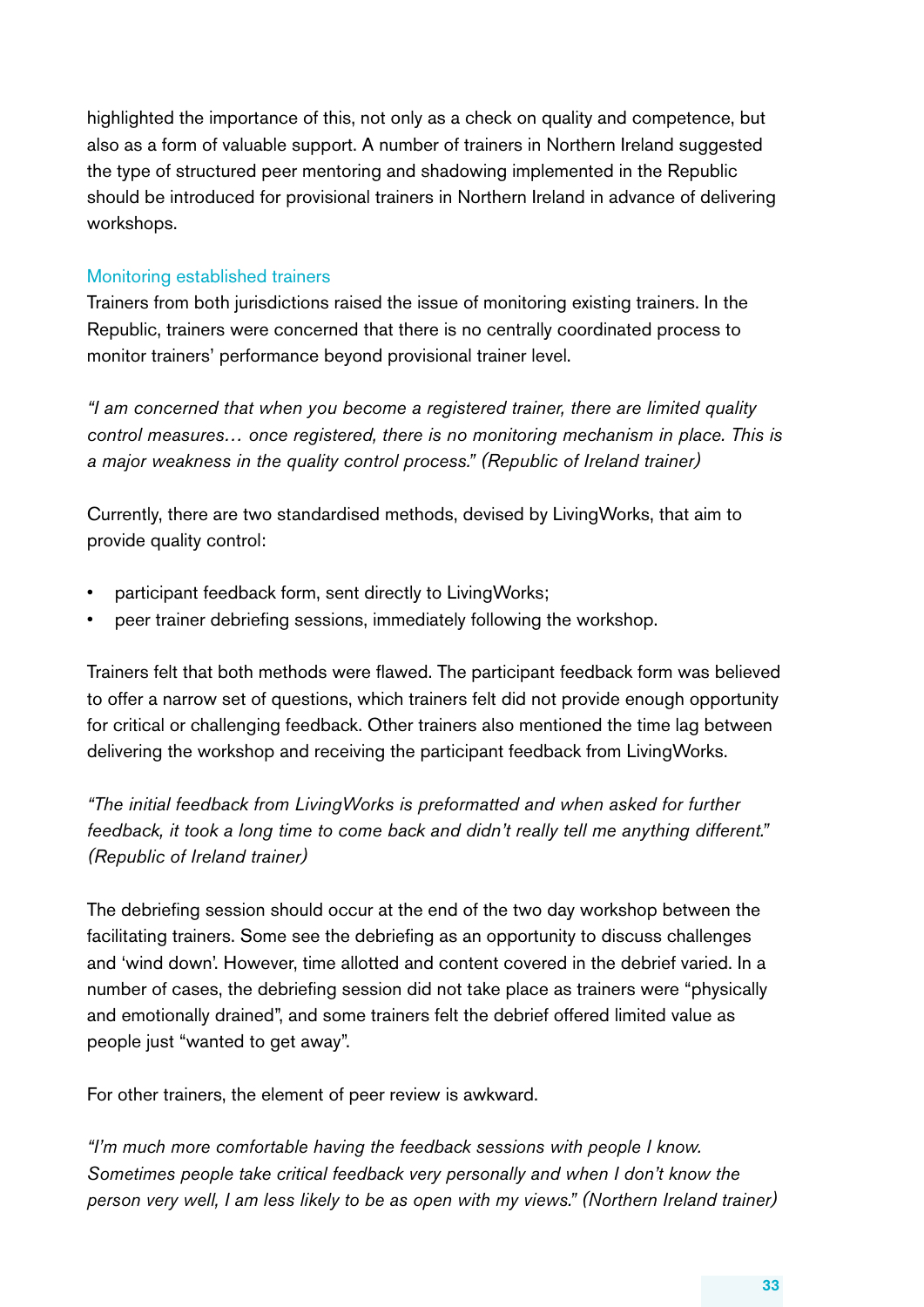In general, trainers felt that the implementation of a quality control system was not a mechanism to 'catch' under-performing trainers. It was viewed as a positive process, with trainers expressing a desire to get more regular feedback or support in relation. to the delivery of ASIST. Trainers felt that regular feedback could bolster trainer. confidence, with those exhibiting good practice commended and models of good. practice established and shared.

Trainers also felt that those from statutory and non-statutory backgrounds should work. together, which would provide a mechanism to support increased networking and a potential catalyst for improved partnership working between statutory and non-statutory trainers in the future.

### **Estimated monetary cost of ASIST**

This section summarises work by Deloitte to assess the monetary cost of ASIST in. Ireland since its implementation in 2004/2005, using data provided by LivingWorks, the. PHA and NOSP. The information is based on the number of ASIST T4Ts and ASIST. workshops.delivered, including the number of participants and trainers.

In addition to the primary costs associated with the programme, a more objective economic study would look at qualitative and outcome measures (eg a reduction in. suicide numbers, increased community capacity etc) when considering the economy of the programme. However, this has not been possible as ASIST has not been tracked. and monitored at a regional level and no targets had been set in relation to the overall implementation of ASIST.

This section also discusses the potential for a future analysis of the value for money. (VfM) of ASIST. VfM assesses whether sufficient impact is being achieved for the money. spent. The evidence in this section comes from the cost data presented, as well as from. consultations with stakeholders, policy makers and trainers across Ireland.

#### **Findings**

The total estimated cost associated with ASIST implementation in the Republic of. Ireland (Table 9) amounts to approximately £1,103,670 ( $€1,481,436$ ) over a six year. period from January 2004 to December 2009 (an average of £183,945 (€246,906) per annum). In Northern Ireland (Table 10) it amounts to approximately  $\pounds$ 748,958 over a five year period from FY2004 - FY2009 (an average of £149,791.60 per annum).

Please note: the costs identified in this section do not provide a complete picture of all costs and payments and so the figures presented should be viewed as an indicative guide to overall costs only. Costs.considered.include: cost of training trainers, cost of course materials, coordination costs, venue. hire and catering. Other potential costs, such as employee release costs for T4T or delivery, advertising, providing.disability.access.etc.are.not.included. Due to the lack of central coordination in Northern. Ireland, it has been more difficult to establish costs; it is possible that Northern Ireland costs are underestimated due to approximation.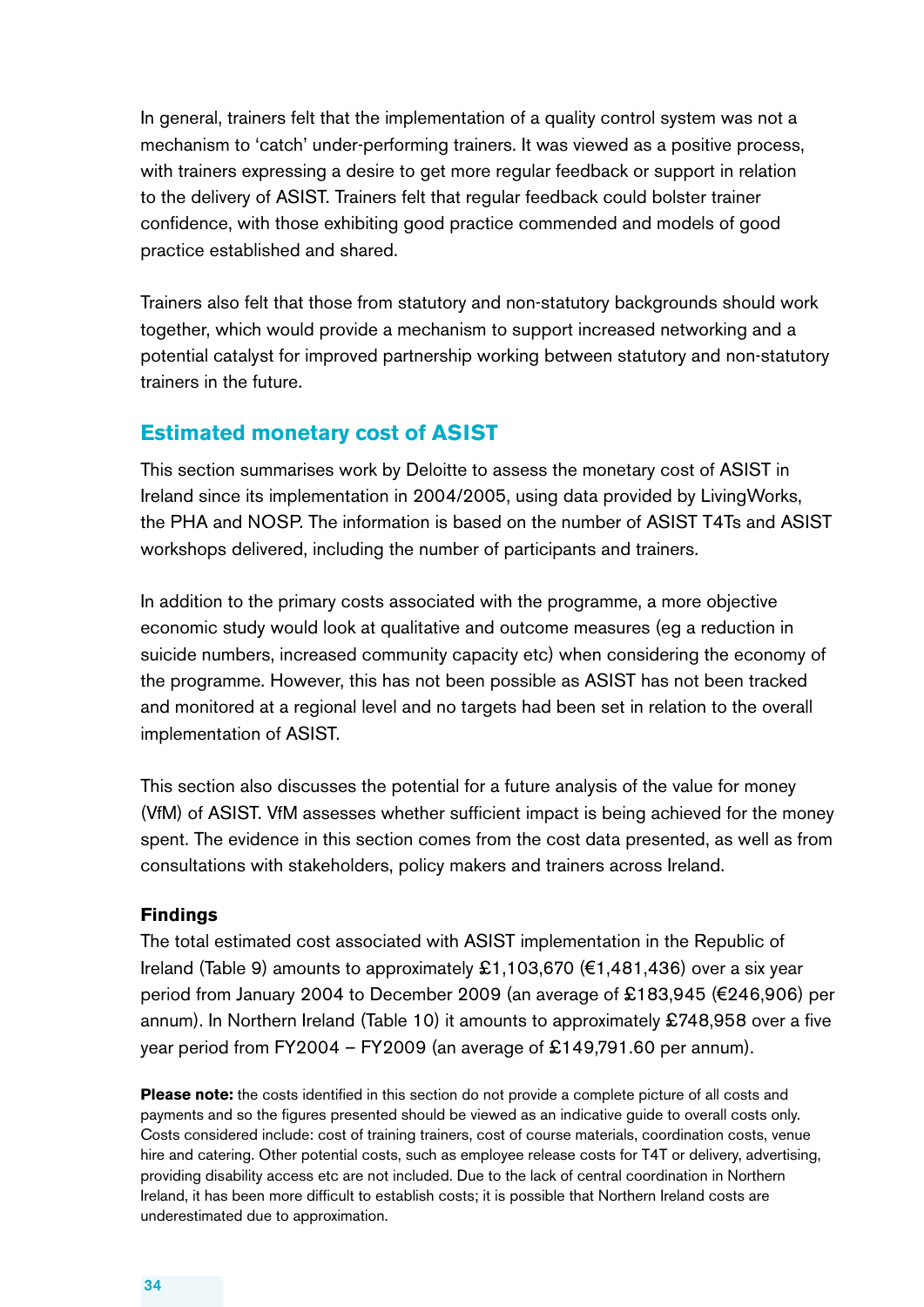### **Table 9: Estimated costs for ASIST in the Republic of Ireland (January 2004 to December 2009)**

| <b>Activity</b>                                                               | Cost $(\epsilon)$ | Cost(S)    | Cost (%) |
|-------------------------------------------------------------------------------|-------------------|------------|----------|
| T4T (venue and training)                                                      | 249,789           | 186,093    | 16.9     |
| NOSP support to coordinators (trainer<br>fees, materials, coordinators' time) | 850,000           | 633,250    | 57.4     |
| Additional costs met by HSE<br>coordinators (as above)*                       | 233,352           | 173,847    | 15.8     |
| Additional costs (overheads and<br>coordinators' salaries)                    | 134,495           | 100,199    | 9.1      |
| Leaflet print costs                                                           | 13,800            | 10,281     | 0.9      |
| Total                                                                         | €1,481,436        | £1,103,670 | 100      |

Source: NOSP

\* NOSP support for coordinators does not include additional costs incurred by coordinators that are taken out of their own mental health budget.

#### **Table 10: Estimated costs for ASIST in Northern Ireland (FY2004 – FY2009)**

| <b>Activity</b>           | Cost(S)     | Cost (%) |
|---------------------------|-------------|----------|
| T4T (venue and training)* | 341,550     | 45.6     |
| Materials**               | 158,648.50  | 21.2     |
| Trainer fees***           | 236,759.76  | 31.6     |
| Coordinators' work****    | 12,000      | 1.6      |
| <b>Total</b>              | £748,958.26 | 100      |

\* T4T costs based on 207 T4T participants between FY2004 and FY2009 (five years), with average costs of £1,650 per person (average costs include residential, food and venue costs based on information provided by the PHA).

\*\* Materials cost based on 9,009 participants in five years between FY2004 and FY2009, with an average cost of £17.61 per person. This doesn't, however, account for the training packs purchased for individuals who failed to turn up for the ASIST course.

\*\*\* Trainer fee based on a health service grade seven salary (approximately £30,000 per year), delivering 513 two day workshops.between.FY2004 and FY2009. The figure is based on trainer costs for the two.days.to.provide.the ASIST workshop.

\*\*\*\* Based on coordinators on a health service grade seven salary (approximately £30,000 per year), with approximately 5% of workload on ASIST. These assumptions were used for eight coordinators in Northern Ireland.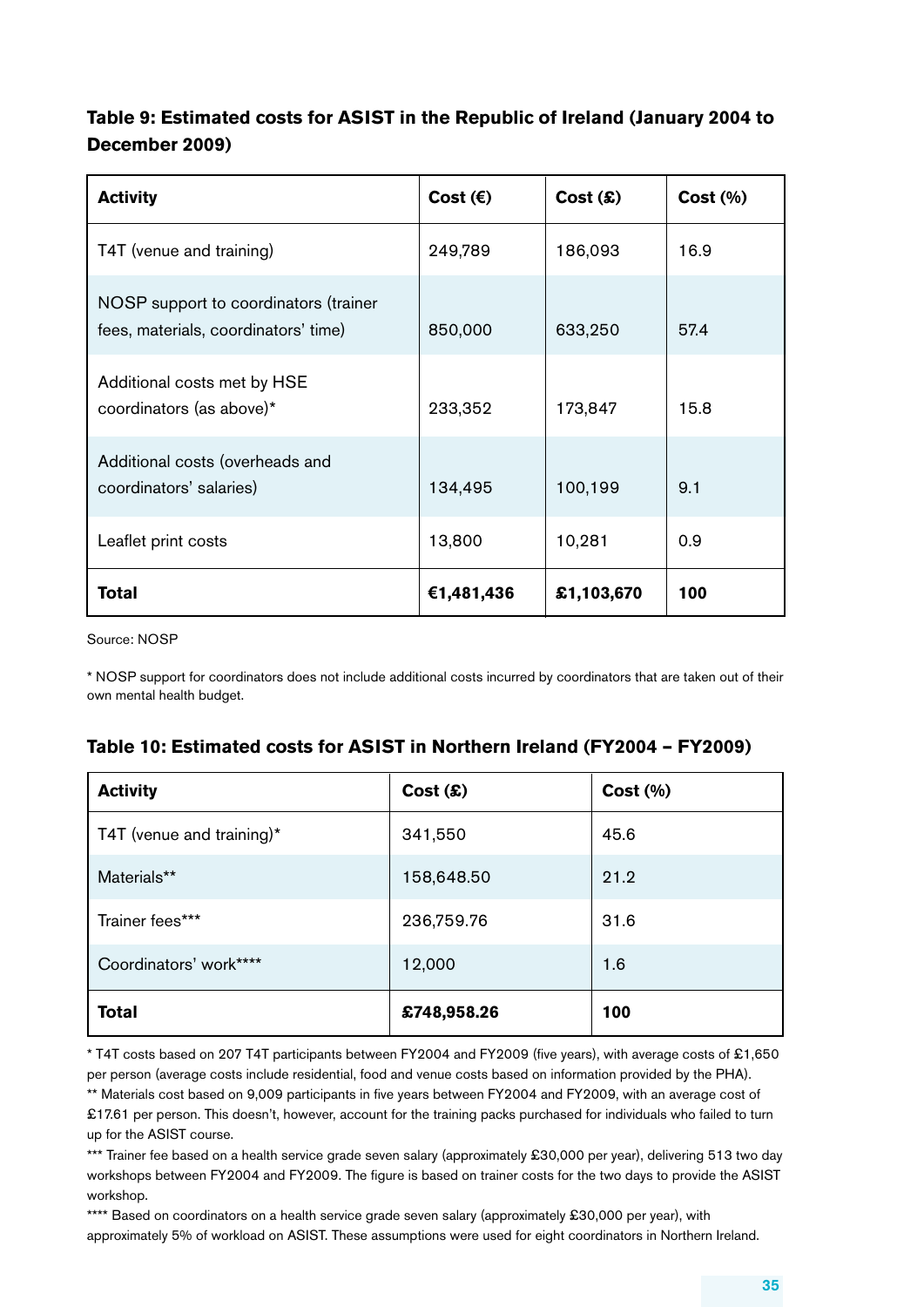Given that ASIST is provided free through NOSP to workshop participants in the. Republic of Ireland, and is mostly free in Northern Ireland through HSCTs and voluntary/ community organisations, it is likely that the activities delivered would not be sustainable. in the absence of funding.

#### **Value for money (VfM) assessment**

It would appear that ASIST has provided a number of positive VfM indicators. This is. backed up by high overall satisfaction among trainers, stakeholders and policy makers. with regard to impacts and expectations. However, the absence of a longitudinal tracking system in relation to the use of the ASIST model, and the lack of targets and evidence relating to impact, makes it impossible to draw a more definitive conclusion on. VfM. Looking forward, a number of key measures should be implemented to ensure that. VfM is effectively monitored and maximised. This should include enhanced procedures. for monitoring and measuring impact, setting baselines, needs assessments, enhanced participant feedback, and longitudinal tracking of client progression in terms of using. ASIST in practice.

Significant work is required at a national level (particularly in Northern Ireland) to ensure. that accurate data relating to spend are captured, so that VfM and the cost-effectiveness. of ASIST can be measured in the future. The key indicators for VfM assessment are:

- **Economy** careful use of resources to save expense, time or effort.
- **Effectiveness** delivering a better service or getting a better return for the same amount of expense, time or effort.
- **Efficiency** delivering the same level of service for less cost, time or effort.

#### **Economy of the programme**

As mentioned, in addition to the primary costs associated with ASIST, a more objective. economic study would look at qualitative and outcome measures when considering. the economy of the programme. Although the non-monetary benefits and impacts. identified with ASIST are extremely positive and highly valued among consultees, it is not possible to provide a full economic assessment in the absence of baseline targets. for comparison and longer-term tracking.

During the consultation process, trainers, stakeholders and policy makers articulated. a number of non-monetary benefits and impacts associated with the delivery of ASIST including:

- **Skills development** increased skills/confidence of participants in relation to. supporting individuals at risk of suicide.
- **Increased volunteering and involvement** an increase in the number of community-based suicide intervention caregivers.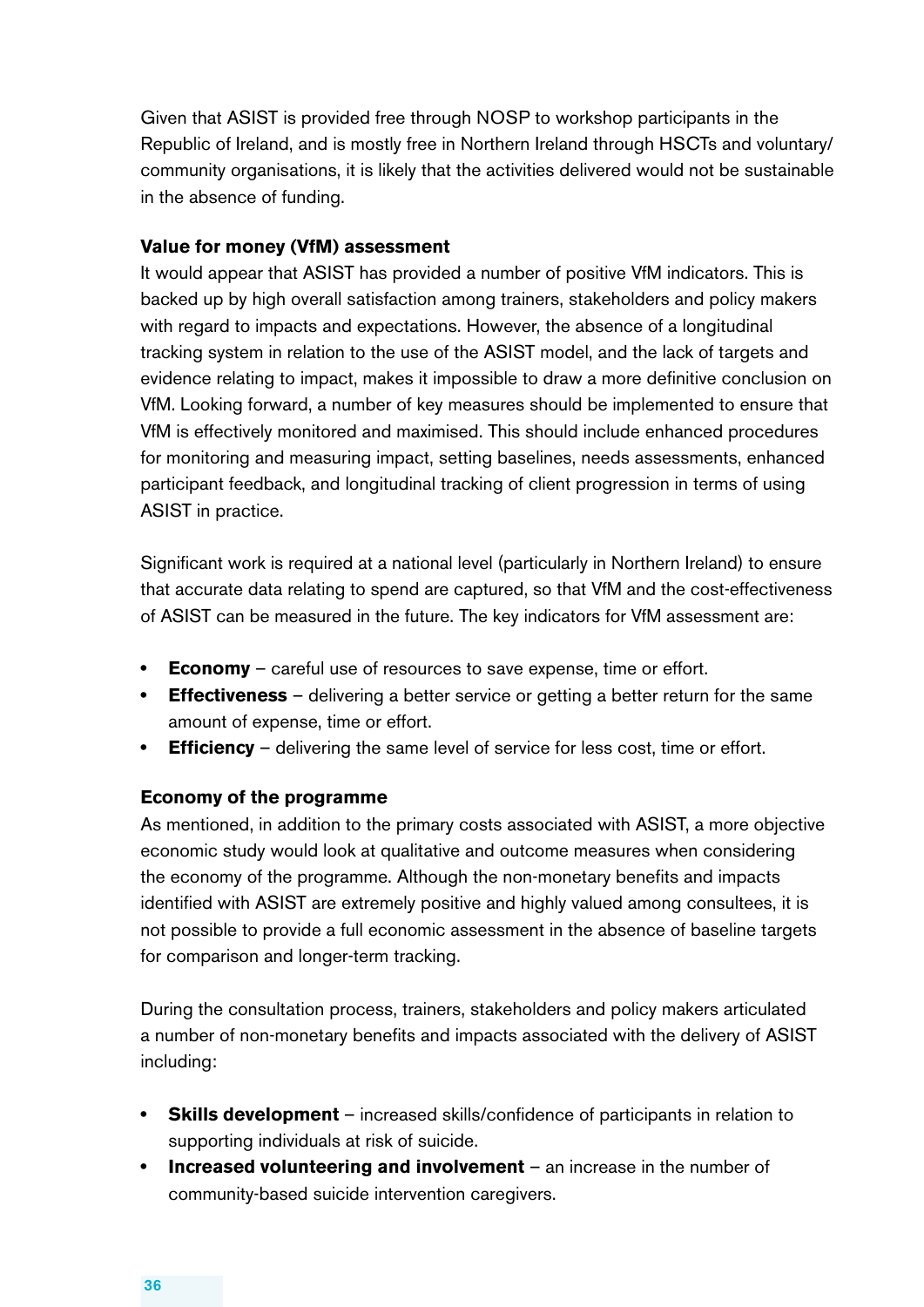- **Knowledge transfers** networking and mentoring between trainers and. participants from statutory and non-statutory backgrounds.
- Government objectives contribution to Government objectives, including those. contained within the *Reach out* and *Protect life* strategies.

#### **Effectiveness of the programme**

It is good practice to consider the effectiveness of an intervention (ie what would have. improved or increased the final outcomes). At a macro-economic level, while it is difficult to accurately measure the monetary benefits associated with suicide prevention, a number of estimates can be made. An objective economic appraisal would be required. to assess the full economic implications of suicide prevention. Key to this would be the setting of criteria to assess how VfM should be derived. These criteria may include:

- quality and outcome measures (eg reduction in suicide rates, changes in. predisposing vulnerabilities etc);
- comparators (with other programmes such as STORM, safeTALK etc);
- the scope of financial aspects under consideration.

ASIST has the potential to contribute to the Reach out and Protect life strategies by:

- raising awareness and changing attitudes towards suicide prevention;
- promoting public engagement and involvement;
- giving knowledge and skills to a range of people to help those at risk of suicide.

However, a key question that impacts substantially on the potential VfM that ASIST could offer is whether it is targeted at, and engages, people who can use the. intervention tool to help those most at risk. In particular, how many of those that are trained in ASIST are currently using the model to save lives?

There are some issues that could be addressed to support improved additionality (ie. ensure that those participating are those most likely to make the greatest impact). Possible improvements could include:

- attracting a higher proportion of participants who can use the ASIST model to. support individuals in need – possibly through more rigorous promotion of ASIST in particular communities/settings;
- improved longer-term measurement of ASIST usage among participants to. understand situations and circumstances where it is being used;
- attracting a higher proportion of individuals with training and skills relating to mental. health support provision, but with no previous experience of suicide prevention. training, to support the likelihood of them being able/willing to deliver ASIST workshops..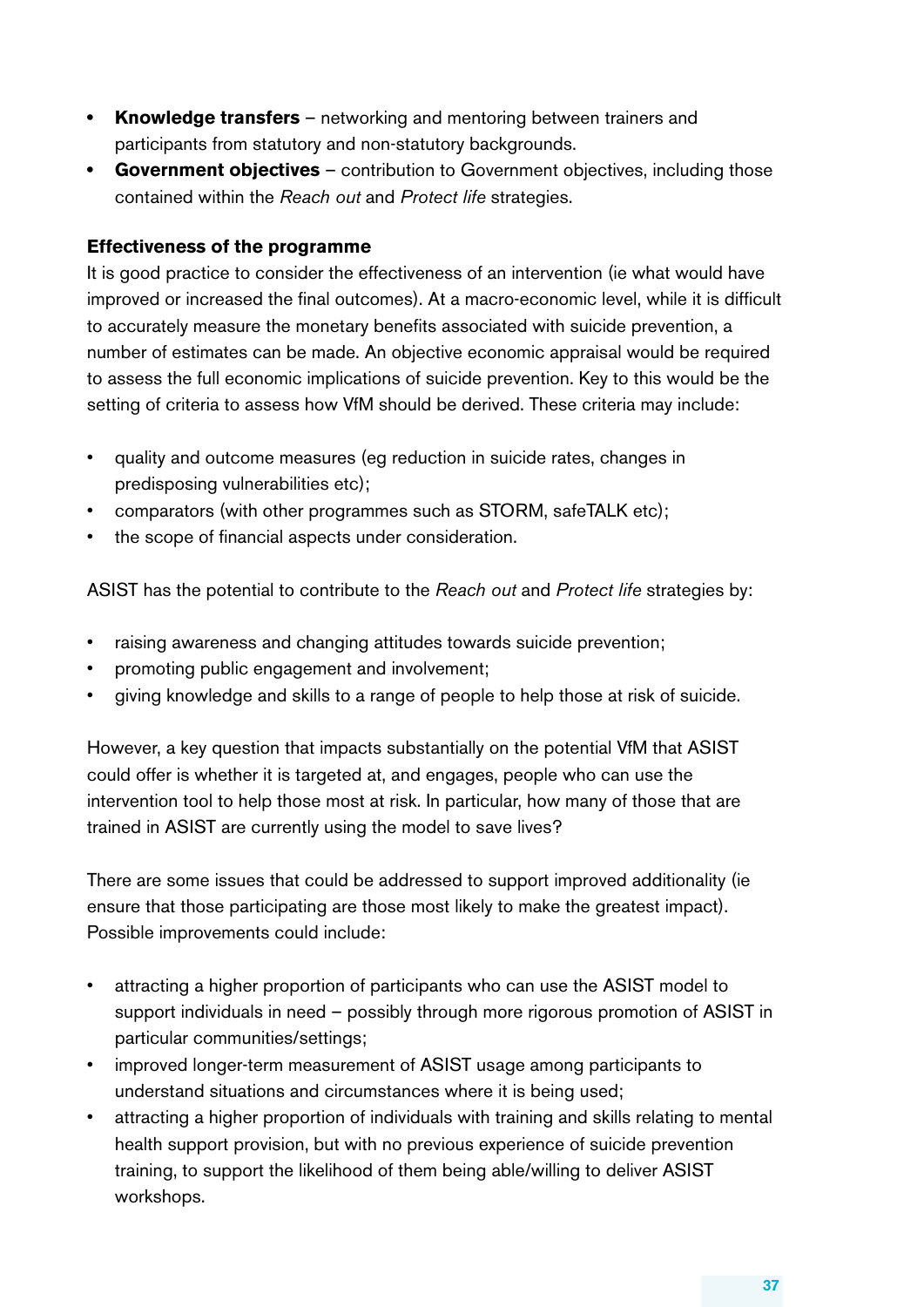This could increase the probability that ASIST support is likely to make the greatest. impact. Nevertheless, additionality levels, while difficult to quantify, would appear to be quite positive, with many of the trainers consulted across both Northern Ireland and the Republic of Ireland stating that their knowledge, skills and awareness of suicide would. not have progressed to the same level without ASIST. This is particularly the case for those outside the Health and Social Care sector who may not be able to readily access. other programmes.

ASIST is also believed to be contributing to increased awareness of suicide and suicidal behaviour in the wider community. To date, this has been achieved through the widespread dissemination of ASIST training, aimed at reaching out to all sections of the community. Enhanced targeting of ASIST workshops, specifically to target 'gatekeeper' professionals or other caregivers who are in a position to give first aid assistance and link to other sources of help, could be a potential cost saver. However, it is important. to note that the direct impact of ASIST upon these benefits (eg raised awareness, changed attitude to suicide, increased confidence for intervention etc) may never be. fully quantified until specific outcome/impact targets are identified and consistent. monitoring methodologies are introduced to track its use.

With regard to duplication, ASIST interfaces with a range of other suicide prevention. programmes, for example STORM and safeTALK. However, despite the existence. of a range of programmes, it is clear that each has slightly different aims and target. audiences, and therefore the potential for duplication is considered low. During. consultation, a number of unique features of ASIST were identified:

- Inclusive and accessible to all sections of the community, including professionals. and lay people.
- Skills-based learning through interactive and practice dominated modules.
- No flexibility in terms of the structure of the course.
- Clear focus on raising awareness of society as a whole with regard to suicide and suicidal behaviour.
- International dimension ASIST has been widely disseminated in the USA, Australia, Canada, Norway, Scotland etc.

#### **Efficiency of the programme**

Efficiency indicators are also difficult to calculate in the absence of clear and measurable targets. However, we have in this section attempted to estimate the. efficiency of ASIST based on the costs to Ireland of ASIST T4T and workshops.

It is important to highlight again that these figures are estimates of the total costs. associated with ASIST per annum and should be used for indicative purposes only. In the longer term, accurate collation of costs and participation would enhance the. opportunity to test. VfM and thus provide more robust efficiency indicators.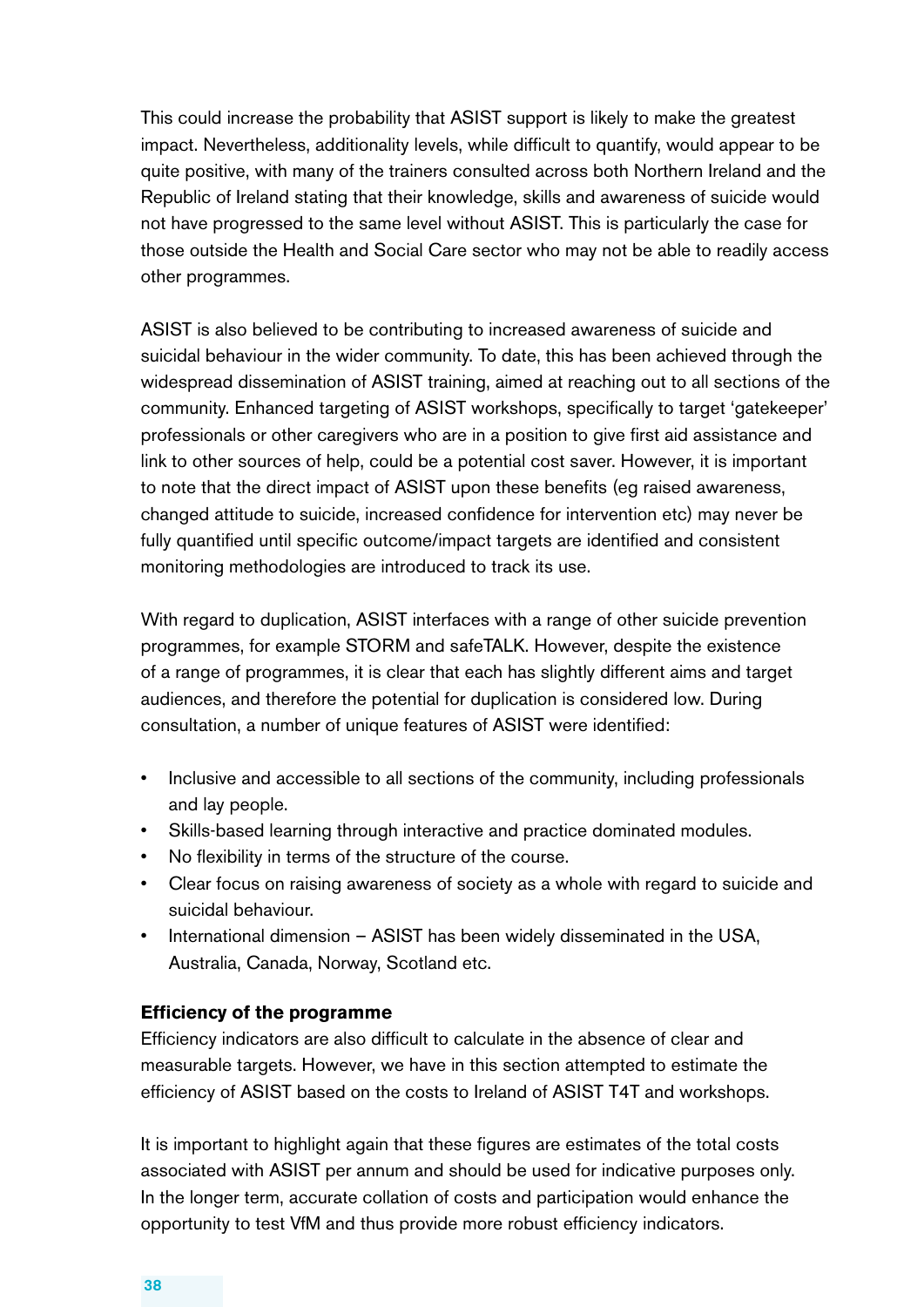#### **Table 11: Efficiency indicators for ASIST**

| Measure *                | <b>Republic of Ireland</b><br>efficiency indicator | <b>Northern Ireland</b><br>efficiency indicator |
|--------------------------|----------------------------------------------------|-------------------------------------------------|
| T4T participant          | £1,477 per trainer                                 | £1,666 per trainer                              |
| ASIST workshop           | £2,231 per workshop                                | $£1,454$ per workshop                           |
| <b>ASIST</b> participant | £73.84 per participant                             | £83.13 per participant                          |

\* In order to effectively compare the efficiency costs, the data have been worked out in the following ways:

As figures provided for Northern Ireland cover a five year period, and figures for the Republic of Ireland cover a six year.period, the average cost of delivery in Northern Ireland and the Republic per annum has been used.

The average number of participants per annum, and the average number of workshops delivered per annum, have. been.used.

As the exchange rate between the Euro and Sterling has changed considerably over the six year period from 2004 to 2009, an average exchange rate of 0.745 has been used.

Cost per trainer appears high at approximately  $£1,500$ . At the outset of this section, it was. revealed that the estimated annual cost of ASIST was marginally higher in the Republic of Ireland (£183,945) than in Northern Ireland (£149,791). However, the number of people that attended ASIST was significantly higher in the Republic (14,943) than in. Northern Ireland (9,009) and this was achieved using a much smaller pool of trainers (126 compared with 207, see Table 1 on page 7). It is important again to emphasise that costs. are indicative; however, it would appear from the data available that the Republic operates. at a cheaper cost per participant (£73.84) than Northern Ireland (£83.13).

The lack of a central coordinating body in Northern Ireland has also meant there is no. central source of participant booking, attendance and ASIST completion information. There is some evidence to suggest that courses are running without being filled to. capacity. There is a level of absenteeism and incomplete attendance that is not currently monitored.

The efficiency indicators in relation to the cost of T4T per participant and the cost per. workshop would appear to be quite high and this is before factors associated with the. usage of ASIST are taken into consideration.

Enhanced work across Ireland to reduce the level of inactivity among trainers would be. beneficial when considering cost-efficiencies within the programme management. At the time of this study, approximately one in five of all those trained in T4T were inactive. (16% in Northern Ireland and 23% in the Republic). In looking forward, it is therefore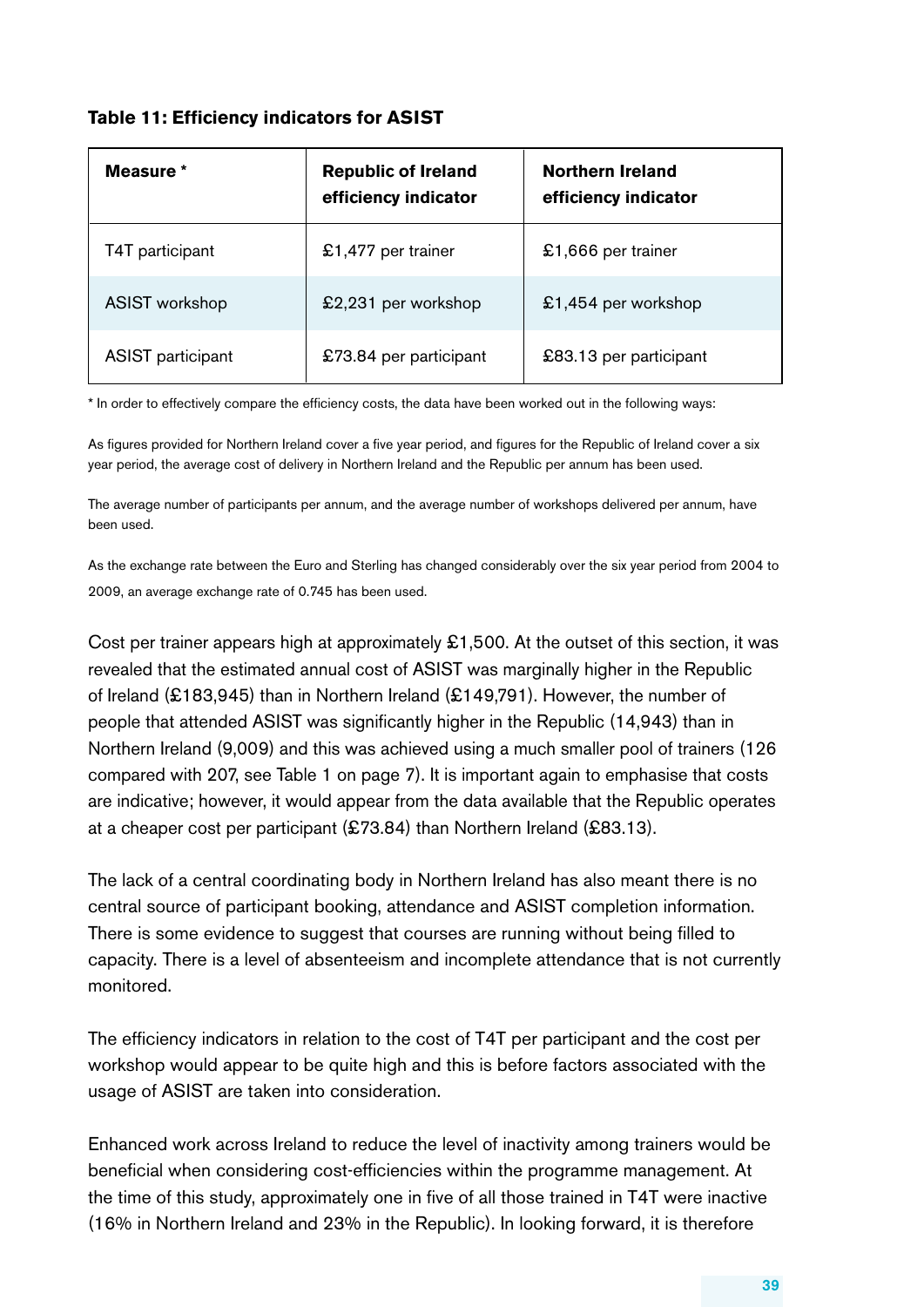imperative that specific targeting/screening of potential T4T candidates is employed. to ensure maximum onward delivery of ASIST. Use of enhanced criteria for selection of trainers and protocols to ensure a commitment to deliver workshops following. completion of T4T (already in place in the Republic of Ireland) would be beneficial for Northern Ireland.

Although comparisons with other countries in this context would be useful, it's not. possible due to the absence of consistent methodologies in calculating the costs. It would also be unfair to compare across both jurisdictions given the additional spend in the Republic of Ireland on the strategic coordination of ASIST. In Northern Ireland, one potential comparative indicator considers the cost per T4T participant on the safeTALK programme. Information indicates that the cost of safeTALK T4T per participant is closer to £300. Although comparison between the outcomes associated with each. programme would need to be considered, the saving of around  $\pounds1,300$  per participant. would warrant further assessment on whether greater VfM could be achieved through. the delivery of safeTALK over ASIST for some participants.

#### **VfM principles**

During the consultation process, the difficulty in measuring impact and, in particular, obtaining evidence of VfM were articulated by stakeholders, policy makers and trainers. For ASIST, many of the impacts and outcomes expected are likely to be realised over a long period of time. Sometimes measures that are easy to count, such as the number of individuals undertaking training, the amount of money spent etc, are focused on, and valued by, decision makers. There should also be scope to focus on outcomes and how. lives, communities or the wider environment changes as a result of an intervention. With this in mind, stakeholders highlighted a number of potential 'return on investment'. measures that should form part of a VfM framework looking forward. These included:

- public sector savings eg less people presenting at accident and emergency, reduced costs on emergency services, use of the self-harm registry currently being. implemented in the Western and Belfast Health and Social Care Trust areas to monitor changing rates in self-harm;
- measurement of soft impacts improved family relationships, confidence to use ASIST etc:
- an overall reduction in suicide rates.

A group consensus of those closely involved in the field of general suicide prevention. should be sought on the necessary criteria for a VfM exercise. Any VfM framework. could also be piloted in a number of different contexts to reflect the various impacts on. different groups, organisations and individuals. It is also suggested that the same VfM principles be applied to other courses in the wide area of suicide prevention training. so that a definitive judgement can be made on which course offers the best value for money in each context.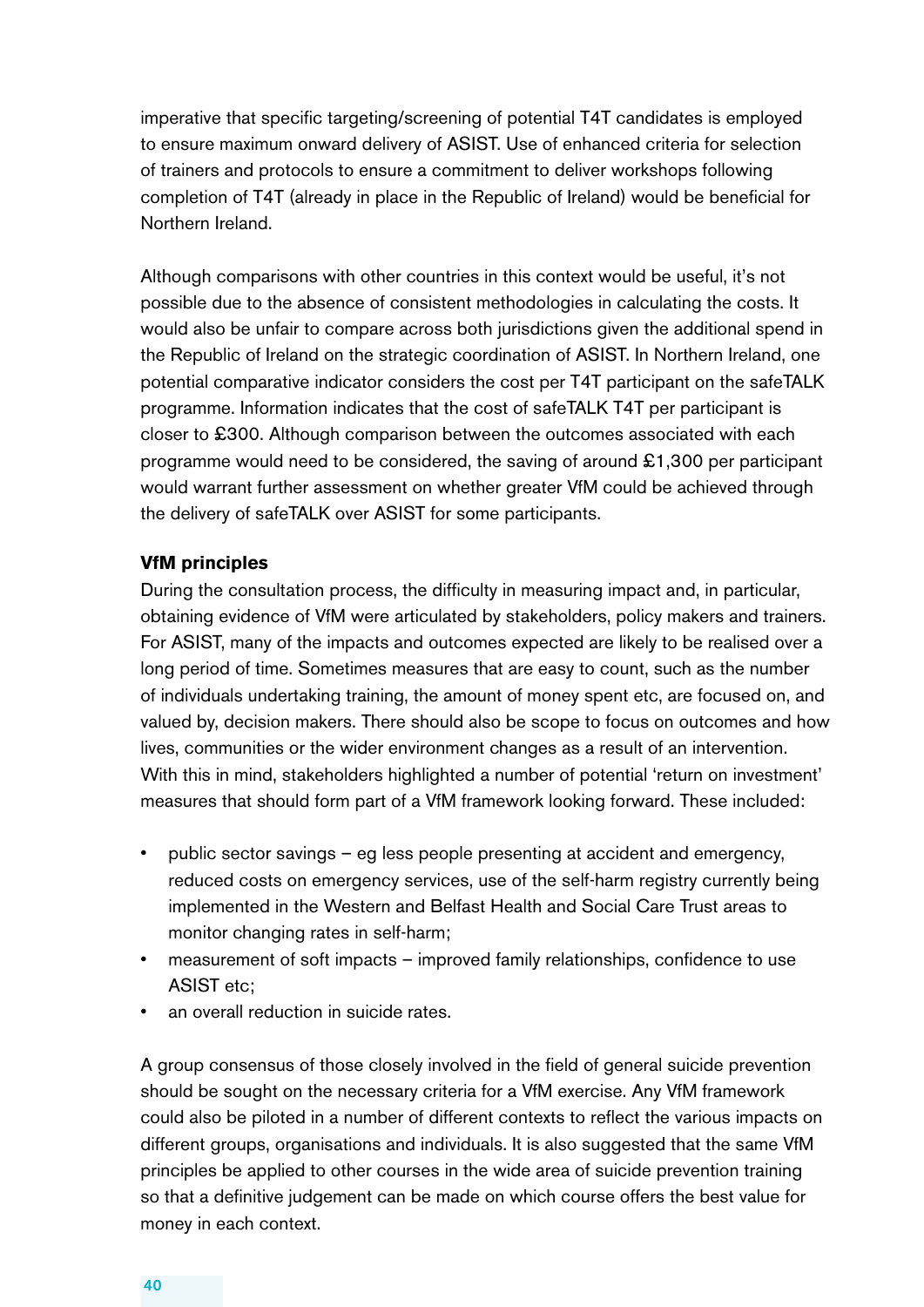# **Strategically targeting and sustaining ASIST**

Monitoring data identifying the characteristics (eg. gender, age, locality, employment. background) of ASIST participants has not been routinely collected in Northern Ireland. NOSP have been working to develop a database of participants in the Republic of. Ireland, focusing on gender, occupation and employment sector, to assist planning with. national agencies around their training needs. However, local coordinators have found it difficult to gather this information in a consistent and complete way.

To obtain some information about who has been trained, the evaluation sample was. analysed to look at the characteristics of those attending ASIST courses. It is important to note that as this is a snapshot sample, it may not be a true indication of the profile of all participants trained to date in both regions, and may only be representative of ASIST delivery in late 2008 and spring 2009.

#### **Sector and setting**

The majority of course participants across. Northern Ireland and the Republic worked in. statutory organisations or voluntary and community settings (see Figure 2). In Northern Ireland, participants from statutory organisations formed the largest proportion (44%), while voluntary and community settings accounted for almost one third (32%). One in. eight participants (12%) worked for a charity, while 1 in 11 (9%) worked in private and commercial organisations and 1 in 12 (8%) worked in a church or other setting.

In the Republic of Ireland, the largest proportion of participants worked in voluntary and. community settings (38%), while almost one third (32%) worked in statutory organisations. One in 10 participants (10%) worked for a charity, while 1 in 11 (9%) worked in a church. or other setting and 1 in 12 (8%) worked in private and commercial organisations.



#### **Figure 2: Participation in ASIST, by work setting**

Sample: all courses from December 2008 to March 2009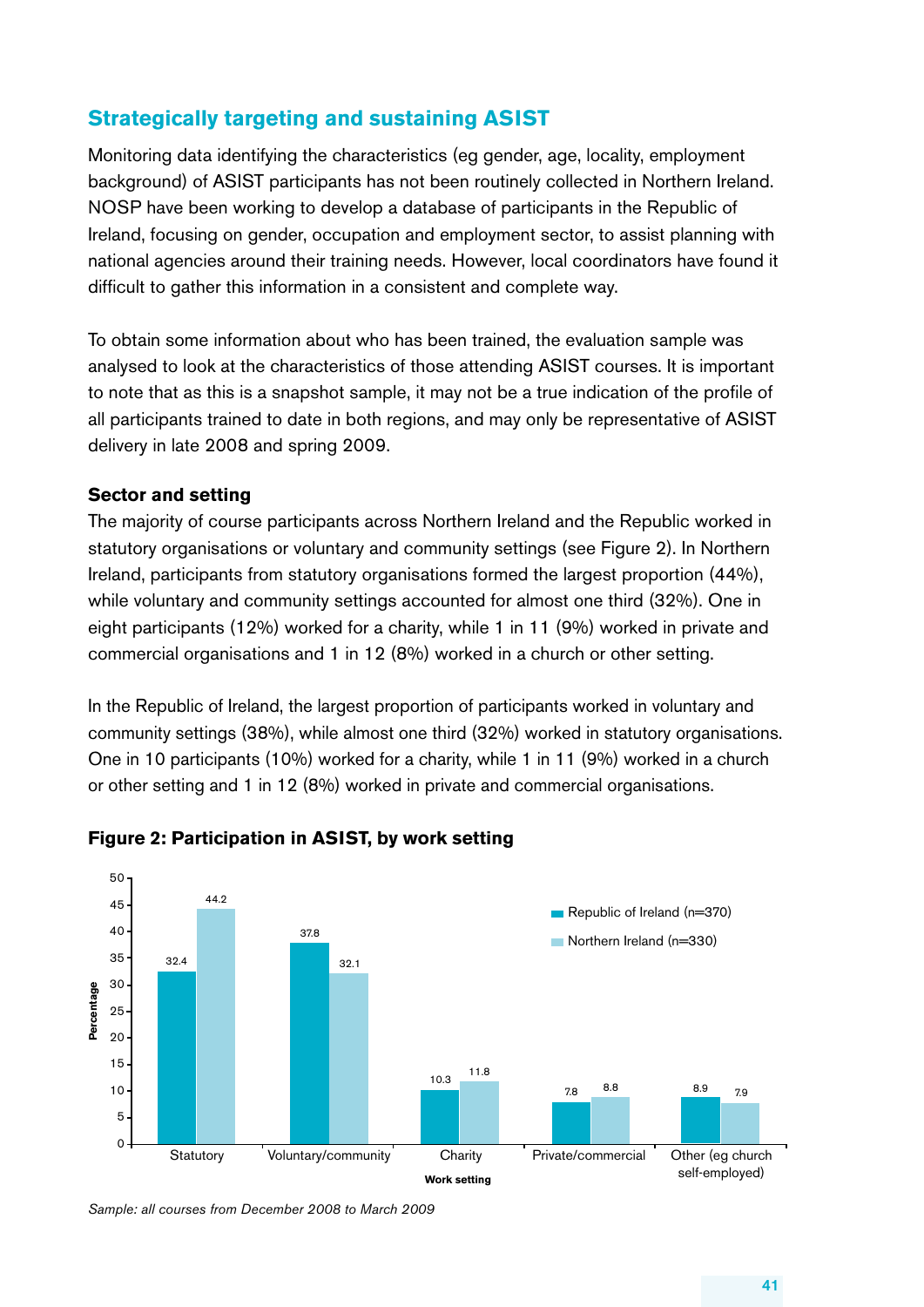Analysis of participants' employment sector illustrates further differences across the. two regions. In Northern Ireland, the largest proportion (38%) worked in social care or support. The next largest proportion (28%) worked in the community sector, followed by education (12%) and criminal justice (11%).

In the Republic of Ireland, the largest proportion (32%) worked in the community. The next largest proportion (27%) worked in social care or support, followed by education  $(24%)$  and criminal justice  $(9%)$ .

Figure 3 illustrates these findings and, in particular, shows the gap between the. proportion of participants in each region who work in the social care/support sector.  $(12\%)$  and the education sector  $(11.7\%)$ .



**Figure 3: Participation in ASIST, by work sector**

Sample: all courses from December 2008 to March 2009

#### **Gender and age**

Analysis of the snapshot sample shows participants are predominantly female, at more. than 70% of the total in each region.

The majority of participants were aged 26–55 years, accounting for 73% in the. Republic of Ireland and 79% in Northern Ireland (see Figure 4). Agencies in Northern. Ireland may wish to consider actively targeting older and younger workers with a. gatekeeper role.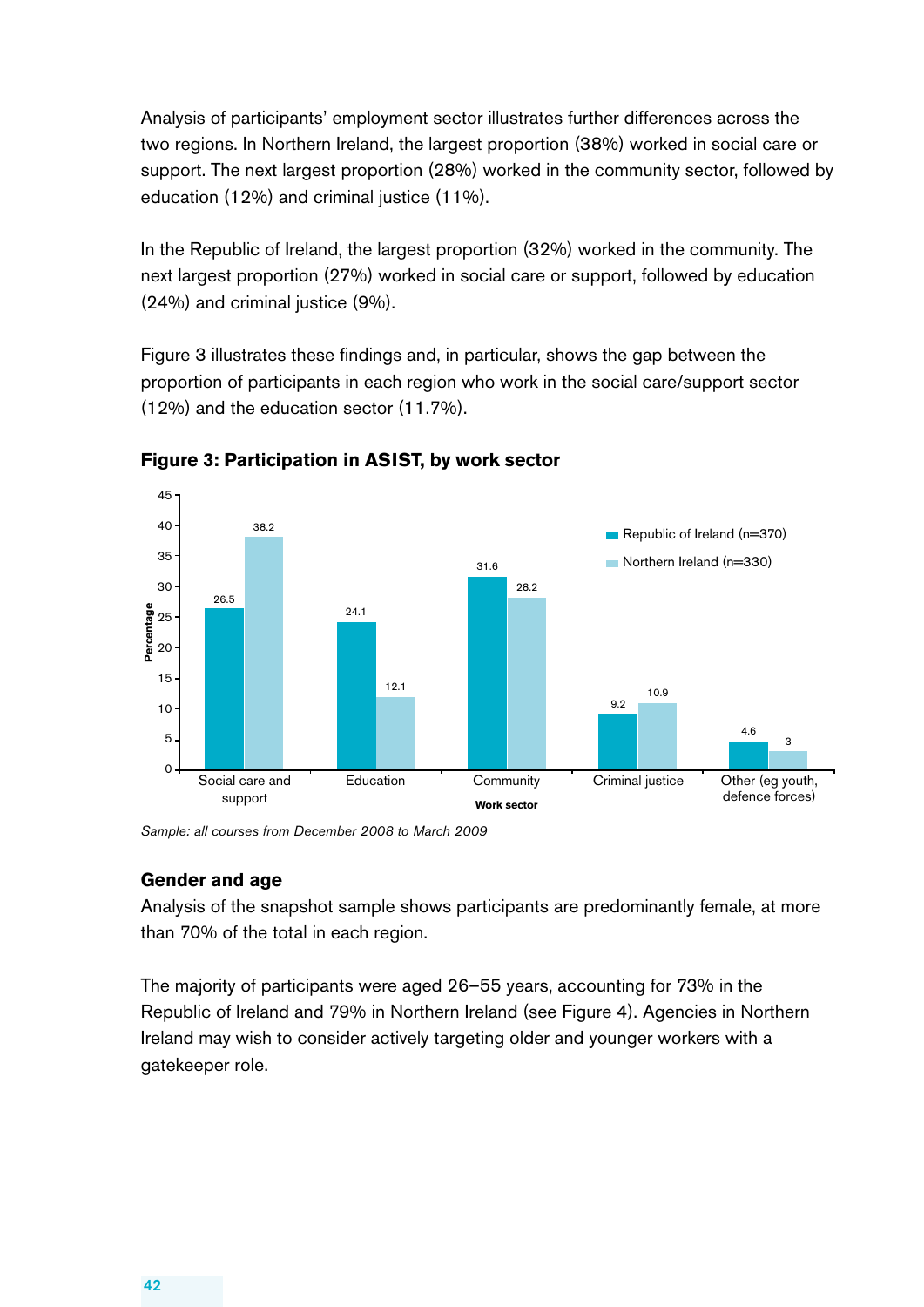

#### **Figure 4: Participation in ASIST, by age group**

Sample: all courses from December 2008 to March 2009

#### **Risk-based targeting**

*Protect life* and *Reach out* both aim to combine a population-based approach with the. targeting of high risk groups in order to achieve measurable reductions in suicide. The high risk groups identified in the strategies are:

- people who self-harm;
- people in contact with mental health services, and those who care for them on a professional or informal basis;
- people with alcohol and/or drug misuse problems;
- young males;
- those bereaved by suicide;
- survivors of abuse;
- marginalised and disadvantaged groups (particularly LGBT, unemployed and older people);
- prisoners;
- people in high risk occupations.

In light of this targeted approach, an analysis of the groups participants work with was. conducted, as shown in Table 12.

In the Republic of Ireland, the highest proportions of participants worked with:

- people with mental health difficulties  $(44%)$ ;
- people from unemployed or economically disadvantaged groups (42%);
- people with drug and/or alcohol dependency (37%);
- survivors of abuse (37%).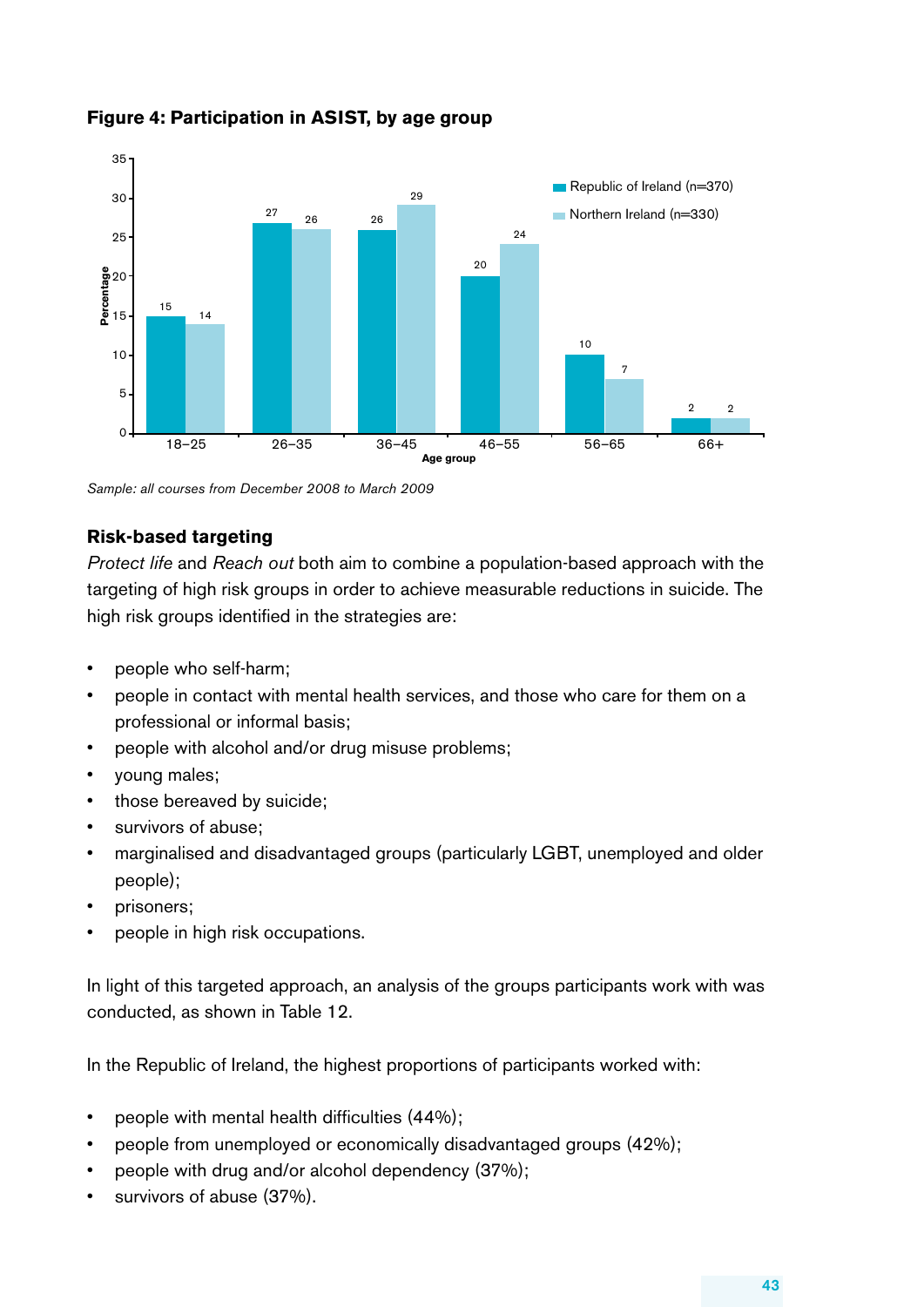The lowest proportions of participants in the Republic worked with:

- LGBT individuals (15%);
- people working in high risk occupations (15%).

In Northern Ireland, the highest proportions of participants worked with:

- people with mental health difficulties (68%);
- people with alcohol and/or drug dependency (57%);
- people who self-harm (56%).

The lowest proportions of participants in Northern Ireland worked with:

- people from rural communities (17%);
- people working in high risk occupations (19%).

### **Table 12: Proportion of ASIST participants who worked with high risk groups (as defined by** *Protect life* **and** *Reach out***)**

|                                                                                                 | <b>Republic of</b><br><b>Ireland %</b><br>$(n=370)$ | <b>Northern</b><br><b>Ireland</b> %<br>$(n=330)$ |
|-------------------------------------------------------------------------------------------------|-----------------------------------------------------|--------------------------------------------------|
| People who self-harm                                                                            | 29.7                                                | 56.1                                             |
| Ethnic minorities                                                                               | 25.4                                                | 30.9                                             |
| People with mental health difficulties                                                          | 44.1                                                | 67.6                                             |
| Lesbian, gay, bisexual or transgender (LGBT) people                                             | 14.9                                                | 29.1                                             |
| People who have alcohol and/or drugs dependency                                                 | 37.3                                                | 57.0                                             |
| Older people                                                                                    | 20.3                                                | 28.8                                             |
| Young males                                                                                     | 33.0                                                | 38.8                                             |
| Rural communities                                                                               | 18.9                                                | 17.3                                             |
| Those bereaved/affected by suicide                                                              | 30.8                                                | 37.0                                             |
| Prisoners/those involved in the criminal justice system                                         | 17.8                                                | 24.8                                             |
| Unemployed or economically deprived groups or individuals                                       | 41.9                                                | 46.4                                             |
| Other marginalised groups (travellers/homeless/refugees/<br>asylum seekers)                     | 36.2                                                | 24.2                                             |
| Survivors of sexual/physical and/or emotional abuse                                             | 37.0                                                | 53.6                                             |
| Individuals working in high risk occupations (police/prison<br>officers/army personnel/farmers) | 14.9                                                | 18.8                                             |

*Participants could tick as many groups as applicable*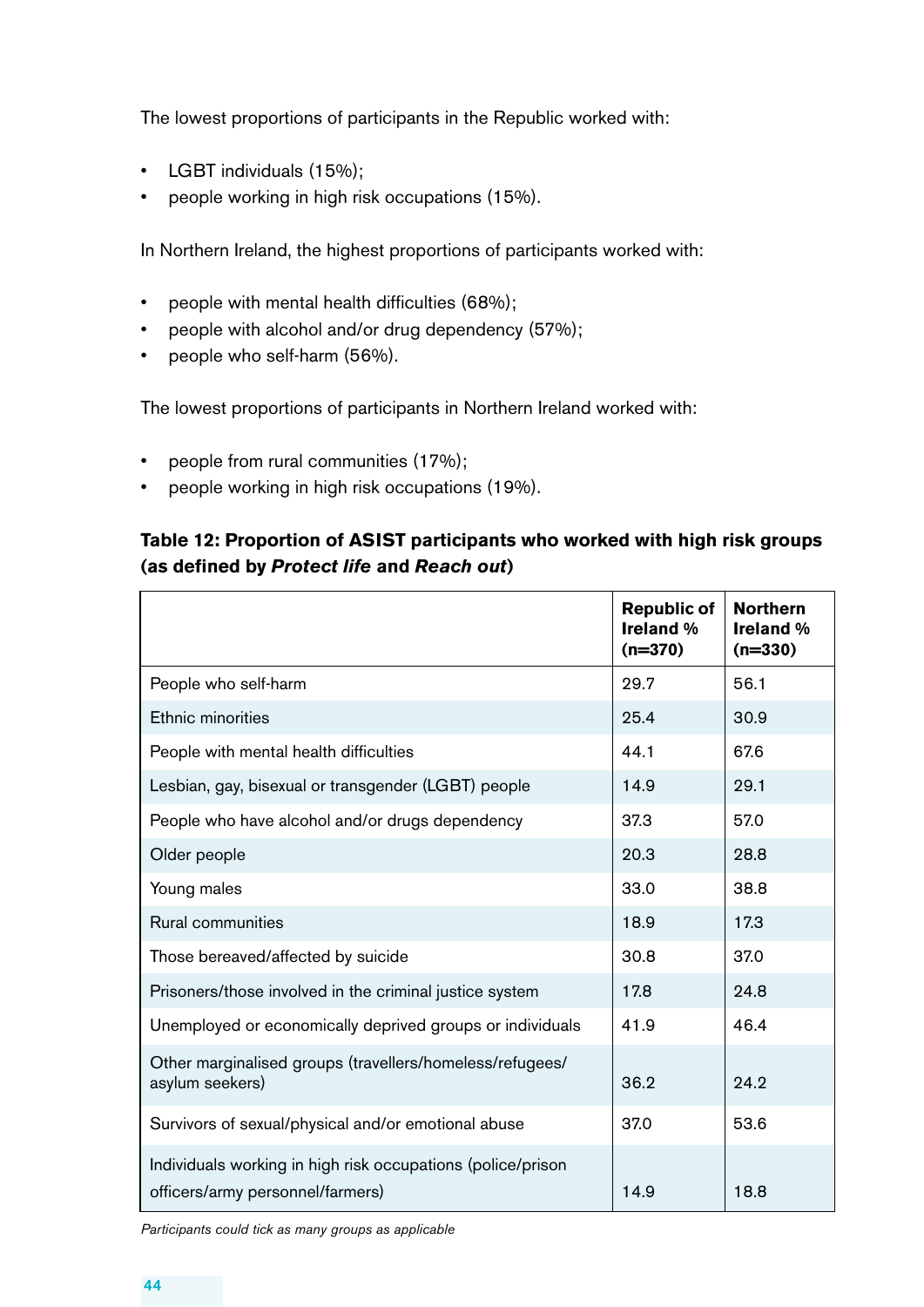#### **Participants' prior experience**

Participants were asked if they had an academic or professional qualification of which. suicide awareness or mental health training was a significant component. Almost one. third (32%) of participants in the Republic of Ireland had a suicide awareness/mental health qualification. In Northern Ireland, fewer than a quarter (23%) of participants had. such a qualification.

#### **Geographical distribution**

To assess the areas where ASIST skills would potentially be utilised, the sample of participants was analysed in terms of the locality of their work.

In the Republic of Ireland, the largest proportion (40%) work at centres located in the. HSE West region, with more than one quarter (26%) located in the HSE South region. and the remaining participants in the Dublin regions (17% each in Dublin/Northeast and. Dublin/Mid-Leinster) (see Figure 5).



**Figure 5: Participation in ASIST in the Republic of Ireland, by HSE region** 

Sample: all courses from December 2008 to March 2009

Just over one third (35%) of ASIST participants in Northern Ireland work in the Belfast. Health and Social Care Trust (HSCT) area. More than one fifth are located in the South. Eastern and Western HSCT areas (23% and 22% respectively), while 12% work in the Northern HSCT area and 9% work in the Southern HSCT area (see Figure 6).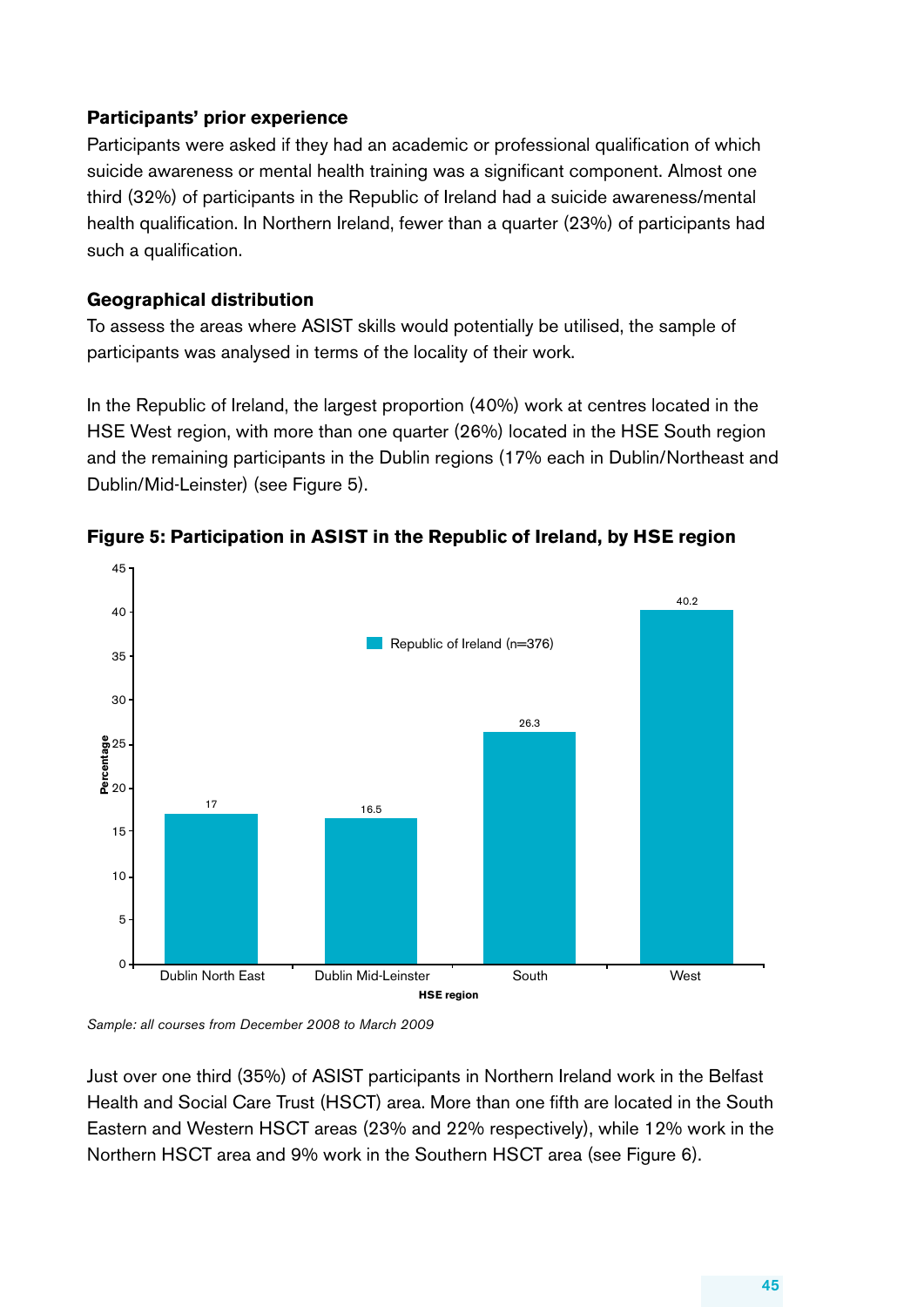

**Figure 6: Participation in ASIST in Northern Ireland, by HSCT area** 

When considering further roll out of ASIST training, both jurisdictions may wish to. target participants in line with geographical need, based on local area suicide rates. For example, looking at the distribution of participants in Northern Ireland, we could surmise that there may be a need for additional targeting of ASIST in the Southern HSCT area. (see Table 13).

| <b>HSCT</b> area | <b>Proportion of</b><br>total<br>population<br>$(n=1,788,900)$ | <b>Crude</b><br>rate<br>2007-2009 | <b>Distribution of Northern</b><br><b>Ireland ASIST</b><br>participants in the<br>snapshot sample (n=341) |
|------------------|----------------------------------------------------------------|-----------------------------------|-----------------------------------------------------------------------------------------------------------|
| <b>Belfast</b>   | 19%                                                            | 19.7                              | 35%                                                                                                       |
| Northern         | 26%                                                            | 11.5                              | 12%                                                                                                       |
| South Eastern    | 19%                                                            | 10.2                              | 23%                                                                                                       |
| Southern         | 20%                                                            | 16.2                              | 9%                                                                                                        |
| Western          | 17%                                                            | 17.5                              | 22%                                                                                                       |

| Table 13: Population and suicide in Northern Ireland, by HSCT area |  |  |  |
|--------------------------------------------------------------------|--|--|--|

*Based on NISRA mid-year population estimates 2009*

Sample: all courses from December 2008 to March 2009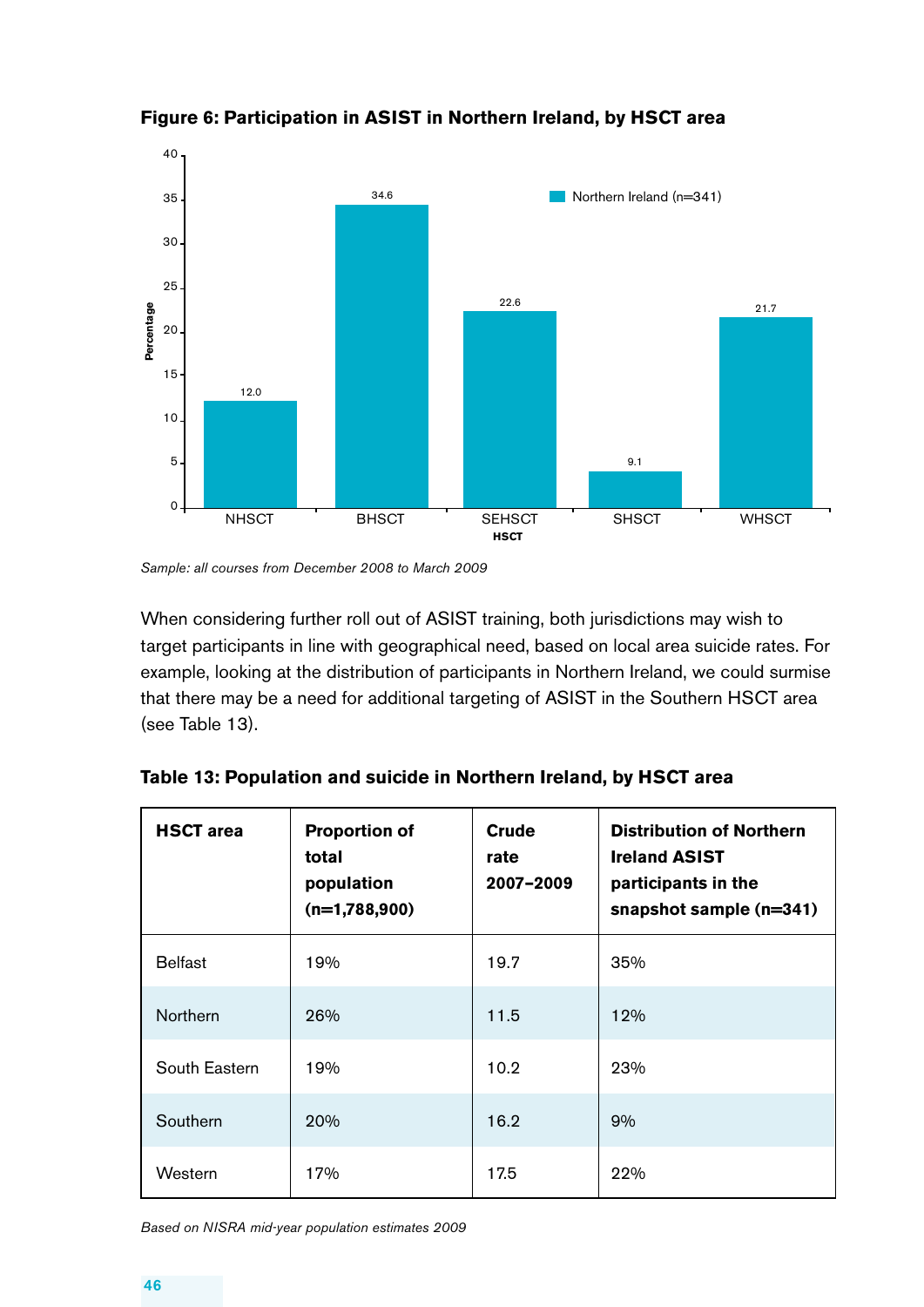At present, conclusions cannot be drawn about the spread of ASIST participants in. relation to geographical need. To do this, data on participants' locality would need to be systematically and routinely collected to monitor geographical targeting.

#### **Stakeholders', policy makers' and trainers' views on targeting**

In the context of improving efficiency by focusing ASIST on those who are most likely to. apply it, stakeholders, policy makers and trainers were asked about targeted recruitment. of participants. The response was mixed. The majority of trainers (42 out of 62 over both. jurisdictions) felt that ASIST should be as widespread and accessible as possible. A number of trainers in Northern Ireland believed the course is currently not accessible. enough for the general public.

However, other trainers suggested a more targeted approach to recruitment, with a screening.process to identify and recruit participants who are most likely to put their. ASIST learning into practice, thus ensuring maximum VfM. These trainers felt that. because much suicidal behaviour occurs before the individual becomes known to. mental health services, people working in everyday community and voluntary settings. are ideally placed to offer assistance. As such, these trainers suggested targeting those. with access to existing networks of communities, eg teachers, youth workers, police etc.

Twenty four stakeholders and policy makers (out of 35) were also of the view that. the accessibility of ASIST was its greatest strength and that it was relevant to a wide. audience. Some stakeholders also felt that ASIST was not suitable for everyone and suggested that it should be provided as part of a suite of programmes offering options. to meet different needs and requirements. The growth of other programmes, eg. STORM, safeTALK, PIPS Lifeguard, was welcomed.

*"For a long time, ASIST was the only option for training and so a large number of people* were receiving ASIST training when, actually, that level of detail was not *necessary for them."* (Republic of Ireland stakeholder)

Trainers appeared to be divided on how appropriate ASIST was for clinical staff or. health professionals. Some thought ASIST was not sufficient to meet their needs, suggesting that other models, eg STORM, were more appropriate.

*"I think STORM, because of its focus on risk assessment and management, is more*  appropriate for professional staff." (Northern Ireland trainer)

Some trainers also felt challenged by professionals within workshops who didn't agree. with certain aspects of the course.

"ASIST is sufficient for the community and voluntary sectors but professional services *need STORM." (Northern Ireland stakeholder)*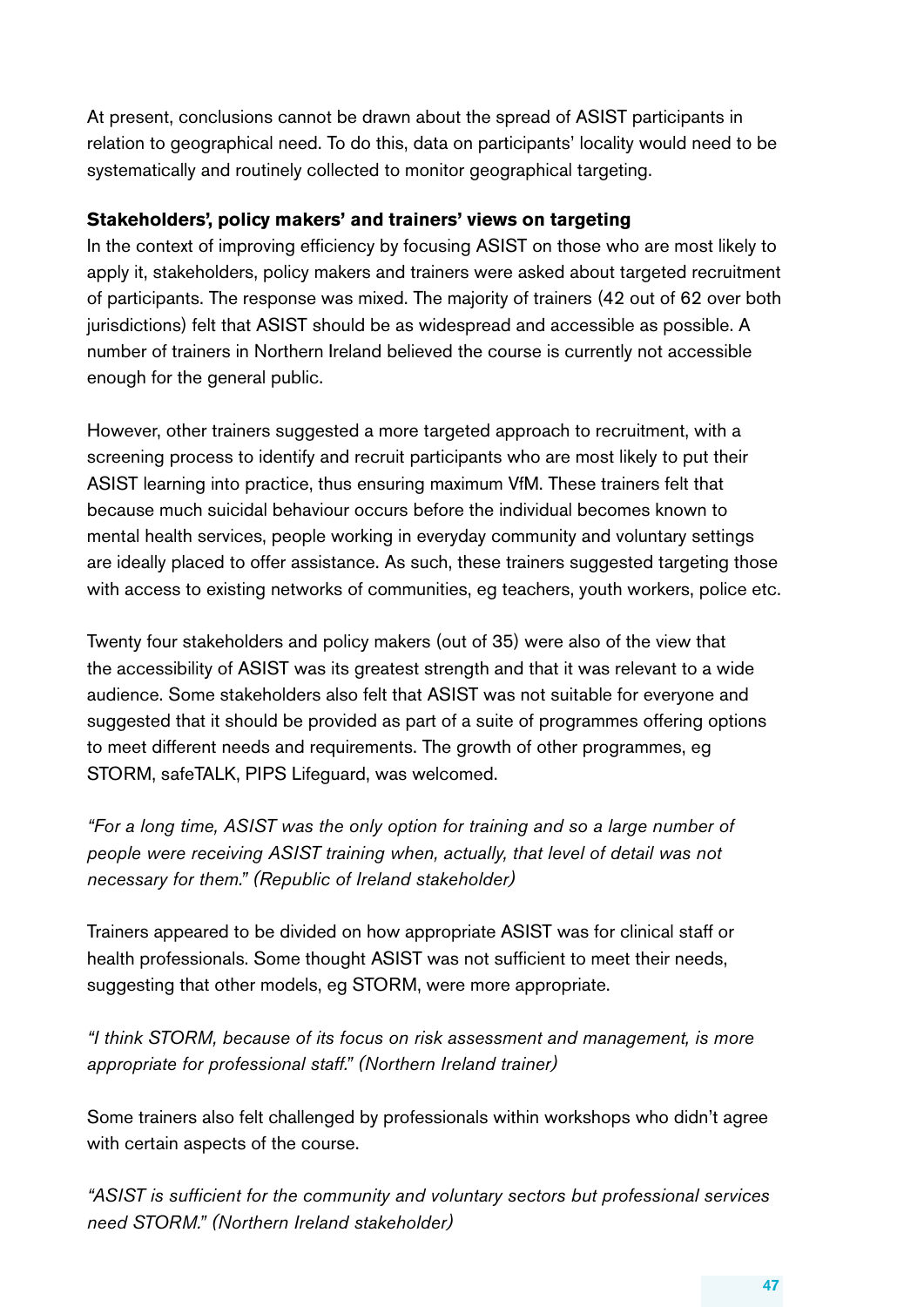In identifying the appropriate programme for individuals, as well as organisations, some policy makers and stakeholders suggested that raising awareness of all available programmes in suicide prevention was an area for development.

"The priority should be about making everyone aware of what is out there for them." *(Northern Ireland policymaker)*

Some stakeholders felt that local training plans should target 'areas of highest need'. Suggested groups included those with access to particularly vulnerable sections of the. community, such as:

- community-based groups or individuals (eg clergy, youth workers, social workers, teachers etc);
- emergency services (eg police, ambulance service, fire service etc);
- primary healthcare workers (GPs, public health nurses etc).

In particular, a small number of stakeholders and policy makers (less than 10 across. Ireland) suggested targeting areas of multiple deprivation/high suicide rates to maximise. the impact of ASIST.

*"It* would be far more effective in the longer term to target ASIST – although in setting the targeting criteria, we do need to be extremely careful not to put up barriers *for people who could really make a difference with ASIST." (Republic of Ireland stakeholder)* 

#### **Barriers to roll out and ideas for sustaining ASIST**

Stakeholders and policy makers highlighted the challenges and issues that have acted. as a barrier to implementation of ASIST at an organisational level:

- Lack of an evaluation on the effectiveness of ASIST.
- Lack of regional coordination in Northern Ireland.
- Two day structure of the course.
- Cost and ICC status.

#### Lack of an evaluation on the effectiveness of ASIST

Some organisations have progressed with roll out either strategically or on an ad hoc. basis. Others have been less willing, with some stakeholders believing there was little evidence to support the introduction of ASIST and some needing to be convinced of the benefits.

Measuring and monitoring the impact through enhanced evaluation procedures was. seen as vital in moving forward.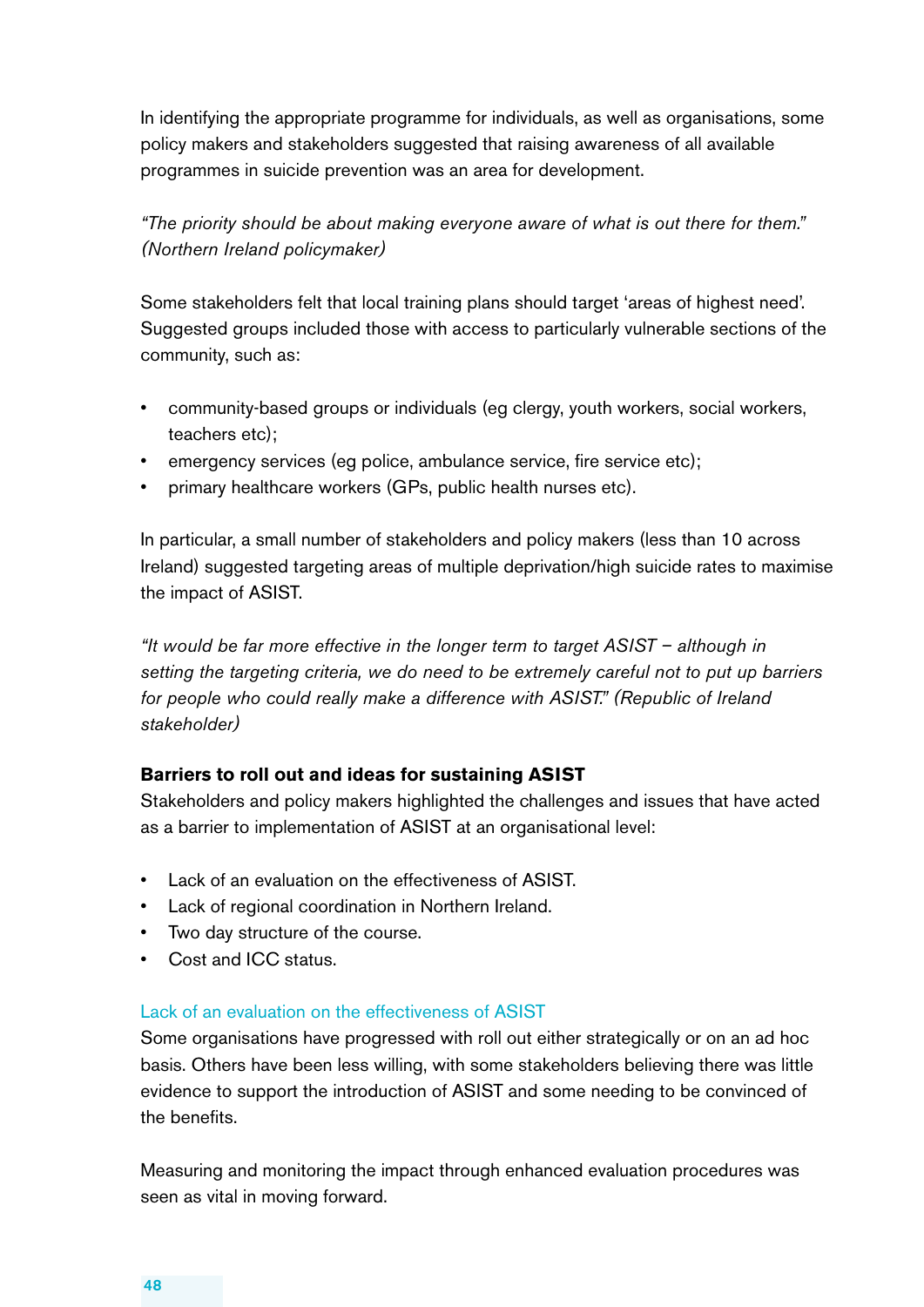"All suicide prevention initiatives should be guided by current need and include an evaluation component based on measurable outcomes. This will allow the critical *components of effective suicide programmes to be identified."* (Northern Ireland *policy maker)* 

#### Lack of regional coordination in Northern Ireland

The lack of regional coordination in Northern Ireland was also highlighted as a reason. why some organisations may have been reluctant to facilitate ASIST training. In the Republic of Ireland, there was the view that if ASIST was supported by the HSE and NOSP, then they were satisfied with its quality and effectiveness.

"I would have concerns about rolling it out through the organisations in the absence of regional coordination. What happens if I roll out ASIST and something else comes along that is perceived at a strategic level to be better?" (Northern Ireland stakeholder)

#### Two day structure of the course.

The course structure was pinpointed as another barrier to roll out. Some consultees. indicated that for gatekeepers such as teachers, GPs, clergymen etc, a two day course. was not always going to be practical.

#### Cost and ICC status.

Cost was most frequently identified as the key barrier to future implementation. Some. trainers suggested that charging participants would increase the value of the course. and improve absenteeism, while other trainers were concerned that this may be prohibitive to some attendees.

Stakeholders, policy makers and trainers all said there was a need to look at cost. efficiencies.– either. look. into the idea of developing an all-island programme or. investigate the cost efficiencies to be gained from ICC status. An ICC agreement enables a country to run its own T4T courses without the need for trainers from Canada, and to run ASIST programmes without the additional costs for shipping materials.

Fewer trainers in Northern Ireland were aware of what ICC status actually involved. In both jurisdictions, when ICC status was discussed and explained, the majority of trainers believed it would support the future sustainability of ASIST and were in favour. of its introduction across Ireland.

The future role of LivingWorks and the tendency for international programmes to take. precedence over.locally-developed.programmes.caused.debate.among.stakeholders. Among those who were aware of ICC status, the issue of costs and funding was seen. as something that should be investigated. There was general consensus that movement. towards. ICC membership was imperative to reduce the overall costs associated. with ASIST, particularly with regard to the cost of materials and T4T. However, some.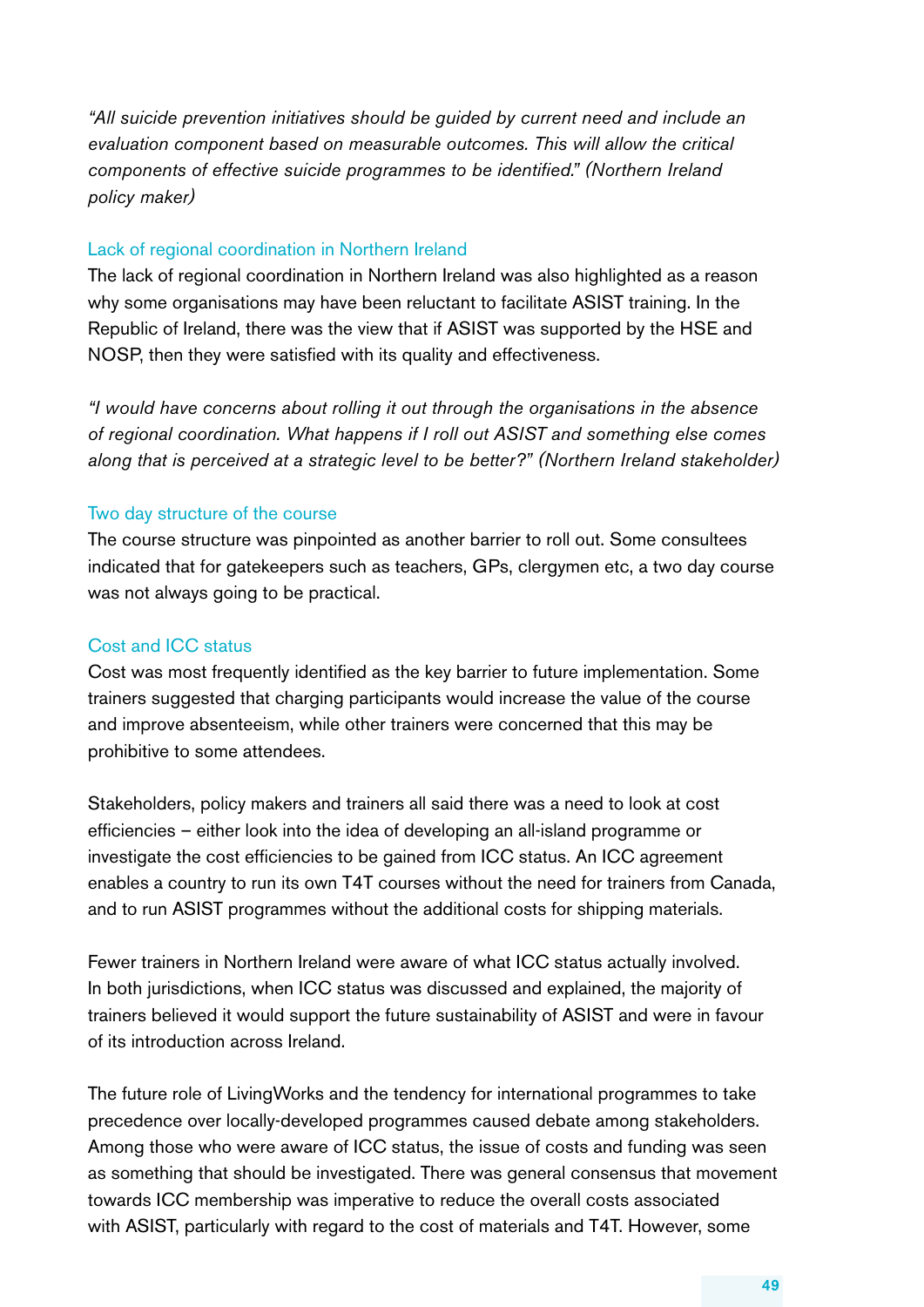believed that Ireland on an all-island basis had the experience and knowledge to. develop a more localised suicide prevention programme, which they considered to be a more financially viable option in the longer term.

With regard to current barriers to ICC status (see Appendix 1 for eligibility criteria). it is apparent that issues around coordination, particularly in Northern Ireland, would need to be addressed. The country must have a sustainable delivery infrastructure for. trainers, and a sufficient number of consulting trainers who can assume responsibility for quality control support and assistance. There needs to be at least one team leader with. responsibility for T4T and a mechanism for handling course feedback.

#### **Other ideas for sustainability**

Enhanced recruitment and selection procedures for potential trainers and participants. could improve sustainability. Improved information for potential trainers prior to T4T could improve trainer retention. In addition, better information for potential participants. before they apply for a workshop could improve participant suitability, reduce nonattendance and increase the application of skills learned.

*"Enhanced targeting would maximise effectiveness in the future and ensure value for money from both T4T and workshops."* (Republic of Ireland coordinator).

Raising awareness of all available programmes in suicide prevention, and identifying the appropriate programme for individuals as well as organisations, was seen as an area for development by stakeholders and policy makers.

#### "The priority should be about making everyone aware of what is out there for them." *(Northern Ireland policy maker)*

Some trainers suggested a training needs analysis tool should be developed for people. interested in suicide prevention/intervention training to help identify the programme that. best suits their needs. There was consensus among trainers that ASIST should be seen. as one of a suite of training programmes used in suicide prevention.

Some trainers are of the view that not enough is being done with young people, although they query the suitability of ASIST for young people. LivingWorks requests. that workshops are not delivered to those aged under 16 without prior consultation with. LivingWorks and written parental consent.

There was general consensus that a well-developed and coordinated trainer support network. should be put in place to increase the sustainability of ASIST. This was tried in some areas. but was poorly attended due to the lack of capacity and trainers being unable to take more. time away from work. A solution to this requires some thought but teleconferencing or. development of a web portal was seen as a potential option by some trainers.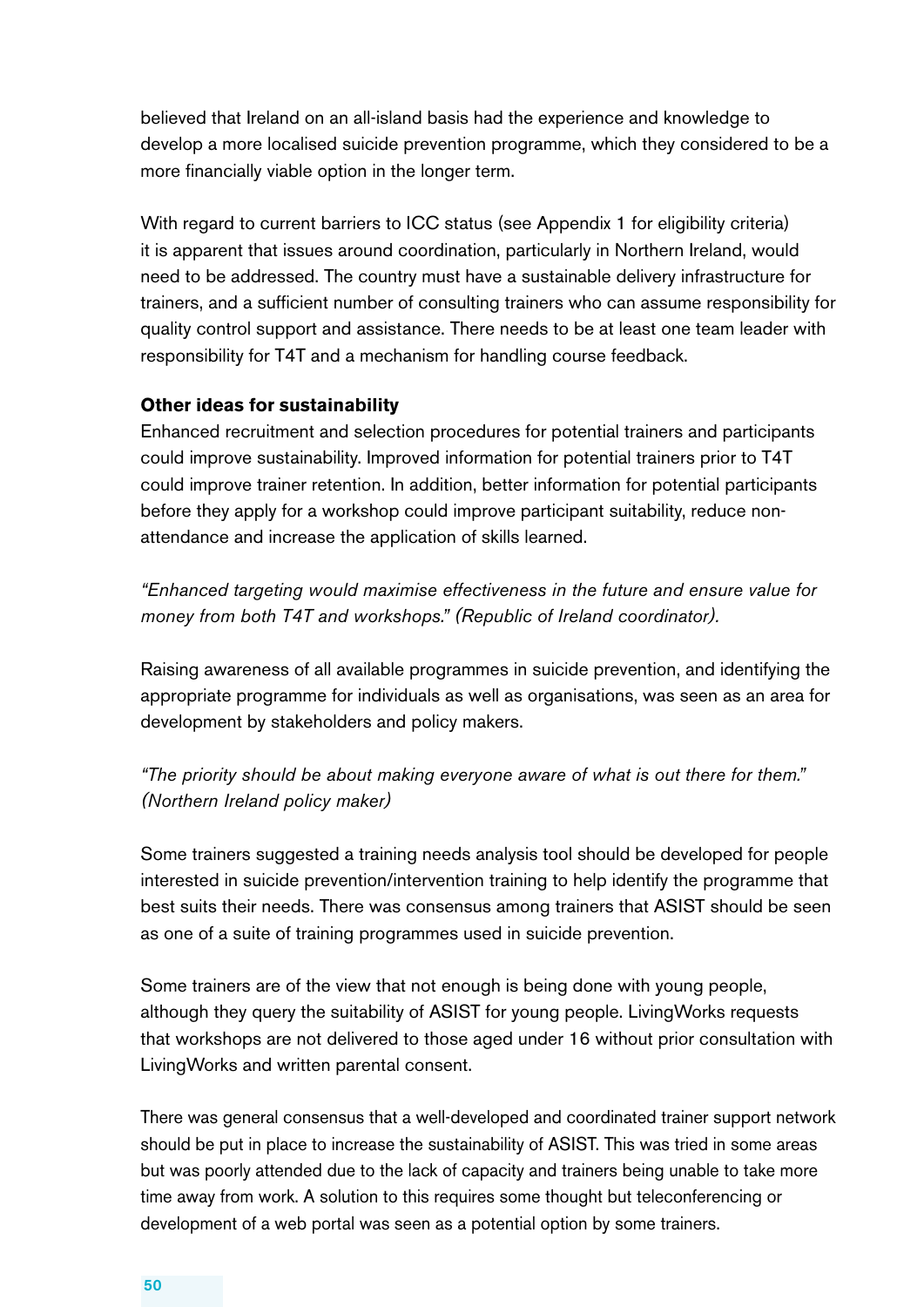# **Conclusions and issues for consideration**

Stakeholders and policy makers reported that participation in ASIST made an impact on:

- service development and organisational networking (some thought it supported improved referral processes between agencies/organisations);
- staff attitudes, confidence and skills in relation to suicide and suicide intervention;
- policies and procedures within organisations.

At a community level, ASIST has given a sense of empowerment, brought about by the. increased confidence in being able to deal with suicide and suicidal behaviour.

The ASIST model offers a common language to enhance communication between. community or voluntary representatives and those from a health background.

Pre- and post-training evidence shows that participation in ASIST:

- improves participants' knowledge and skills scores;
- improves participants' attitudes towards suicide intervention;
- increases participants' willingness to intervene.

There are no statistical baseline differences between gender, age and geography with. regard to knowledge, skills and attitude or intervention behaviour.

There is a statistical baseline difference between those with a mental health qualification. and those without in relation to knowledge, skills, attitude and willingness to intervene. This difference is eliminated by participation in ASIST.

When participants go on to intervene, the ASIST suicide implementation model is. applied to varying degrees. Most participants apply the stages 'ask and discuss reasons. for feeling suicidal' and 'develop a safe plan'. Fewer apply the stage of 'signposting/ refer'. This should be addressed with trainers and highlighted in refresher training.

Who is most likely to use/benefit from ASIST training? Analysis of participant data. shows that no specific subgroup/population can be pinpointed; ASIST is universal in its effects. ASIST seems to eliminate prior differences in terms of knowledge and. skills, attitude to suicide prevention, and perceived reasons for prior non-intervention: approaching the situation, confidence in the situation and skills to deal with it.

Ideally, a broad population role-out could be recommended as those with a prior. mental health qualification are more likely to intervene in professional life, and those.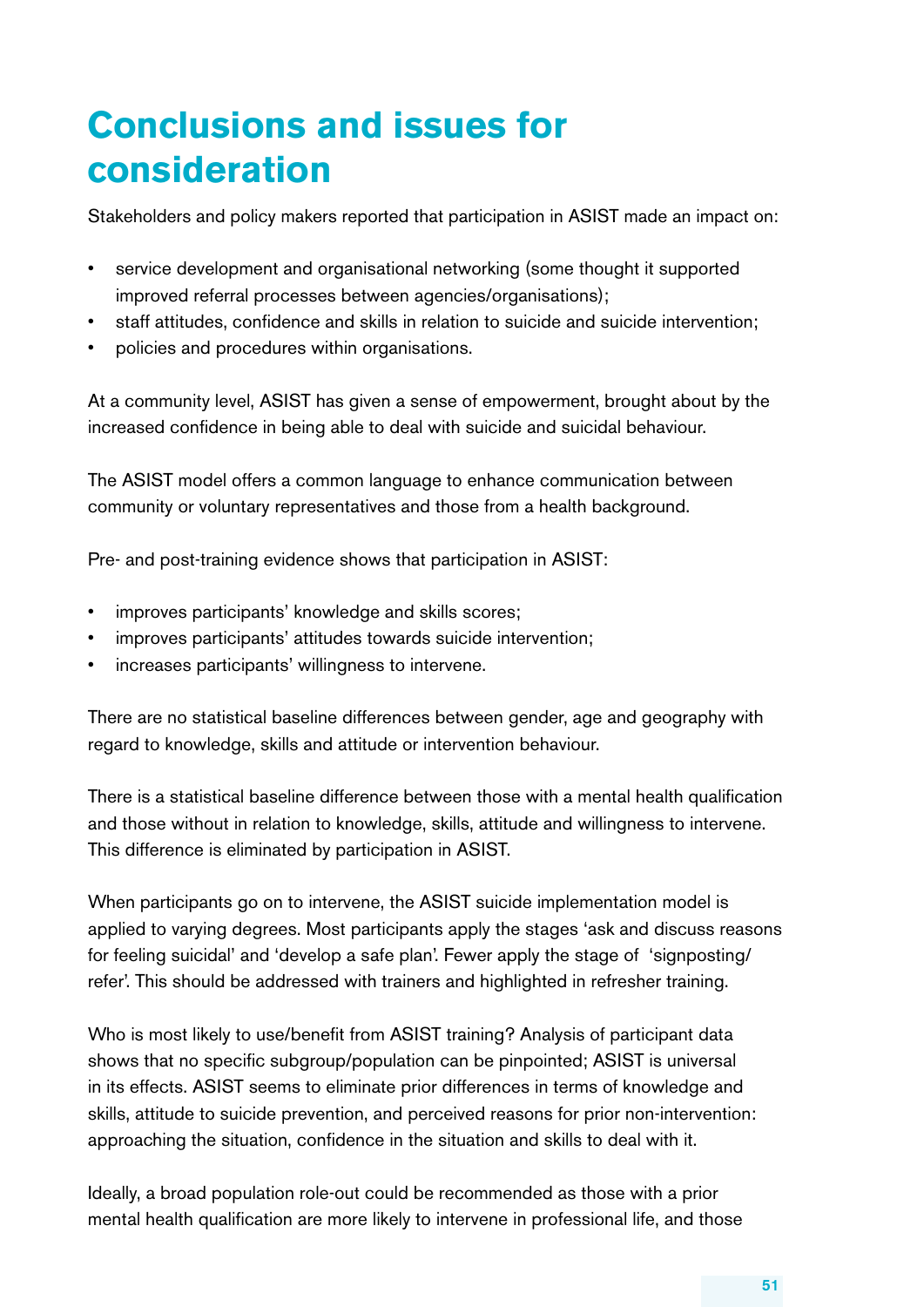without a mental health qualification are more likely to intervene in their personal life. However, in this exercise, out of the participating respondents (n=780), less than one. fifth (approximately 17%) went on to apply at least one aspect of ASIST in the three to. six months after training. Post-ASIST, the main factor that prompts application of the. training is not prior experience or any demographic characteristics, but simply contact. with someone at risk.

While ASIST is universally effective in the knowledge and skills it imparts, and the. resultant change in behaviour, it may not be required for all. The associated costs of ASIST and the practicalities of access or commitment to a two.day.course.mean.it.may. be worth specifically targeting ASIST at those who are more likely to come into contact. with people at risk. Exploring other suicide prevention programmes, eg safeTALK, would be beneficial for other groups. Identifying the needs of participants and their likelihood to come into contact with people at risk, then directing them to the most appropriate. suicide intervention course, may be a more efficient approach.

The following areas should be considered for action in looking forward from this evaluation.

### **Coordination**

With regard to the Republic of Ireland, the present system of administration and coordination should be sustained as this was found to be effective in delivering. ASIST. It is suggested that in Northern Ireland, an effective system of coordination is. established, with responsibility for recording trainer status and contact details through. a centralised database. Moreover, a proper coordination system would ensure effective administration, course management and support for trainers, highlighted as issues in. this review. Coordination is also necessary to enable effective monitoring of the reach, uptake and application of ASIST, and to aid strategic targeting, which would enhance efficiency and efficacy.

#### **Trainer selection**

Consideration. should be given to the development of robust selection criteria for. trainers, to include, for example, their motivation to become a trainer, previous training. experience, previous knowledge of mental health and/or suicide, and agreement of their employer to the time commitment. Selection criteria have already been introduced in. some areas in the Republic of Ireland.

In addition, the development of enhanced support structures for trainers through. monitoring, post-course supervision and refresher training should support the. recruitment and retention of trainers.

Potential trainers should be made fully aware of the commitment requirements following. successful completion of the T4T course in relation to the delivery of workshops. In line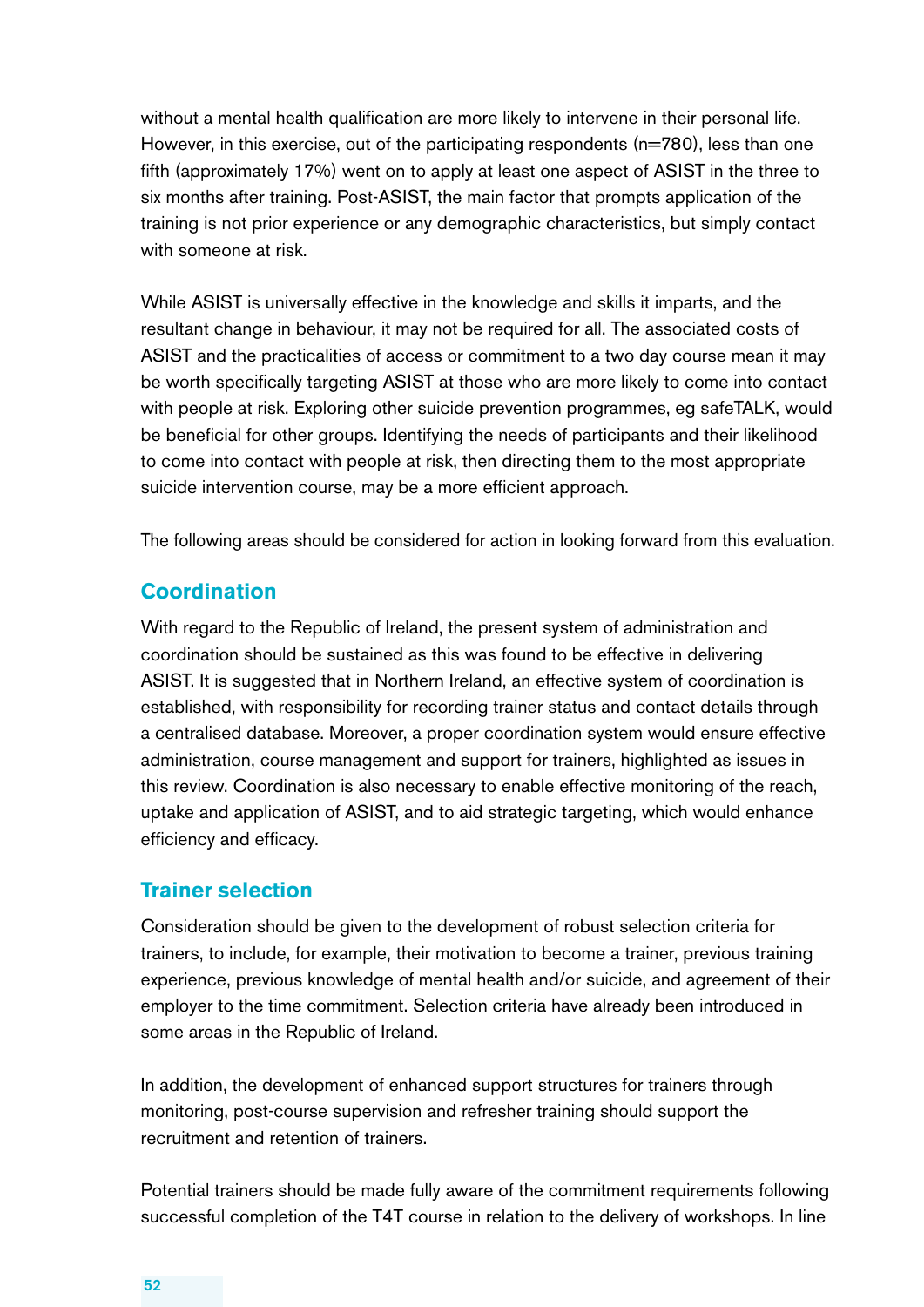with the practices introduced by NOSP in the Republic of Ireland, it would be beneficial for. Northern Ireland to employ a contractual commitment/commitment statement for. managers and T4T participants to ensure their participation in workshops following T4T completion.

# **Trainer quality**

It is imperative that structures are introduced to monitor the quality of trainers and. ensure that trainers are delivering the core aspects of the training consistently. Northern. Ireland should consider the approach taken in the Republic, which offers greater. support for provisional trainers through shadowing. However, it is also important that. ongoing monitoring and supervision of trainers through regular reviews is carried out to. ensure consistencies in the longer term in both jurisdictions.

# **Refresher training**

Our. consultations. indicate that refresher training is not the norm in Northern Ireland. The provision of refresher sessions with all trainers on an annual basis to ensure. consistency and maintain contact in line with best practice in the Republic of Ireland is recommended. These sessions can also provide a further opportunity for networking. and sharing best practice.

### **Enhanced networking/mentoring**

Consideration.should.be.given.to.the.establishment.of.a.trainer.networking.forum, which trainers from across Ireland can use to contact and network with other trainers. This network should encourage greater sharing of best practice and lessons learned in. training, but could also provide a peer network of support for trainers to discuss issues, share experiences and emotional support.

In sharing best practice, it would also be beneficial to develop a database of trainer. testimonials, case studies and role models to showcase talents and encourage others. This database should be accessible online and potential T4T participants could be. signposted to it when they register interest in becoming a trainer.

### **Pre-workshop awareness for workshop participants**

To reduce the impact of any potential emotional distress felt by participants, consideration.should.be.given.as.to.how.and.what.information.could.be.provided.in. advance of the workshops to enhance participants' understanding of what is required. This information should be consistent for all course organisers.

### **Identifying the best programme for particular requirements**

There are diverse training requirements for different groups, organisations and. individuals in the community, voluntary and statutory sectors. While ASIST may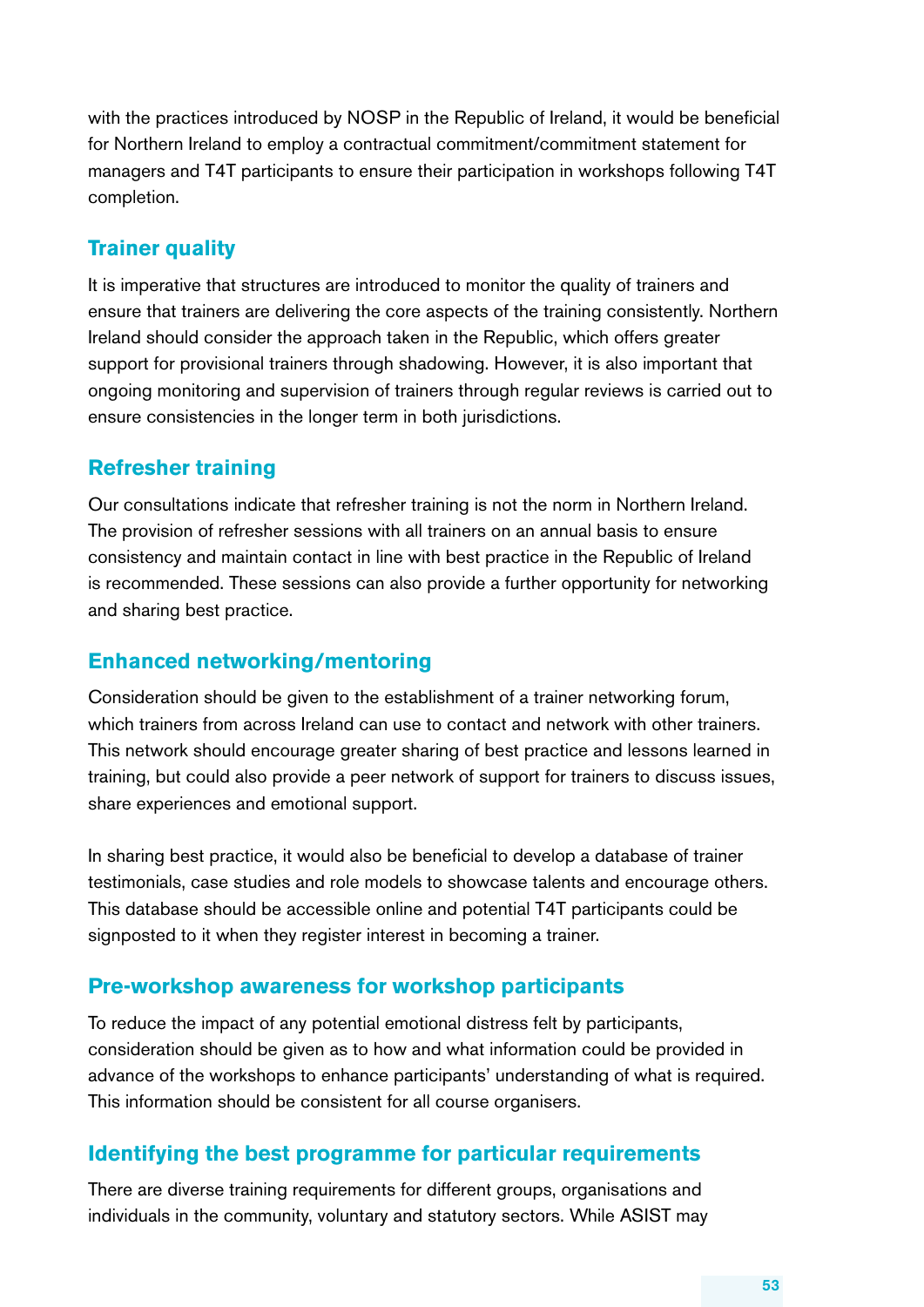be universally suitable, it may not always be the most appropriate training for all. Consideration should be given to a review of the range of suicide training programmes. available with regard to their aims, objectives and participant criteria, which could lead. to. the. development of a training needs analysis tool to enable potential participants/ organisations to identify the most appropriate training for their needs.

### **Targeted delivery**

Consideration should be given to training 'targeted' key groups or individuals within. communities and prioritising those individuals who have most contact with the key vulnerable groups through their jobs or roles in the community. This could be undertaken in. line.with.the.enhanced.trainer.selection.criteria.suggested. The issue of ASIST delivery to young people (between 16 and 18 years) and suitability of ASIST type. programmes for under 16s should also be assessed.

#### **Target setting**

The lack of qualitative and outcome focused targets has made it impossible to provide. an overall VfM conclusion on ASIST implementation. Consideration should be given. to.the.establishment of targets for ASIST implementation in terms of retaining T4T. participants and the numbers of individuals engaged on workshops.

In addition, we recommend that a set of measures be developed that reflects ASIST participation by individuals and communities, so that the benefits and impacts realised. can be better recognised at these levels, as well as on a national/regional scale.

#### **Measurement of success/impact**

In line with target setting, we suggest that enhanced monitoring and tracking systems. are introduced to effectively measure success/impact in the future. Identifying and. measuring the effectiveness of ASIST was highlighted as a key challenge throughout the research process.

This could include the tracking of participants through the ASIST training and also a longer-term follow-up (ie after six months or a year) to understand how learning is. transferred from the workshop into practice. The establishment of baseline measures. would be necessary to track and compare progress. It would also be useful to follow-up with. individual participants in the longer term to identify how ASIST is put into practice.

#### **Equality monitoring**

This is relevant to Northern Ireland only. There is currently no equality monitoring on. any of the Section 75 categories and our research cannot determine whether there has. been any particular impact on any of the categories. It is suggested that as part of any monitoring and evaluation process, equality monitoring data are collected and reviewed.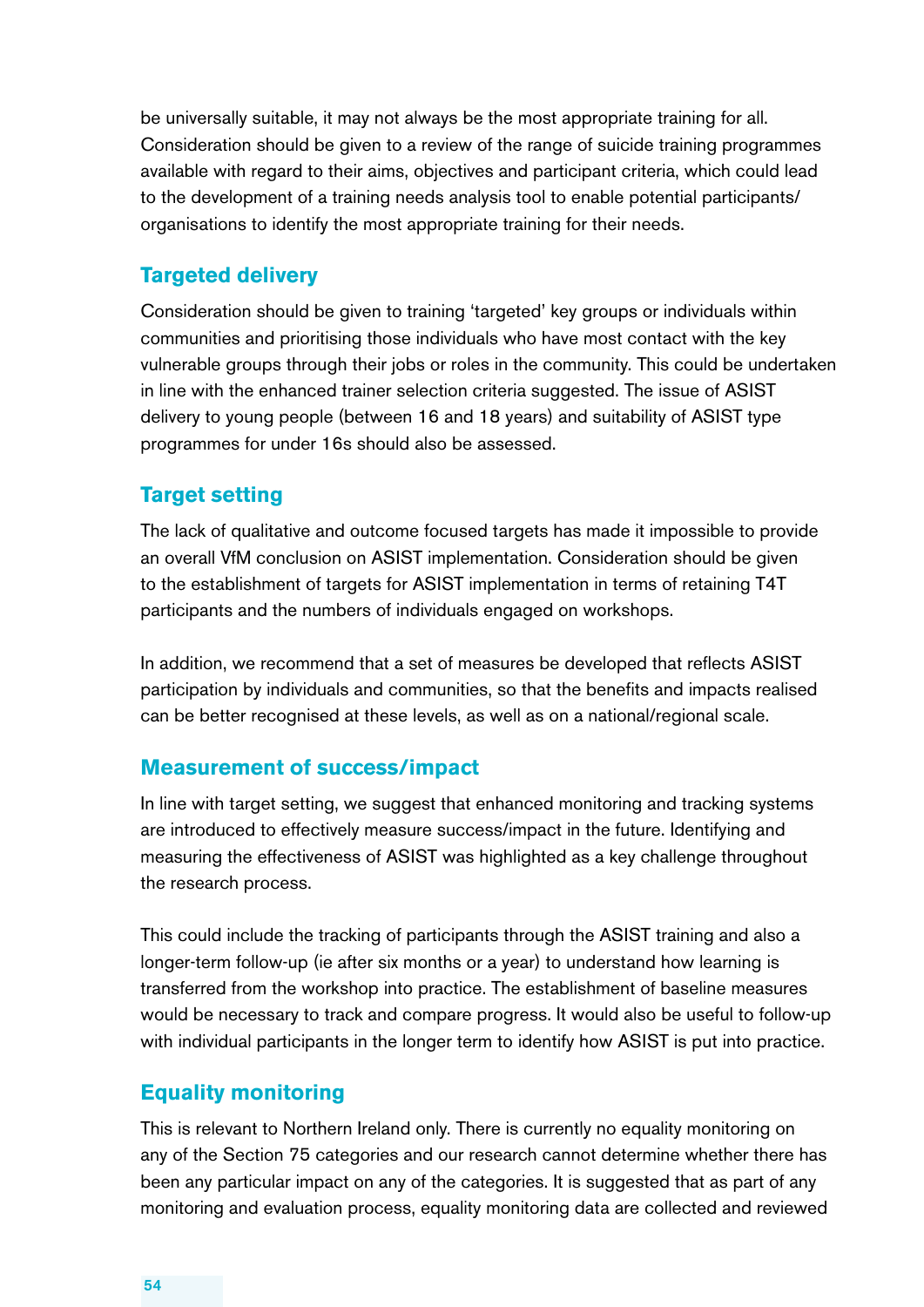on a regular basis to ensure any negative impacts are mitigated.

# **ICC status**

An ICC agreement enables a country to run its own ASIST and T4T programmes (see. Appendix.1. for eligibility criteria). This subsequently offers an increased opportunity for. the country to contribute to programme development, dissemination and evaluation. In addition, once a country has attained ICC status, it can choose to print its own. materials, or can continue to purchase materials from LivingWorks at a significantly. reduced cost. All other income and expenditure involved in organising ASIST courses, including the cost of T4T, becomes the responsibility of the ICC member country, although in relation to T4T costs, LivingWorks continues to receive a fixed fee (per. trainer trained) under the ICC licence agreement. We recommend that Northern Ireland and the Republic of Ireland consider seeking all-island ICC membership in agreement. with LivingWorks.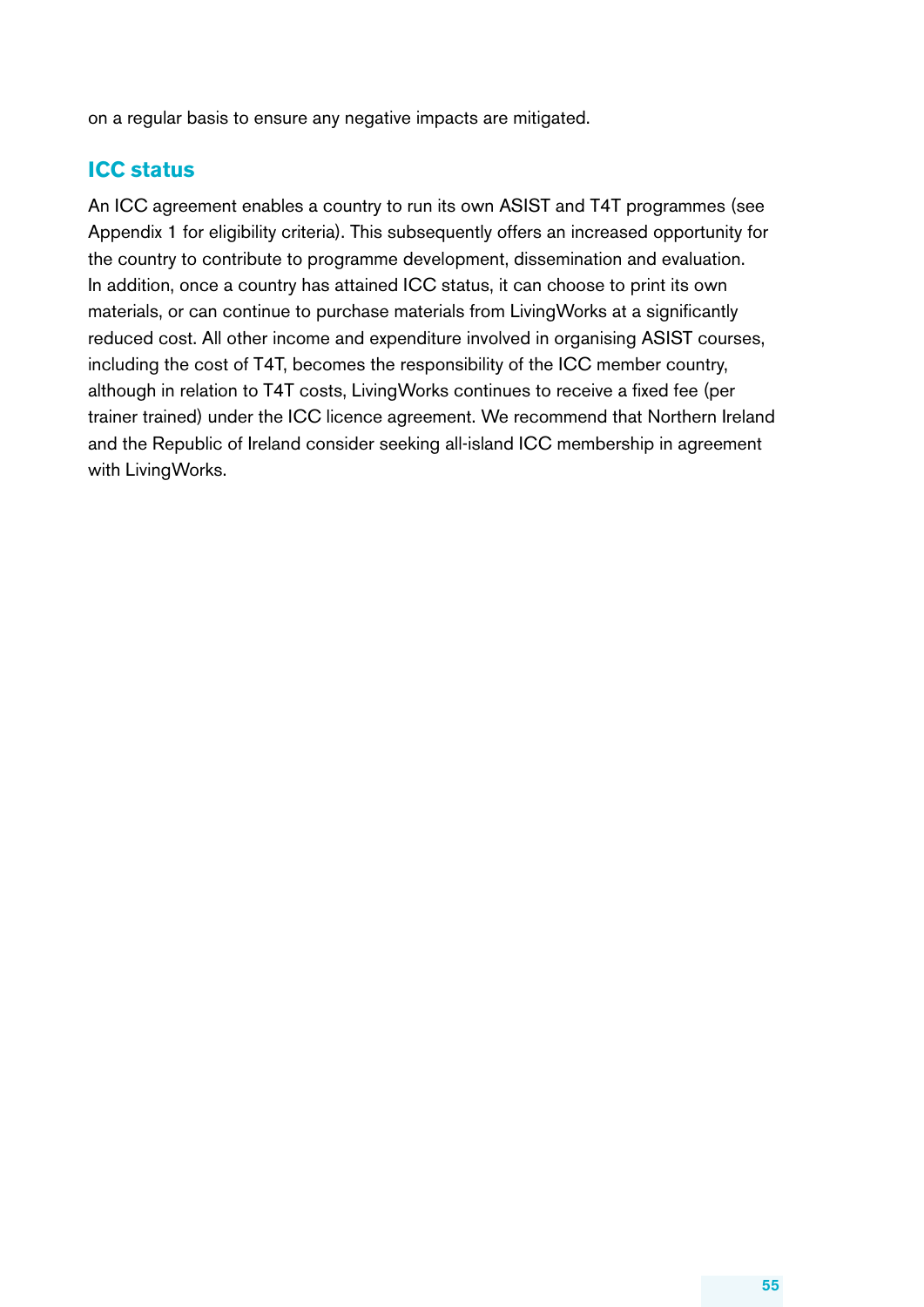# **References**

- 1. Central Statistics Office. Report on vital statistics 2008. Dublin: Stationery Office, 2011. Available at: www.cso.ie/releasespublications/annual\_report\_vit\_stats\_2008.htm
- 2. Public Health Agency. Internal PHA briefing paper: Suicide and self-harm in Northern Ireland. PHA, 2011 (unpublished).
- 3. Health Service Executive, National Suicide Review Group, Department of Health and Children. Reach out: national strategy for action on suicide prevention 2005–2014. Dublin: HSE, 2005. Available at: www.dohc.ie/publications/pdf/reach\_out.pdf?direct=1
- 4. Department of Health, Social Services and Public Safety. Protect life: a. shared vision. The Northern Ireland suicide prevention strategy and action plan. 2006–2011. Belfast: DHSSPS, 2006. Available at: www.dhsspsni.gov.uk/ phnisuicidepreventionstrategy\_action\_plan-3.pdf.
- 5. Pawson R, Tilley N. Realistic evaluation. London: Sage Publications, 1997.
- 6. Nutbeam D. Evaluating health promotion progress, problems and solutions. Health. Promotion International 1998; 13(1): 27-44.
- 7. Kirkpatrick DL. Evaluating training programmes: the four levels. San Francisco: Berrett-Koehler Publishers, 1998.
- 8. Deloitte. Views of policy makers, stakeholders and trainers to inform the all-island evaluation of applied suicide intervention skills training (ASIST). Belfast: Deloitte, 2010.
- 9. Tierney RJ. Comprehensive evaluation for suicide prevention training. University of Calgary, 1988 (unpublished).
- 10. Tierney RJ. Suicide intervention training evaluation: a preliminary report. Crisis: The Journal of Crisis Intervention and Suicide Prevention 1994; 15(2): 69–76.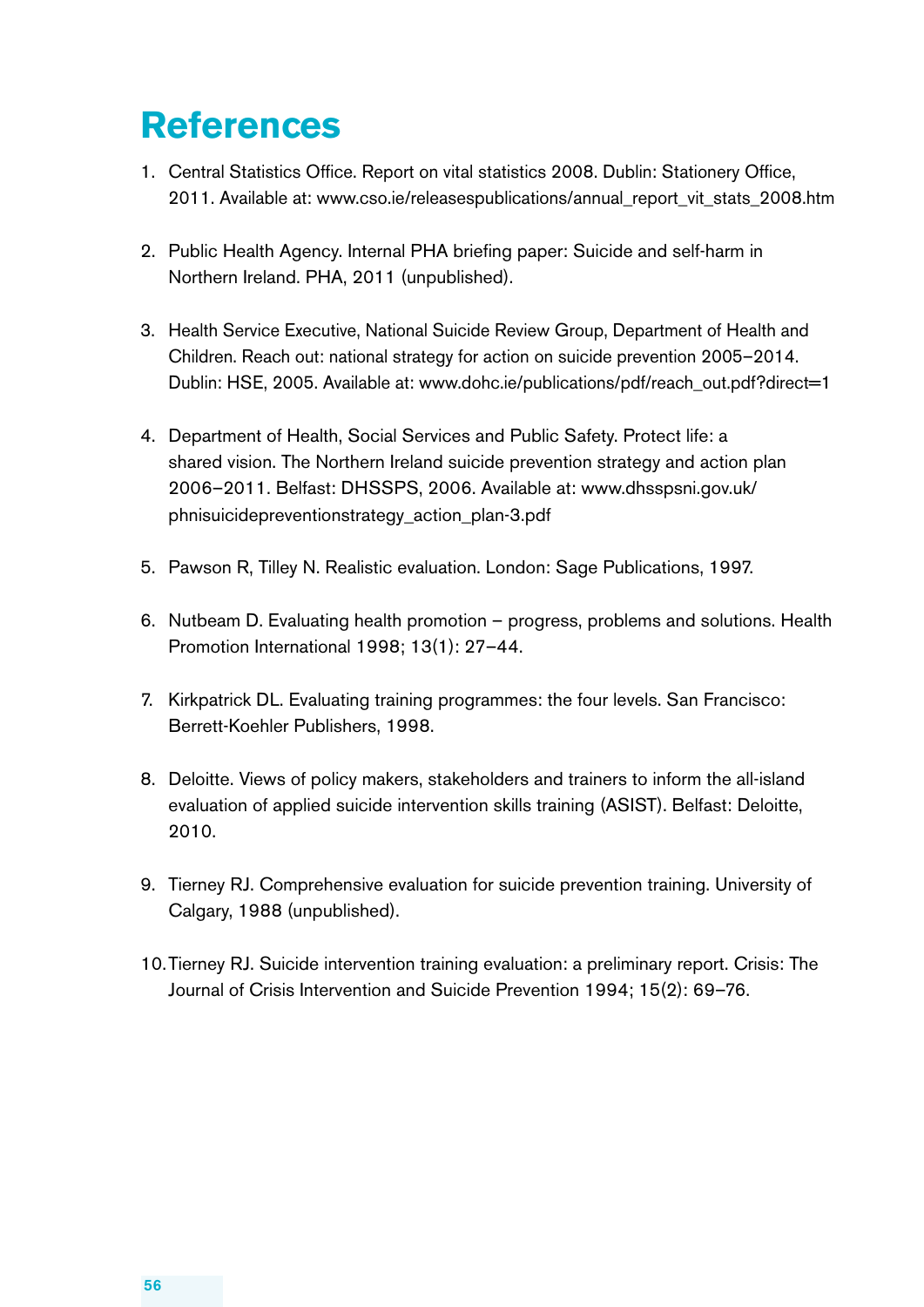# **Appendix 1**

# **ICC eligibility criteria**

- 1. The country must have a sustainable delivery infrastructure for trainers.
- 2. There must be a sufficient number of consulting trainers in the country who can. assume responsibility for quality control, assuring continuity of the core curriculum of ASIST, and who can provide ongoing support and assistance to the trainer network.
- 3. The country should record feedback received on the course and provide information on a quarterly basis to Living Works on how many trainers they have and how many workshops have been delivered.
- 4. There must also be a team of training coaches in the country or access to an. inter-country consortium of coaches who are able to deliver the T4T course. One or. more team leaders are needed who can take full responsibility for operating the T4Ts. in that country.
- 5. Living Works and the member country formalise an ICC agreement and revised. programme support arrangement (ie a licence fee). The structure is negotiable but. usually takes the form of an annual renewable licence and a payment for each ASIST participant and trainer trained. According to LivingWorks, ICC status can commence with items  $1-3$  in place.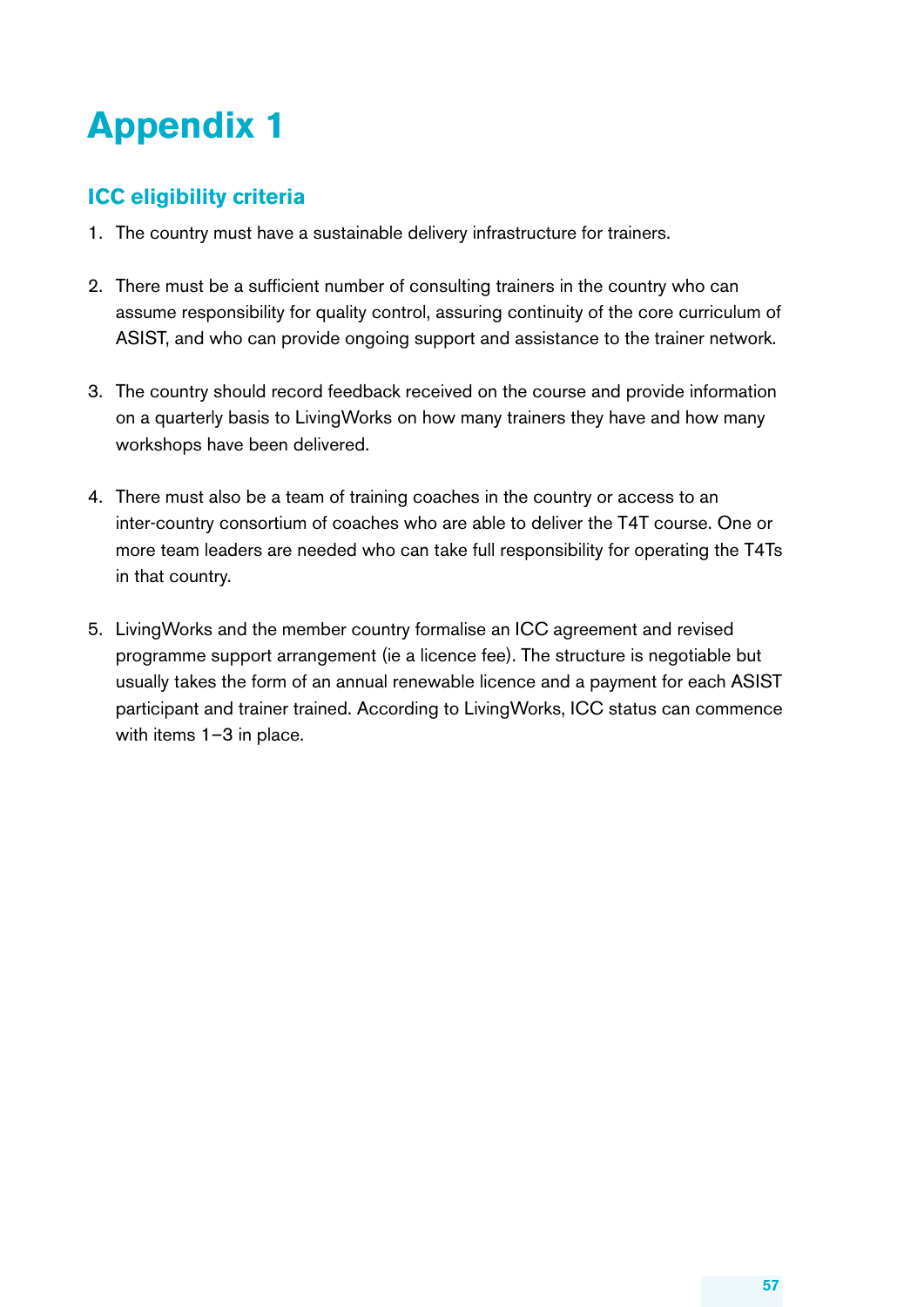# **Appendix 2**

# **Stakeholder and policy maker consultation participants**

# **Northern Ireland**  Police Service of Northern Ireland **DHSSPS** . PHA. Western HSCT Southern HSCT South Eastern HSCT . Belfast.HSCT . Probation.Board.for.Northern.Ireland. Northern Ireland Prison Service. Northern Ireland Post Qualifying Education and Training Partnership Northern Ireland Ambulance Service. Northern Ireland Fire and Rescue Service. **AWARE Defeat Depression** West Belfast Suicide Awareness Support Group Public. Initiative for the Prevention of Suicide and Self-harm (PIPS). Rainbow Project Social Services Training Unit. Voice of Young People in Care (VOYPIC). Queen's University Belfast. Inter church group (including denominational representation from across Ireland) . Belfast.Metropolitan.College.

Forum for Action on Substance Abuse and Suicide Awareness (FASA).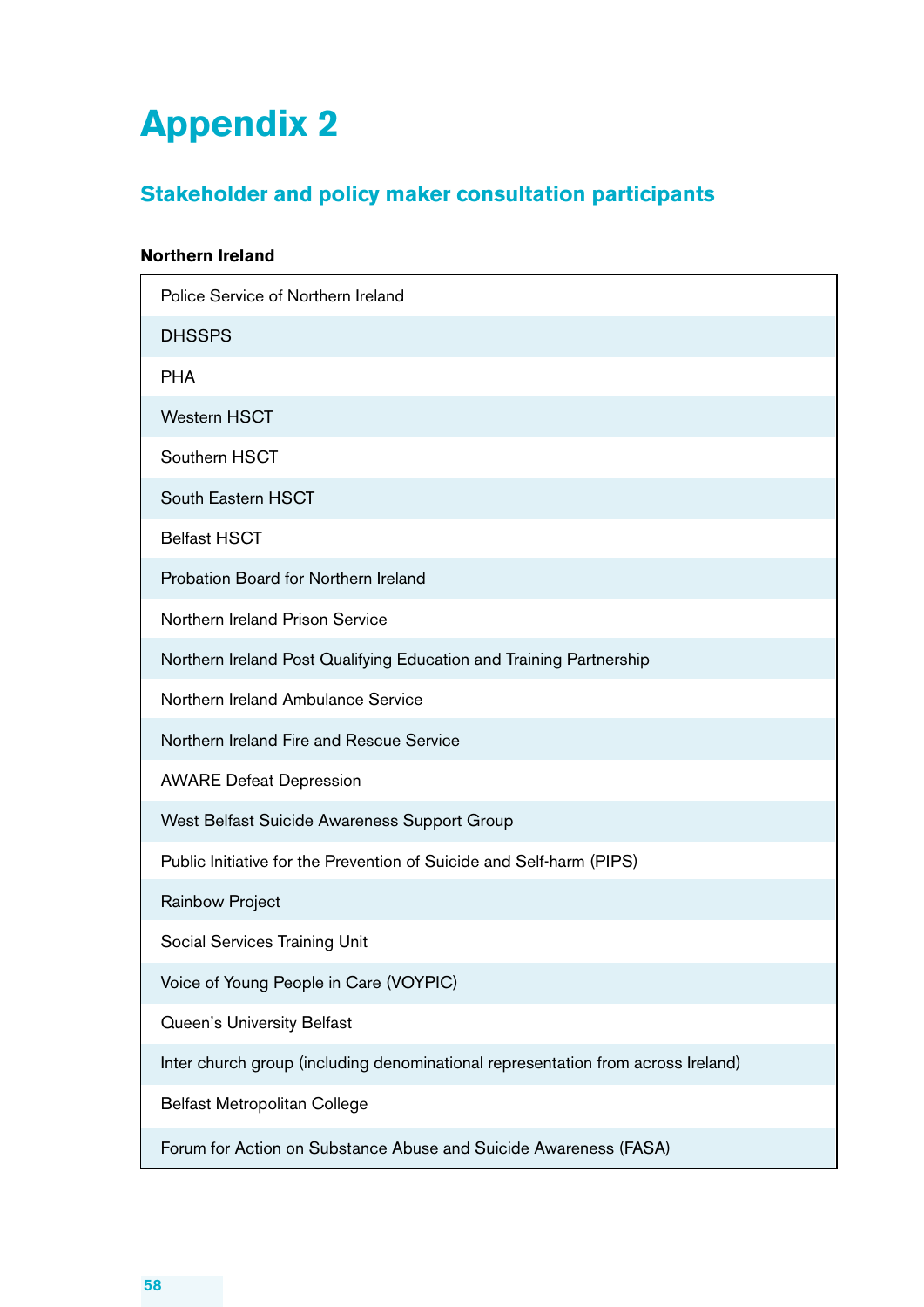#### **Republic of Ireland**

| Department of Health and Children |
|-----------------------------------|
| HSE mental health directorate     |
| <b>HSE Dublin North East</b>      |
| <b>NOSP</b>                       |
| The Vision for Change             |
| <b>Emergency services</b>         |
| <b>Irish Fire Service</b>         |
| <b>Irish Prison Service</b>       |
| Mental Health Ireland             |
| National Youth Council of Ireland |
| <b>Reach Out</b>                  |
| Spun Out                          |
| North West Dublin partnership     |